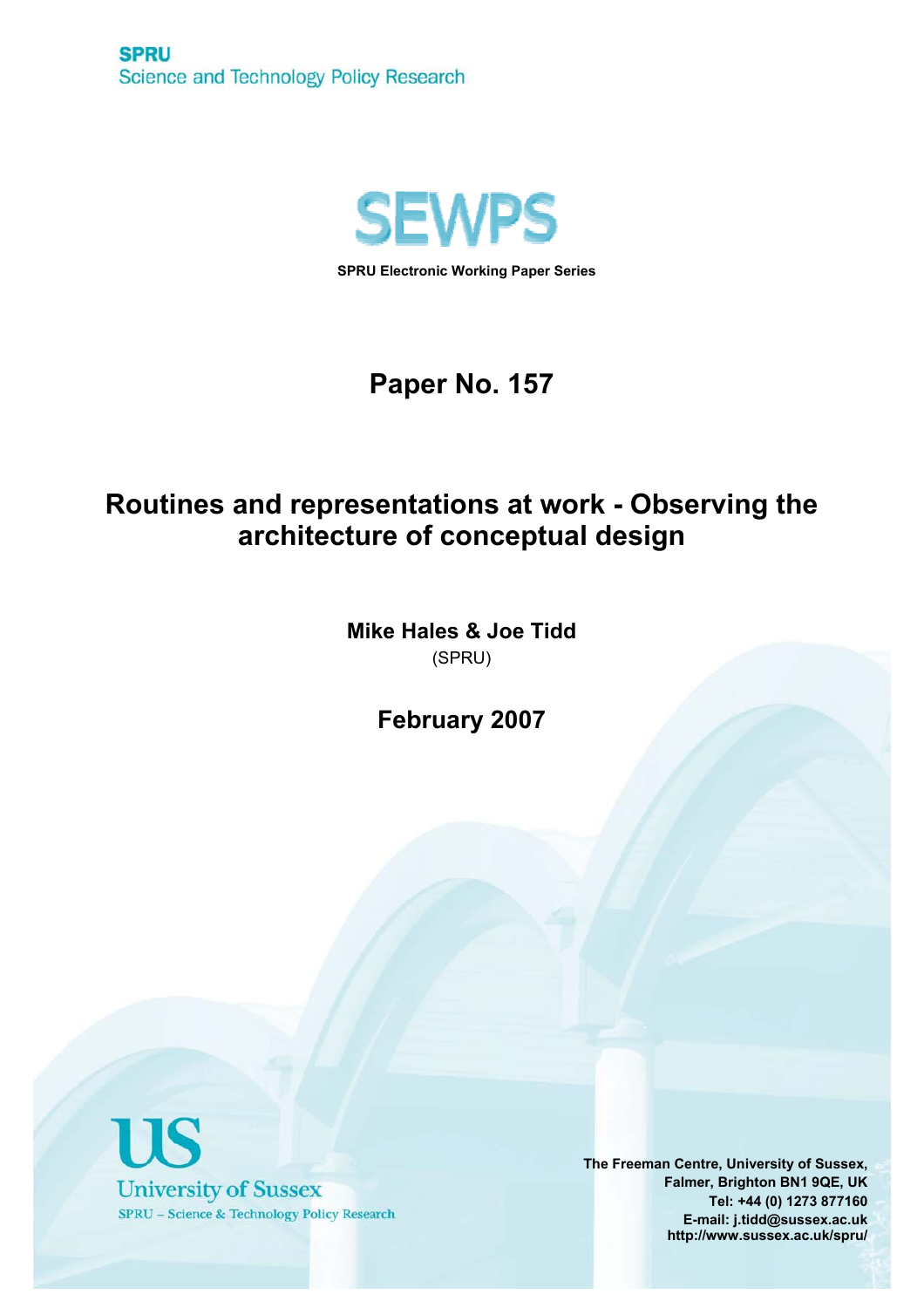# Routines and representations at work - Observing the architecture of conceptual design

Authors: Mike Hales and Joe Tidd

Contact: J.Tidd@sussex.ac.uk

#### **Abstract**

We present an analysis of observational data from work settings in the conceptual design phase of manufacturing product development. We pay particular attention to the architecture within which individual routines appear, describe the resources that are involved in the observed innovation activities, and discuss the way in which resources are furnished in work settings by formal routines. The field study and the analysis place a distinctive emphasis on the contributions made by representational artifacts, and we connect this with the literature on ostensive and performative aspects of routines. Adopting a strong 'performing' perspective from work-practice research, the paper develops interpretations of evolution, context and pattern which are contrasted with those typically employed in routines research.

#### **Keywords**

Routines, representations, artifacts, product development, workplace observation, evolutionary economics, chip manufacturing.

In recent years empirical studies of routines have become increasingly important in research in innovation economics (Pentland & Rueter, 1994; Edmonson et al., 2001; Jones & Craven, 2001; Becker et al., 2005; Lazaric & Denis, 2005). One rationale for this, which we share, is offered by Pentland and Feldman: "Our need to understand internal dynamics of routines is particularly strong if we want to influence, design or manage them. To craft good theory, we cannot rely on surface regularities and correlations..." (Pentland & Feldman, 2005). The present paper reports findings of a six-month observational study of the dynamics of a pivotal phase of innovation within a manufacturing organisation: conceptual design. We examined in detail the conduct of activities in which multiple participants worked with multiple knowledges, within a process of committing assets and resources to a beta design and beta launch of an upgraded product model, and thus - in principle - to an entire cycle of committed investments, sales returns and operating margins. In the present paper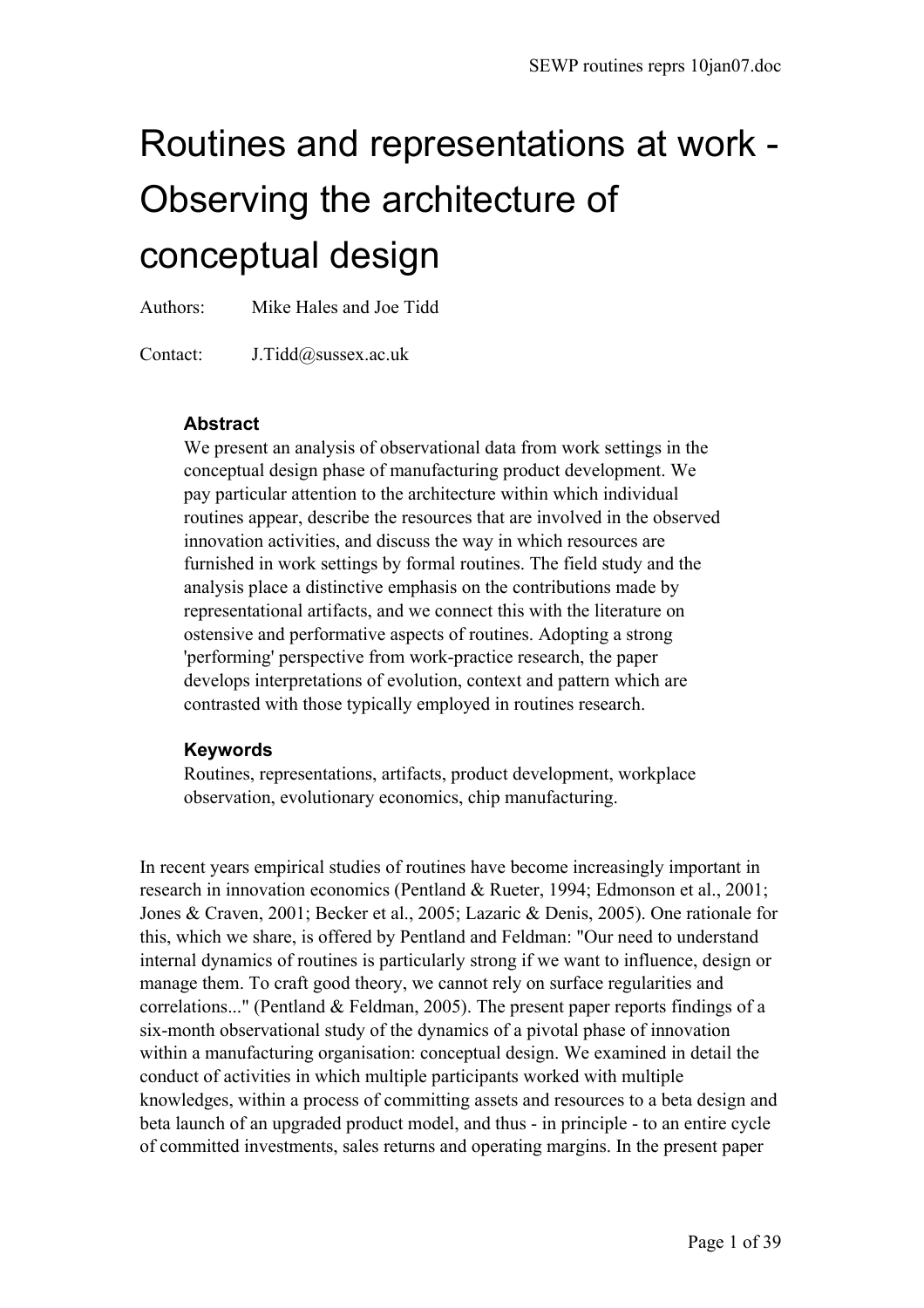we develop a discussion of the contributions that were made in this evolutionary and highly strategic work setting, by routines.

# **1 Theoretical orientatio[n\\*](#page-39-0)**

In the field of evolutionary innovation economics much theoretical development stems from Nelson and Winter's (1982) central use of the concept of routines, seen as regular and predictable behavioural patterns of the firm. In a competence-based perspective on the dynamism and strategic capability of firms (e.g. Teece & Pisano, 1994; Teece et al., 1997; Eisenhardt & Martin, 2000), the firm has itself been presented as a complex of routines, including meta-level routines for co-ordinating among routines and for changing or creating routines. In the present paper we develop a distinctive approach to issues of evolution and behaviour, and in order to do this we pay close attention to the notion of *'context'*, which in our view has received too little attention. Our concern with context leads us also to focus on the composition of *architectures* of work practice. Thus, we examine particular routines within a context of multiple actors, activities, routines and other elements of work organisation. Again, this is in contrast to the tacit stance of most discussions of routines, which address them as if they were discrete behavioural entities, operated singly as 'pieces' of organisation.

Our approach lies close to recent research on the work done by and within routines, in evolving orders of practice. Like Feldman & Pentland (Feldman & Pentland, 2003; 2005; Pentland  $&$  Feldman, 2005) we wish to highlight ways in which both stability and change, the reproduction and production of order, are played out in practice, in contexts where *ostensive aspects of* routines are prominent features of the work environment. Like them and like Howard-Grenville (2005) we are concerned to give prominence to the active agency of participants in organisational settings where routines are performed, and to carefully observe and critically examine relationships that exist in practice between the 'ostensives' of routines and actual performances of work.

The work that we present here builds most closely on the existing body of routines research with regard to concepts of architecture, context and artifacts. It departs most obviously with regard to concepts of pattern and performance. The remainder of this section looks in turn at each of these two conceptual clusters.

# 1.1 *Architecture, context, artifacts*

The consensus in the literature on routines is that they are collective phenomena, and thus distinct from skills of human individuals. For example, Becker (2005b: 645), makes the distinction between recurrent patterns of action (including individual skills) and *inter*action. Nevertheless, much of the discussion treats routines as if they themselves are discrete behavioural entities. The most advanced position acknowledges a dual reality, of ostensive aspects (the abstract idea of the routine) and performative aspects (the concrete performances of a routine) (Feldman & Pentland,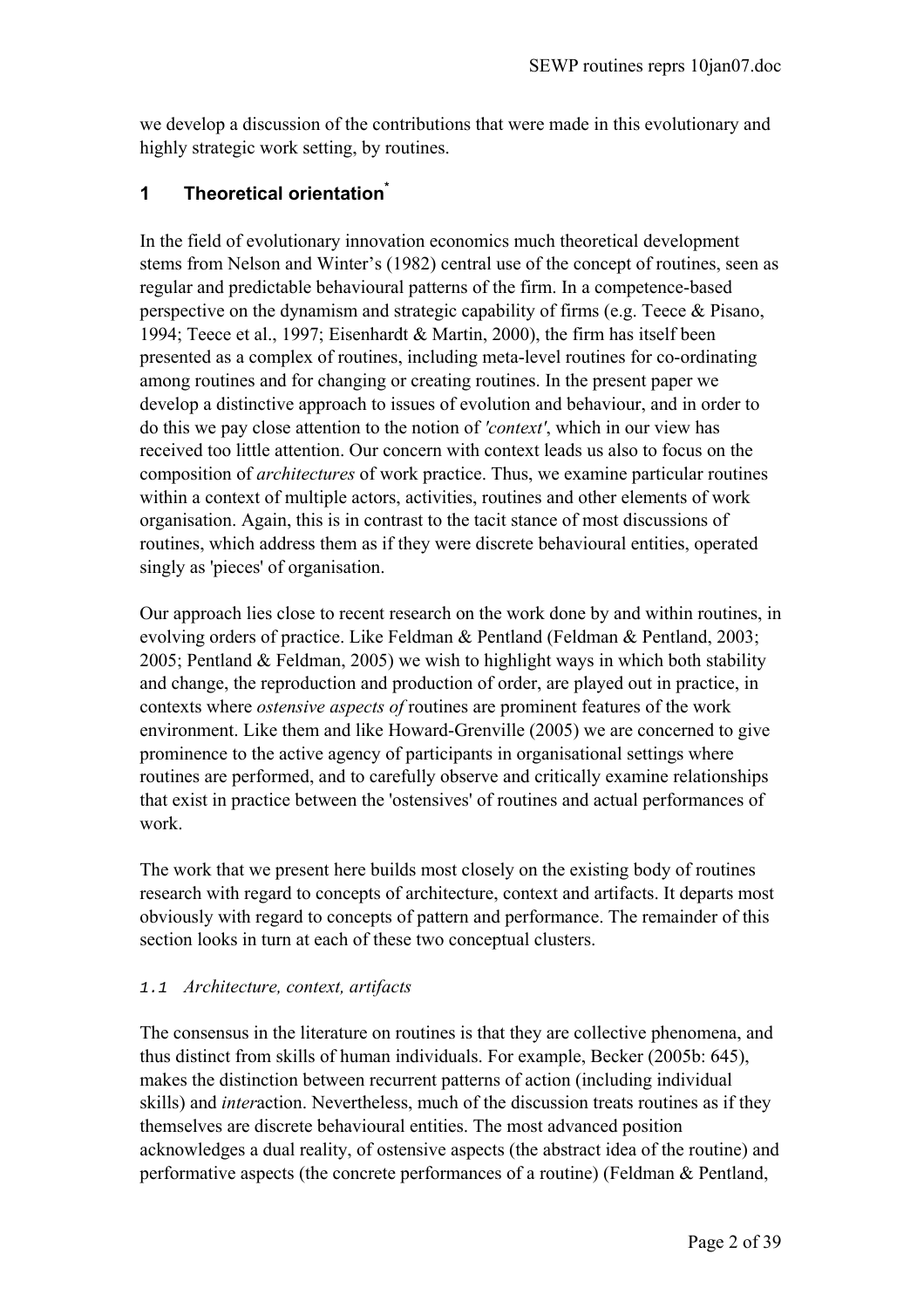2003; Becker et al., 2005; Pentland & Feldman, 2005). Even this position nevertheless tacitly maintains the idea of single routines, performed singly, as a significant empirical, analytical focus; and perhaps even as a practical focus in the real world?

In contrast, we are attracted by the realism and practical insight of a more complex conceptualisation offered by Warglien, involving multiple routines, concurrently enacted and constituting 'an architecture'.

"[I]f one wants to characterize a kanban system as a recurring action pattern, one has to look not only at these diverse ingredients [explicitly stated rules and instructions; carefully designed artifactual environment] but also (and maybe chiefly) at the architecture of relations between these ingredients - how they fit reciprocally, and with other processes such as set-up time reduction and working capital reduction..." (Cohen et al., 1996: 659)

In this paper we develop an analysis of this kind. As our unit of observation we adopt not the singular routine, or its performing, or its 'ostensives'; but *the interactional episode* within *a course of action*. It is then contingent, whether an interactional episode is in practice enacted as a performance of a routine, or contains performances of routines.

Context is not well developed as a construct in the evolutionary economics literature. This is a substantial weakness, since context is frequently invoked as a foundational concept. To offer a typical example: Winter notes that:

"[T]he cognitive approach neglects, and hence risks obfuscating, the contextual aspects of routines. Context dependence is fundamental; the effectiveness of a routine is not measured by what is achieved in principle but by what is achieved in practice...". (Cohen et al., 1996: 662)

He identifies an artifactual environment:

"One important aspect of total context is the physical, which includes both the local/artifactual complements of the routine (eg the requisite plant and equipment) and the broader physical environment that was not produced for the benefit of the routine..." (loc. cit.).

The notion of an artifactual environment is developed by some researchers to include physical, linguistic and cultural items (including 'cognitive artifacts': Warglien in Cohen et al., 1996: 674), such as the following summary list of 'representations of action' derived from Cohen et al (1996: 661):

- \* Memories of individual humans, for their respective roles.
- \* Locally shared language.
- \* Global language forms: formal oral codes, pledges, 'war stories'.
- \* Physical artifacts: tools, spatial arrangements, written codes (eg documented operating procedures), coded in software.
- \* Organizational practices: archives, personnel rotations, maintenance of working examples, building key assumptions into organizational structure.

In our own field research we adopted a particular observational focus on representational artifacts (more of this in 2.2 below) and this enables us to contribute to the development and refinement of this line of thinking, with regard to artifacts,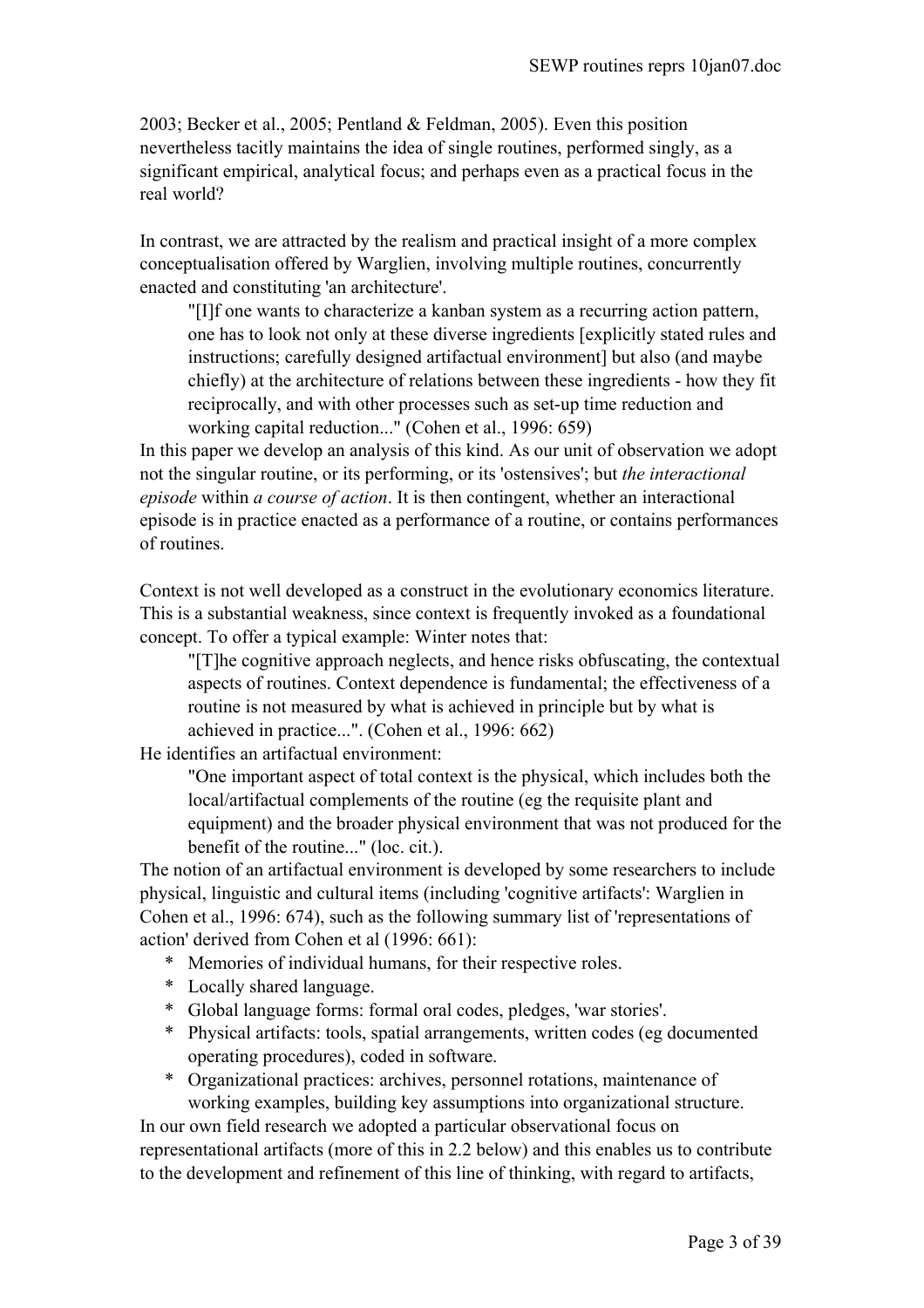representations and the evolution of knowledges, products, strategies and market positions.

Helpfully, the ostensive/performative model of routines has been extended (Pentland & Feldman, 2005) to include a third 'pole' of internal structure - artifacts. Feldman and Pentland note that 'organizations are a sea of interdependent actions, interpretations and artifacts' (Feldman & Pentland, 2003: 798). We use representational artifacts as a central component of our observational approach in deriving data about these 'seas' and we welcome this oceanic metaphor's emphasis on fluidity, constant dynamism, risk, scale and all-embracing horizons. At the same time we also wish to promote a sense that when people plunge into in these cultural seas certainly, in the highly self-conscious domain of strategic activity that we were observing - they equip themselves well with navigation tools, and with devices for staying culturally afloat and purposefully moving from cultural place to cultural place. Needless to say, in practice these 'seas' are also highly organised systems of resources, well travelled and with many durable, well-known (and often deliberately furnished and maintained) local features. Indeed, unlike literal seas, they have manmade components and they have manageable architecture, which we mean to elucidate in this paper.

## 1.2 *Pattern, performance, agency*

The distinction between ostensive and performative aspects of routines now seems well accepted (Becker et al., 2005), and opens ways of framing empirical research which are more precisely formulated (Pentland & Feldman, 2005). This 'performance turn' in routines research opens the possibility of an increased concern with how tasks are accomplished in practice. For example Becker (2005a: 819) cites Barley & Kunda's injunction (Barley & Kunda, 2001), to 'bring work back in'. This is very much in the spirit of our own study, which derives partly from traditions of ethnographic 'work practice' research (Barley, 1986, 1988; Kunda, 1993; Suchman & Trigg, 1996; Henderson, 1998, 1999; Suchman, 2000a, 2000b; Suchman et al., 2002) and interactionist research on organisational coordination: e.g. boundary objects (Star & Griesemer, 1989; Star, 1989a, 1993) and organisational reach (Gerson, in press; Star, 1989b, 1995). Work-practice approaches - eg in the fields of computer supported cooperative work (Randall et al, 2007), human-computer interaction research or the sociology of technology - differ in some significant and interesting ways from the usual approaches in routines research.

Recurrence or repetition are central phenomena in the world of routines. Under the rubric 'routines and other recurring action patterns', the published outcome of a review of routines research at the Santa Fe Institute (Cohen et al., 1996) discussed 'heuristics and strategies' and 'paradigms and cognitive frameworks' as well as 'routines in the narrow sense' and 'rules of thumb'. The notion - we might refer to it as a 'cognitivist' principle - shared by all these constructs is that something (some map, model, ostensive description, rule, representation, etc) is repeatedly performed (implemented, followed, interpreted, enacted, etc), and that this produces a repetition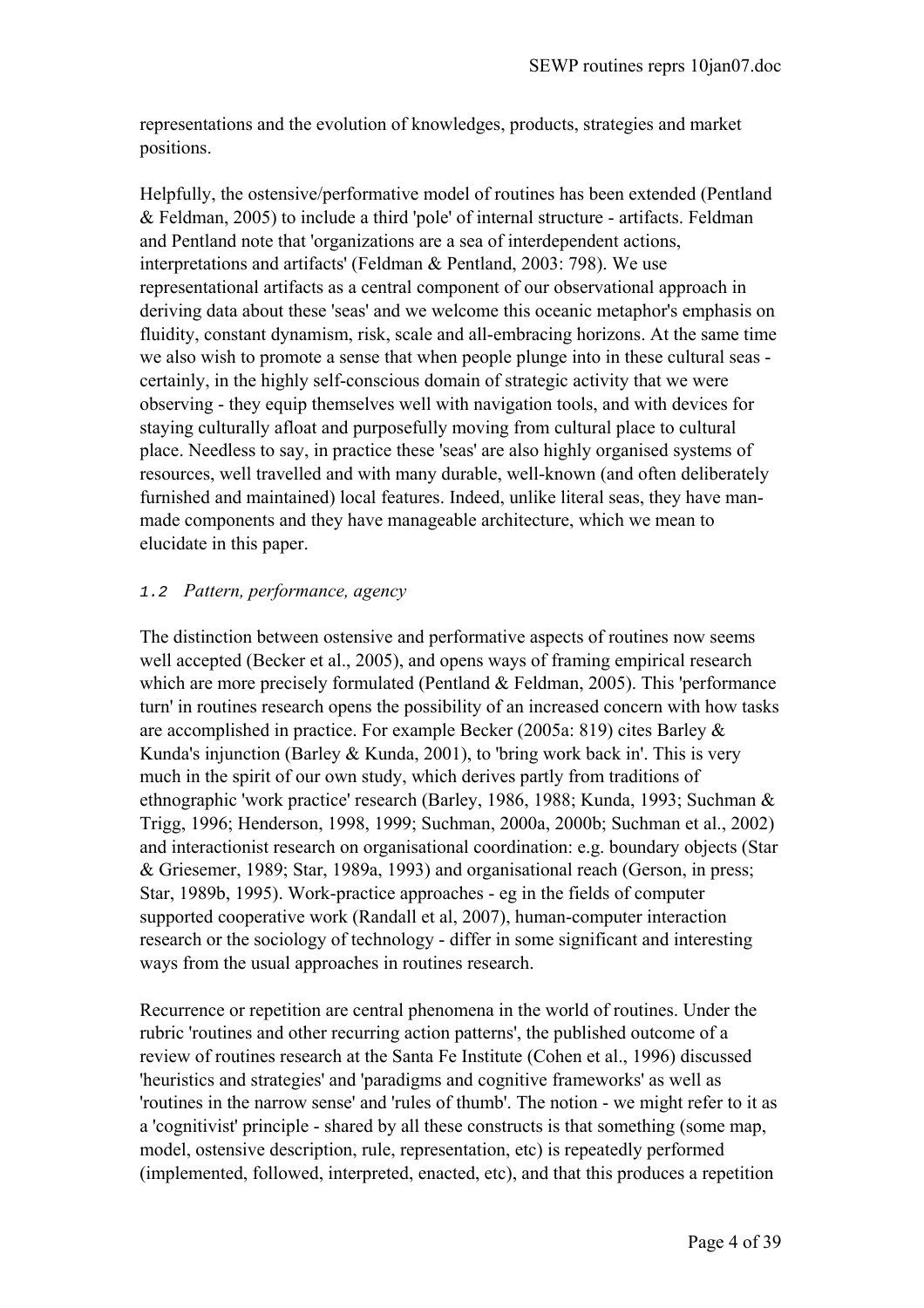of a previously *recognised and represented* pattern of behaviour. Becker more recently has suggested that 'the term "recurrent interaction patterns"... provides a more precise term for organizational routines understood as behavioural regularities' (Becker, 2005a: 818). If we make no distinction between repetition and recurrence, or interdependent action and interaction, this can be seen as equivalent to Feldman and Pentland's definition of routines: "repetitive, recognizable patterns of interdependent actions, carried out by multiple actors" (Feldman & Pentland, 2003: 95).

The work-practice perspective that we adopted in our field observation and data interpretation differs somewhat from this, and differs significantly from the cognitivist stance of routines research stemming from behavioural theories of the firm (e.g. Cyert & March, 1963) and instanced, for example, in the discussions of cognitive efficiency and (prior) representations of action in Cohen *et. al.* (1996). Rather than seeing the observed activities as displaying instances of repeated or recurrent pattern, we see them as displaying *ongoing order*. In designing our observational approach we understood ongoing working order as something manifestly oriented to *and worked on* by participants in work settings (for example in speech or gesture) and continually - and again, manifestly - maintained and (re)constructed as part of the flow of action. Thus, at the level of analysis, we replace repetition with *continuity*; and the construct of externally observable patterns with an alternate construct: manifest, mutual, participant orientation to the deliberate and collaborative performing of *ordering work*. This work and its outcomes take numerous mundane forms which, in the case that we present here, prominently include: story telling, the production, handling and verbal interpretation of visible representations, the placement of artifacts (notably representational artifacts, stored in specific, mutually accessible places) and the making of verbal agreements (eg concerning committed courses of action, the future disposition and commitment of resources, etc).

By focusing on working order we by no means drop the notion of pattern. Activities and actors seen in this way are themselves concerned with pattern and patterning in a strong and central sense: maintaining continuities, generating patterns that are consistent with existing ones, and discerning and referring (both indexically and normatively) to patterns, in the process of creating the ongoing organisation of current (and future) work and its artifactual infrastructures. What working order does, as distinct from pattern, is to give a central place in our perspective to agency and participation, rather than 'emitted' behaviours, observed externally. This perspective is typical of the sociological approach known as ethnomethodology (Button, 1991; Garfinkel, 1996; Suchman, 2000b; Suchman et al., 2002). Ethnomethodologicallyinformed researchers are centrally concerned with the manifest orientations of participants to what it is that they are doing as they work. We are predisposed to see practice as always, everywhere, already ongoing (as distinct from being initiated recurrently in discrete bursts) even though it is also episodic; and we expect to see producing and maintaining working order (including the opening and closing of episodes themselves) as an intrinsic and mundane component of the work that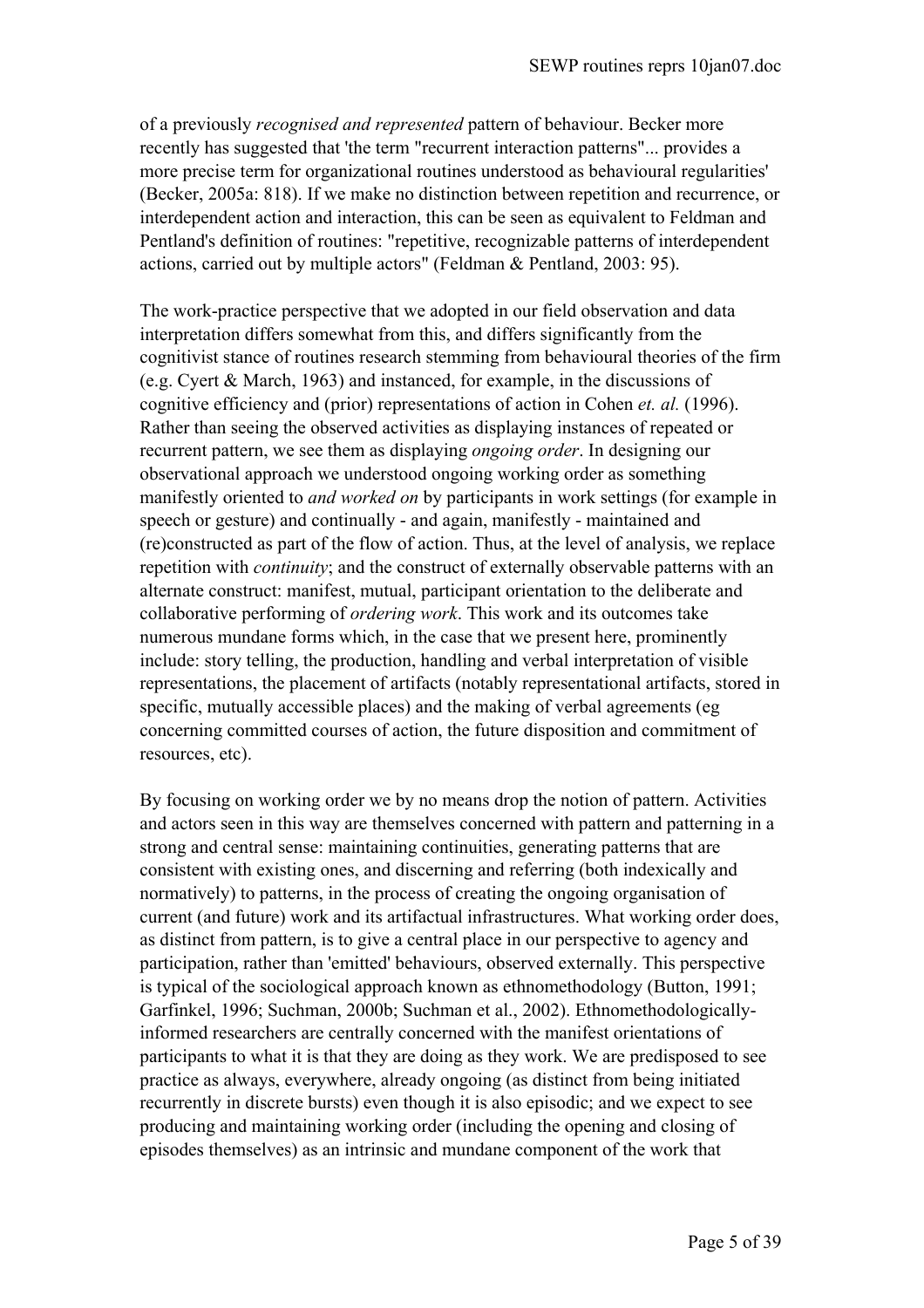participants do, in episodes of interaction, in interaction settings that are concrete, artifact-furnished, spatially-, temporally- and institutionally-situated.

# **2 Methodology**

Our study was designed to engage with issues of practice in knowledge work. Aware that knowledge is handled in collective settings while handling artifacts, we chose to study practices in a sphere where non-textual forms of representation are known to be significant: the field of design, where sketching and co-working with sketch-artifacts and drawing-artifacts are known features of knowledge work (Henderson, 1998, 1999). Our study was designed also to engage with issues of evolution (it was conducted under the auspices of a programme on 'The Evolution of Business Knowledge'). We chose to examine practices of conceptual design in two differing design-based industry settings, on the basis that we would be able to see not only the evolving of knowledge forms (something which might have commonalities across industries) but also the evolving of product forms, product investments and product positions in the market (which might have distinct differences across industries). For these reasons we got the agreement of two design-based firms to closely observe streams of conceptual design activity, in an engineering company that manufactures process plant for the semiconductor industry and in an architectural practice. In this paper we work only with data from the former field site.

# 2.1 *Units of observation*

In the former company (here we call it HighTech, a pseudonym) we observed a process of decision making at the conceptual design level, for a new global release of an existing engineering product. Overall, the observation period was framed by an explicit course of action: a formal product development programme for a beta release which became know as ABC-10 (a pseudonym). We closed-out our field observation when all the significant dimensions of the ABC-10 product concept - including its introduction as a beta version into operational use in customers' sites - were settled (as indicated by the practical focus of participants) and the balance of activity had visibly shifted into detail design and operational delivery of the beta prototype. Observation settings were defined by a formally defined set of participants. We observed members of HighTech's Engineering Group who were connected with ABC-10, in episodes of interaction in any setting where they interacted with each other or with other HighTech staff. Especially but by no means exclusively we observed them in the formal settings of the ABC-10 programme, notably meetings of two formally constituted cross-function product development teams.

# 2.2 *Observational strategies*

The evolution issue was framed in terms of 'articulation work' (Strauss, 1988; Anderson & Sharrock, 1992; Schmidt & Bannon, 1992; Bannon & Bødker, 1997; Schmidt & Wagner, 2002) occurring through an unfolding series of interactional episodes within the evolving, overall, explicit course of action: the ABC-10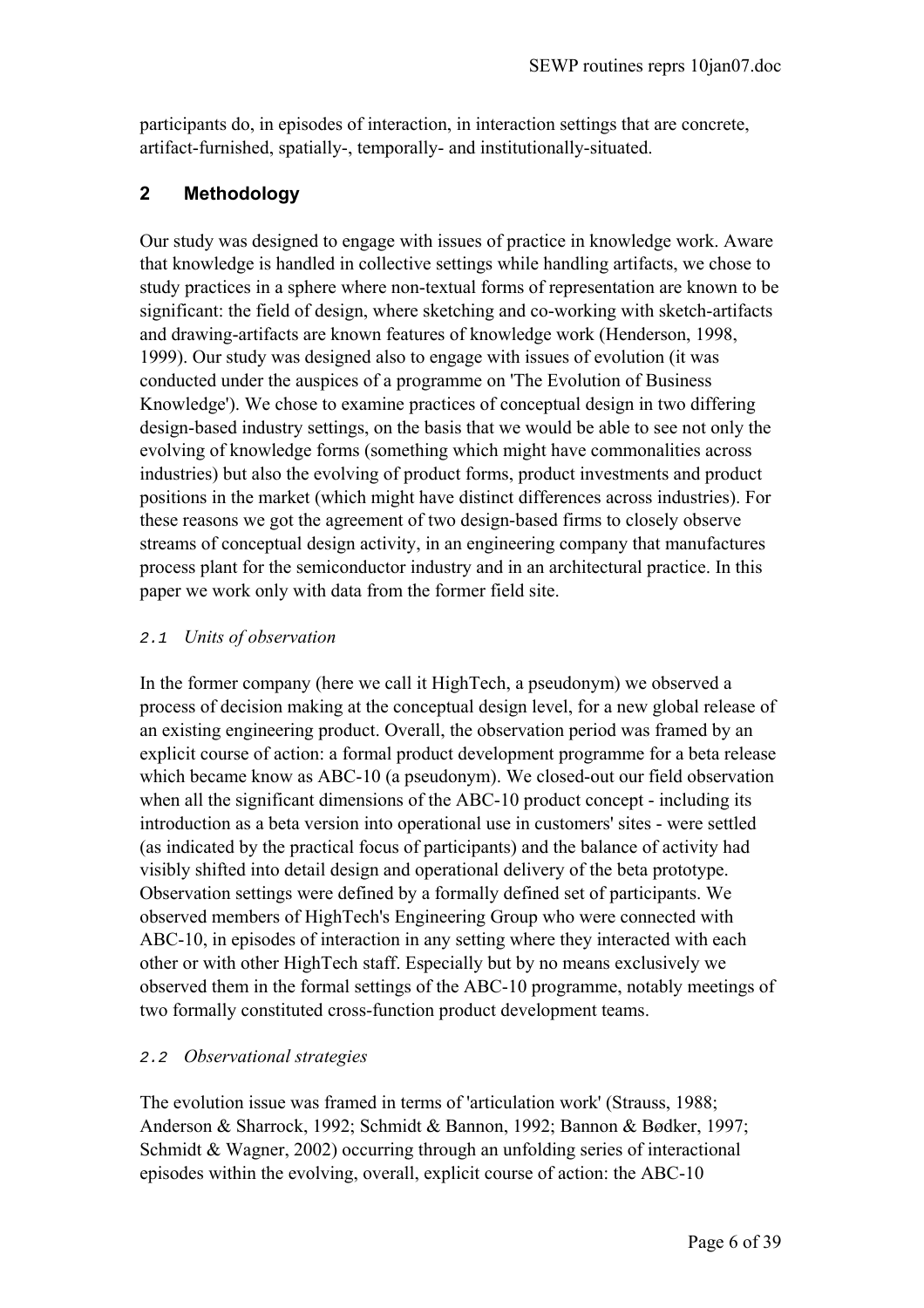programme. Adopting an ethnomethodologically-aware perspective on work practice, in interactional episodes, we were concerned to observe and record the manifest orientations of participants to each other, to objects in the room, to offstage actors, activities and objects; and to *the work* in which they were mutually engaged.

A central observation-orienting device that we used in interactional settings was participants' orientation to representational artifacts, especially 'visual representations': drawings, icons, visual schemas, photographic or three-dimensional images, pictorial representations of arrangements of objects or activities in space or time. *Visual* representations, in this sense, were distinguished from other kinds of *visible* representations (which we also noted) including textual representations (eg reports, written specifications, documented procedural algorithms) or computable, algorithmic-symbolic representations (eg simulation models, spreadsheet models and software code). One significant implication of visuals as forms of representation is that, unlike explicit texts and computable models, they cannot easily pretend to be rules: visual representations are manifestly incomplete. To be used in collective settings, they must be spoken about, they become sites for the production of *speakable*, spoken, representations (broadly, 'stories'). Our fieldwork approach was thus designed also to capture these too.

Our observer was present in HighTech's premises for two days on average each week (a total of more than 50 observed days), days varying according to what was happening in a given week. He was allocated his own desk and wi-fi enabled laptop in a cube on the Engineering floor, a few steps from the ABC-10 programme manager's office and the cubes of the ABC-10 design manager and lead CAD designer. He was accepted as a shadow of the Programme Manager, taking a (back) seat in most kinds of meetings (with the exception of senior management meetings and meetings with customers), able to walk in and request a discussion with other senior occupants of offices on the Engineering floor (the Engineering Director, the Marketing consultant, the Key Product Unit Manager, the senior physicist) and elsewhere, and often hovering on the edge of cube huddles and office-door conferences involving any of the ABC-10 actors. He constantly carried an audio recorder and fieldnote book, often carried and used a camera, and was free to access the Engineering fileserver on which current and past project documentation was archived.

We commenced observation before a formal development programme had been declared and we left the fieldsite after an observational period that turned out to be 24 weeks. At this point working capital had been substantially sunk in prototype manufacture, and the strategic and operational frames for delivering the beta machine into the customer's site had been resolved. We left with a collection of records which included: 15 hours of audio recording (from formal meetings of participants, ad-hoc interactions between participants and informal desk-interviews with participants in numerous ABC-related roles); 850 digital stills (snapshots of interactions-in-progress in groups of two to twenty people, and close-ups of representational artifacts on paper, on PC screens and projected on wall screens); a 20cm stack of hard-copy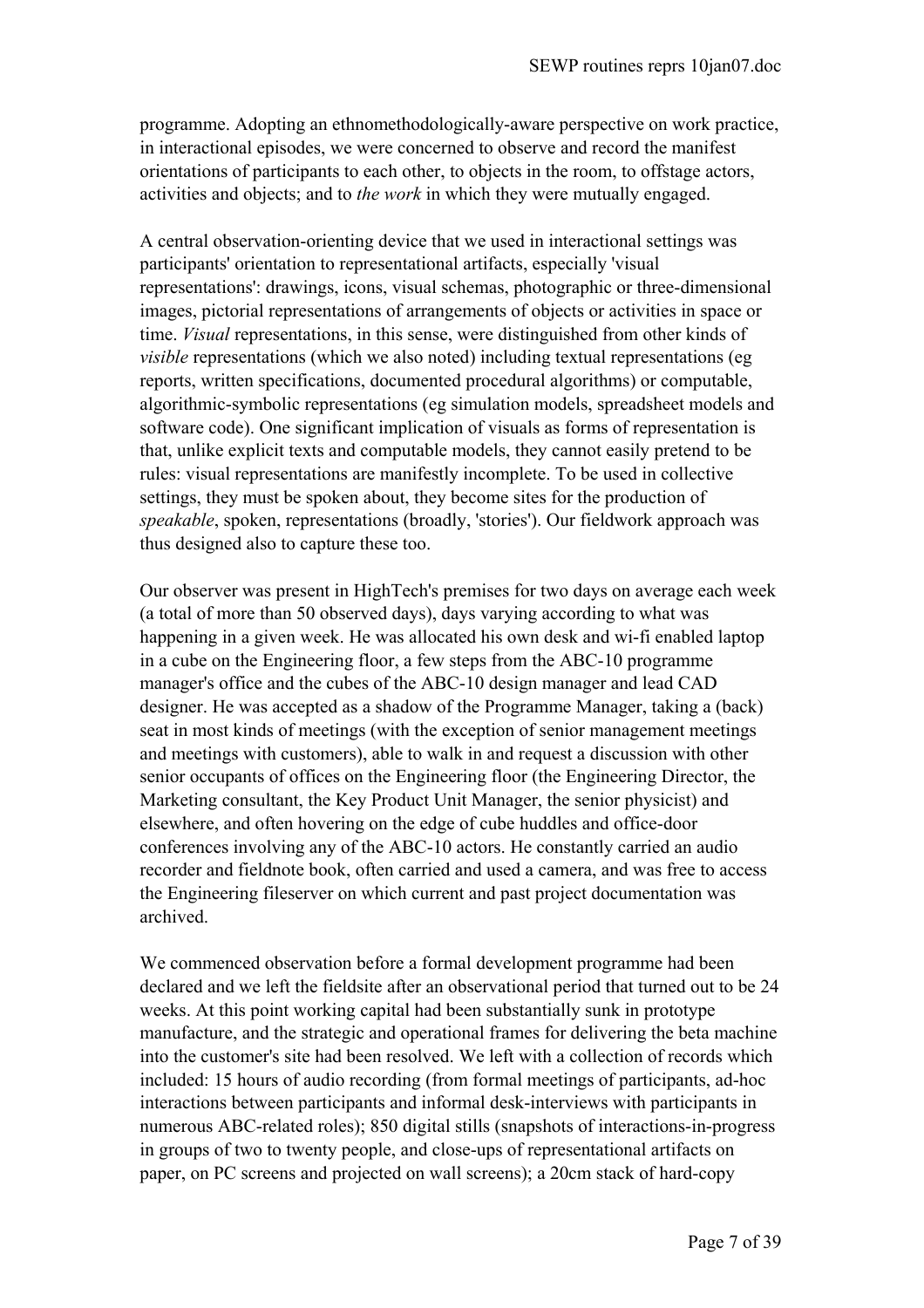documents (formal process documentation, company newsletters, and some sketches made for us on request, as explanations); a partial email record of ABC-10 communications (received as a member of one of the ABC-10 email lists); and most centrally, a 200-page spiral-bound book of fieldnotes, bulging with inserted sketches and diagrams (eg meeting layouts with participant names), consisting principally of time-stamped notes of observed interactional sequences including verbatim quotes.

# 2.3 *Routines and the market - The location of work domains within an innovation or value-chain context*

There are several good observational studies in industry settings closely related to our own but differently located. In 'EquipCo', Bechky (2003a; 2003b) has studied the role of material artifacts (the prototype chip-making machines themselves) as boundary objects between communities of practitioners in design and manufacturing operations. EquipCo and HighTech manufacture for different segments of the chipequipment market: EquipCo in wafer etching, HighTech in ion implantation. Howard-Grenville (2005) has studied routines (actually, representation-based practices of 'roadmapping') in a manufacturing-process development group (EnviroTech) at 'ChipCo', a company which almost certainly is one of the dominant customers downstream in HighTech's value chain. From a routines-related perspective (actually, a perspective on formally codified *representations*) in a different industry (auto manufacturing) D'Adderio (2001; 2003) has studied the glitches that may occur when different communities of practice - including, as in our own case, Engineering - contest the ownership of an operational system of formal representations (software systems for product configuration management: D'Adderio 2003) and when rationalisation of a formal representational system fails to effectively support working practice, again, including Engineering (simulation of product prototypes in software: D'Adderio 2001).

With regard to these empirical studies, and also the much larger body of abstract discussions of routines, we note that the settings have typically differed from ours in one or both of the following respects. On one hand, they have been set downstream of conceptual design, either in more highly routinised *operational settings*  (administration, manufacturing, etc) or in handovers between the domains of development and operations, where the initiation of a stabilised regime of routinised activity and formalised codification is a focal issue. On the other hand, they have been preoccupied with the *genesis and evolution of routines* and with *process innovation* settings, involving the routinisation of knowledge work, the formal codification of knowledges and/or the introduction or change of routines - whether successful or otherwise. We take the view that the contribution and function (and thus possibly the nature and content) of routines need not necessarily apply in the same way in a setting further upstream in the innovation cycle: for example, as in our case, the critical phase of *product innovation* activity in which a logic of 'exploration' in R&D is translated into a working order of 'exploitation' via investment in an entire product- and revenue-cycle. We regard this as a matter for empirical study. We also take the view that it is equally interesting to study the contributions that evolved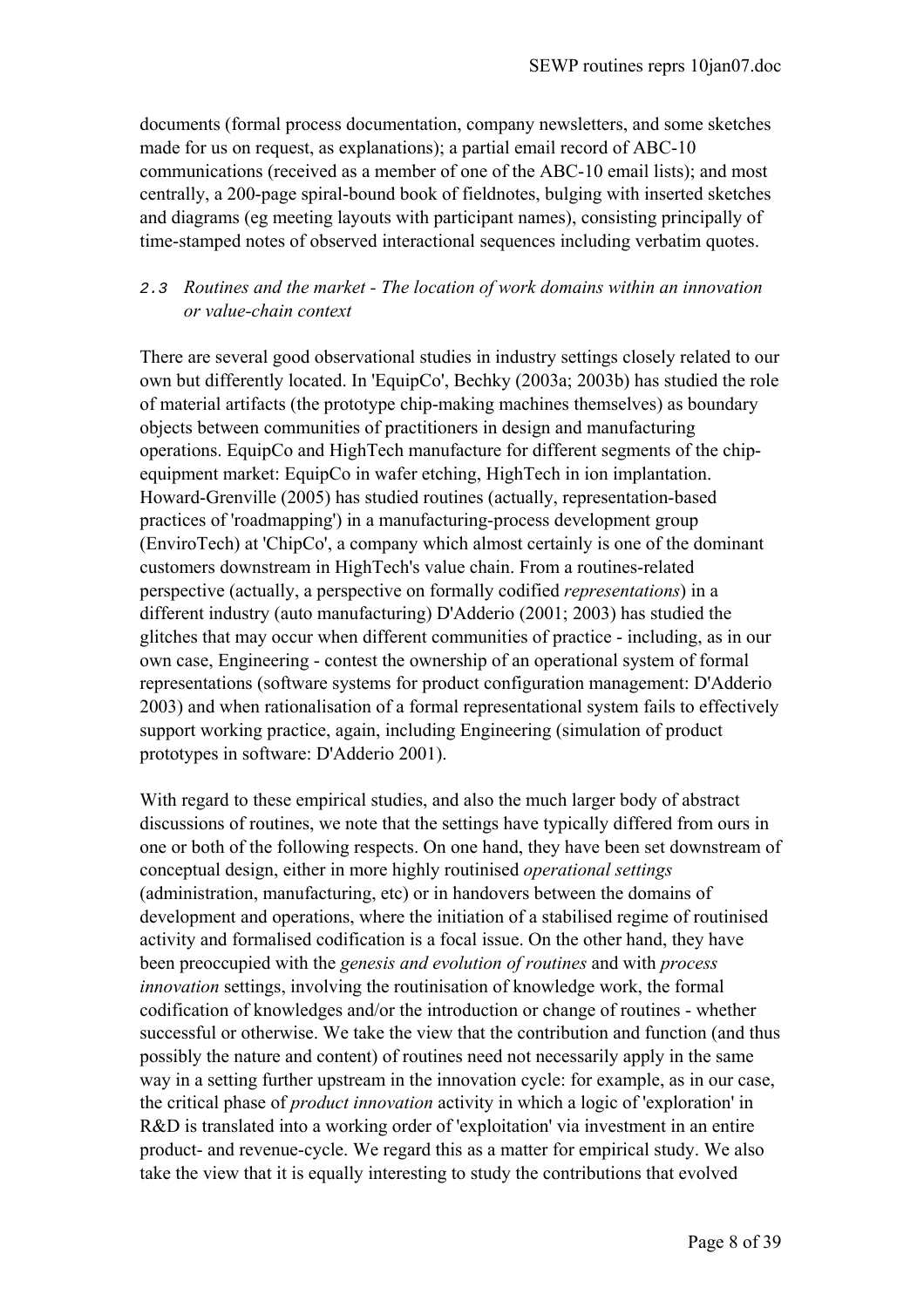routines actually make in an evolutionary setting (in our case, a product development process) as it is to pursue the question of how routines are evolved; and that this too is an empirical matter.

# **3 The setting and timeframe of the field study**

# 3.1 *The setting*

# *The firm: HighTech*

HighTech is a division of a global manufacturing company which designs, builds and supports installations of process plant for semiconductor manufacture. Design work is thus strongly science based, and it moves (along with its representational artifacts) between experimental work in HighTech's own labs on two continents, on-site trouble-shooting and commissioning in customers' fabs worldwide, and manufacturing (in HighTech's own clean-room assembly and test facility and in the factories of outsourced module builders).

One factor that influenced our choice of HighTech was that it seemed to be an organisation which is 'up to the ears' in routines (within a standards-intensive industry sector); and specifically, it had a prominent, mandatory, global standard process for product development (referred to here as 'PDP').

# *The product-design context: the ABC10 beta release*

The ABC product family is a leader in HighTech's subsector of the semiconductor equipment market. It has a modular engineering form: a raw materials front end and operator interface, a central high-tech transport system for the material to be applied to silicon wafers, a 'target' chamber where silicon is processed, a clean-room interface where robots handle processed wafers; and an overall web of cables for control signals and high voltages. The innovation that constitutes the new ABC-10 version lies in the central transport system. Some of the design principles for this module are distinct from those underlying HighTech's main competitors' machine. However, the competitor's business organisation differs from HighTech's, which means that the two machines do not compete equally in terms of product pricing (the competitor can cross-subsidise this product range from other product sectors). This commercial fact, plus the imminent release of an upgraded performance version by the competitor, only a year into the working life of the ABC-09 release, places heavy pressure on HighTech to achieve a time to market and a lifecycle yield of gross margin on ABC-10 that are well beyond their previous hard-achieved best.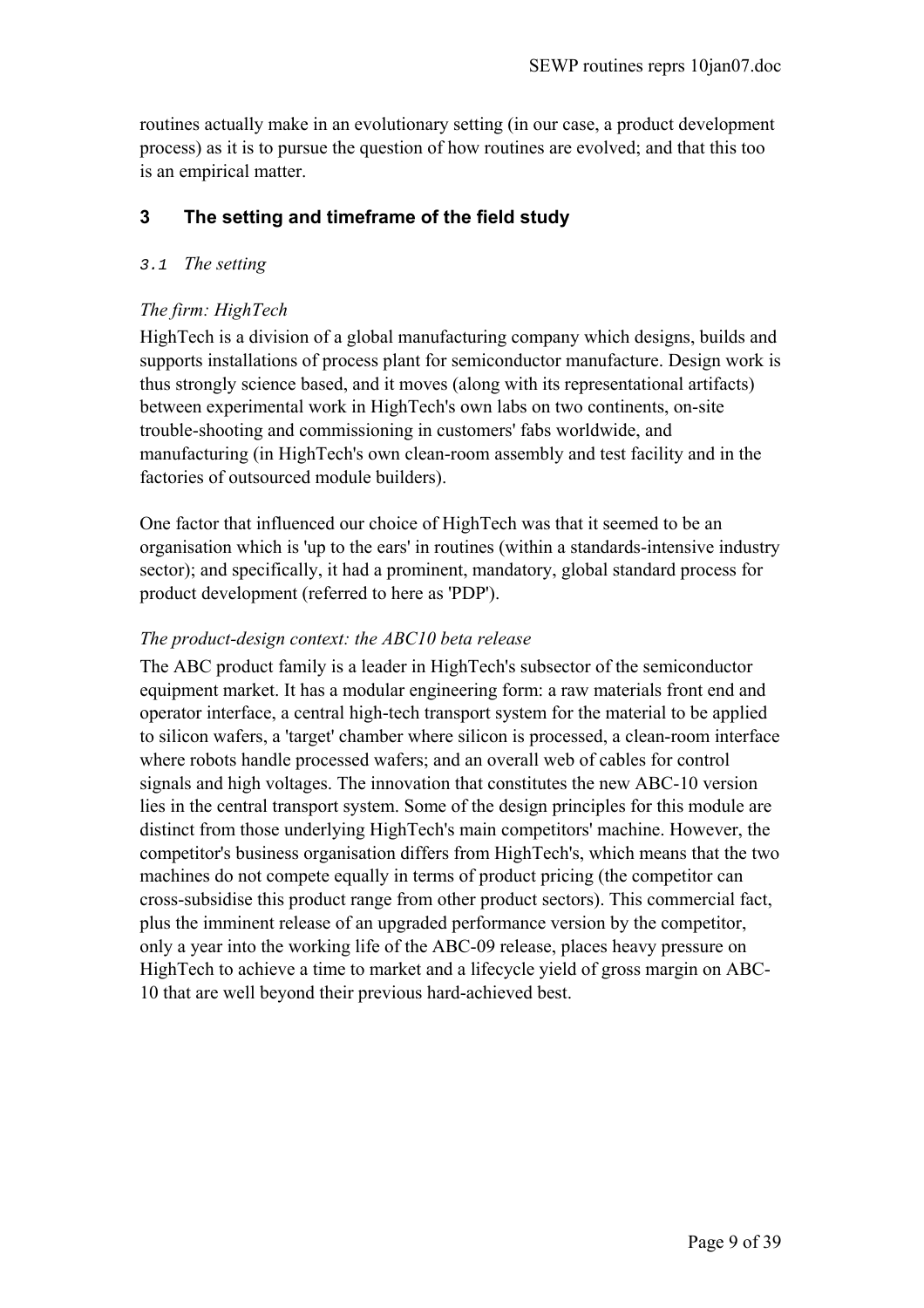# 3.2 *Chronology - 24 weeks of work and observation*

| Week    | <b>Key events</b>                                                  |  |
|---------|--------------------------------------------------------------------|--|
| Week 1  | Observation commences. Senior engineers discuss the potential      |  |
|         | for a product release based on recent lab results exploring new    |  |
|         | configurations in the transport module of ABC-family machines.     |  |
|         | This includes discussion of how to package the release to get it   |  |
|         | into leading customers' sites, occupying real estate in the fab    |  |
|         | (namely, retrofitting on already-installed ABC-family machines).   |  |
| Week 4  | Engineering discussions are centred on defining the interface      |  |
|         | between the old (ABC-09) and the new (ABC-10) modules of the       |  |
|         | machine.                                                           |  |
| Week 5  | First briefing of 15-member Engineering design team for a new      |  |
|         | transport module.                                                  |  |
| Week 6  | Formal 20-member kick-off of product development programme         |  |
|         | for a machine with a new transport module design. Very tight       |  |
|         | timeframe ('even faster than the last one'), eyebrows raised,      |  |
|         | questions asked about the market requirements specification.       |  |
| Week 9  | After a handover meeting with a further six-member Engineering     |  |
|         | team, detail design is started on high-priority, tight-timescale   |  |
|         | revisions on the front-end and process chamber modules of ABC-     |  |
|         | 09, forward-compatible with the as-yet undesigned ABC-10           |  |
|         | transport module which will sit between them.                      |  |
| Week 10 | General Manager's rough whiteboard timeline sketch for the beta    |  |
|         | and alpha prototype schedules starts to circulate: 'John's blob    |  |
|         | chart' - a pdf image grabbed from the whiteboard after a senior    |  |
|         | management meeting a few days earlier.                             |  |
| Week 11 | Senior CAD designer identifying long-leadtime items for            |  |
|         | ABC-10 prototype and retrofittable ABC-09.                         |  |
| Week 12 | First weekly scheduled meeting of the lower-level, 12-member       |  |
|         | cross-function team for ABC-10.                                    |  |
| Week 14 | In order to get ABC-09 machines into customers' fabs at an early   |  |
|         | date, which are forward-compatible with the new, retrofittable     |  |
|         | ABC-10 transport module, development work is formally              |  |
|         | subdivided into three parallel subprojects. Two are led by the     |  |
|         | ABC-09 programme manager (who is responsible for cost-             |  |
|         | reducing the design from last year's fast-tracked product launch), |  |
|         | one by ABC-10.                                                     |  |
| Weeks   | Detail timelines for alpha and beta machines are evolved - Gantt   |  |
| 14-22   | charts displayed and revised showing projected lead times to       |  |
|         | John's blob-chart target dates.                                    |  |
| Week 15 | MRS (Market Requirements Specification - logically, the basis of   |  |
|         | a product design in PDP) not yet formally completed, and yet to    |  |
|         | be discussed with some stakeholders when the Christmas/New         |  |
|         | Year break intervenes in weeks 16-17.                              |  |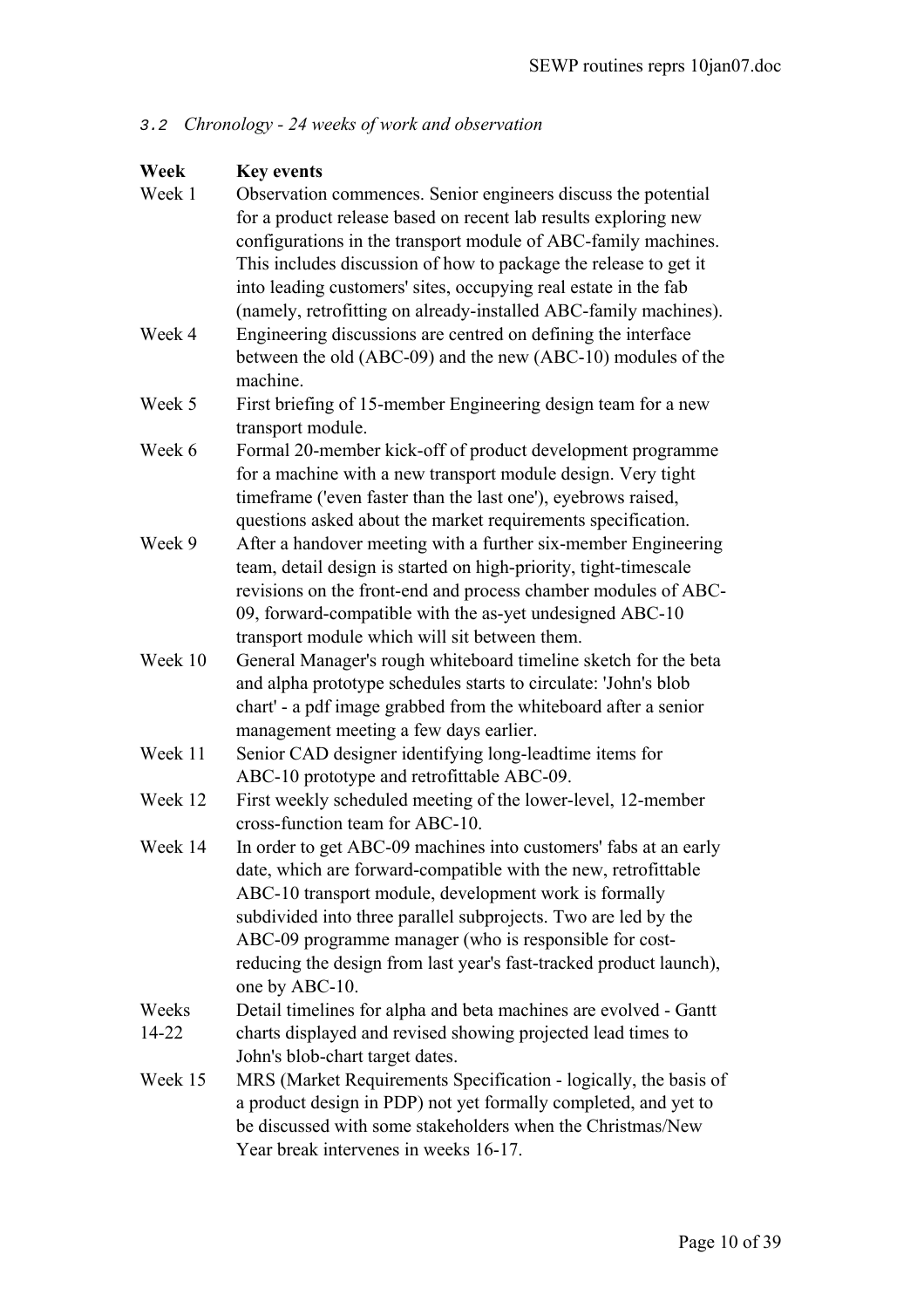| Week                                           | <b>Key events</b>                                                   |  |
|------------------------------------------------|---------------------------------------------------------------------|--|
| Week 18                                        | Commitments: supplies of 10cm aluminium plate are procured          |  |
|                                                | for fabricating the retrofit-ready prototype process chamber. Bills |  |
|                                                | of materials have been issued for orders for other long-leadtime    |  |
|                                                | prototype subassemblies - eg cable looms - modified from ABC-       |  |
|                                                | 09 versions through detail design.                                  |  |
| Week 20                                        | ABC-10 makes its first appearance in the agenda of the              |  |
|                                                | fortnightly PDP review meeting.                                     |  |
| Week 22                                        | Accelerated timeline introduced for ABC-10 customer release.        |  |
| Week 23                                        | Calculation in cross-function team meeting of ABC-10                |  |
|                                                | programme risk index and assignment of risk classification, using   |  |
|                                                | spreadsheet tool in the PDP wizard, 'live' in the meeting.          |  |
| Week 24                                        | Photos are circulated of the prototype transport module             |  |
|                                                | assembled in a supplier's factory. Beta test commitments with the   |  |
|                                                | customer are firm. Build and test details are being worked out.     |  |
|                                                | Conceptual design is over, time to close out the field study.       |  |
| Week 31                                        | Planned lab trials and customer demo 'marathon' of alpha            |  |
|                                                | prototype.                                                          |  |
| Planned delivery of beta prototype.<br>Week 48 |                                                                     |  |

# **4 Product stakeholders at work - Cross-function team meetings**

Our six-month study generated a large and rich collection of observational data. In this paper we limit our presentation of material by adopting two data-focusing lenses. The first, applied in the present section, is a particular organisational setting: the cross-function team meeting. Our field records contain data from many observed interactional settings, including 'cube huddles' on the Engineering floor, regular scheduled management meetings of several kinds, regular team meetings within the Engineering group, ad hoc exchanges in office and cube doorways (especially the PDP programme manager's doorway) and fortnightly scheduled PDP review meetings. We have chosen to present material from the cross-function team setting because it is richest in diversity of actors and because it is most explicitly, exclusively and intensively focused on the conceptual design of the ABC-10 product. An analysis of activity in this work setting enables us to clearly focus the question: what kind of work do routines contribute to the strategically critical beta-prototype process for the ABC-10 product?

The second data-focusing lens, applied in Section 5 below, is a particular constellation of representational artifacts: the PDP 'wizard'. Analysis of this material will enable us to bring a sharp focus on the contributions made by representations to the beta-prototype process. This in turn provides a basis for a discussion, which connects the work done by artifacts (in Section 7), the ostensive aspects of routines (Section 8) and the implications of a 'performance' perspective on knowledge work, strategy and routines (Section 9).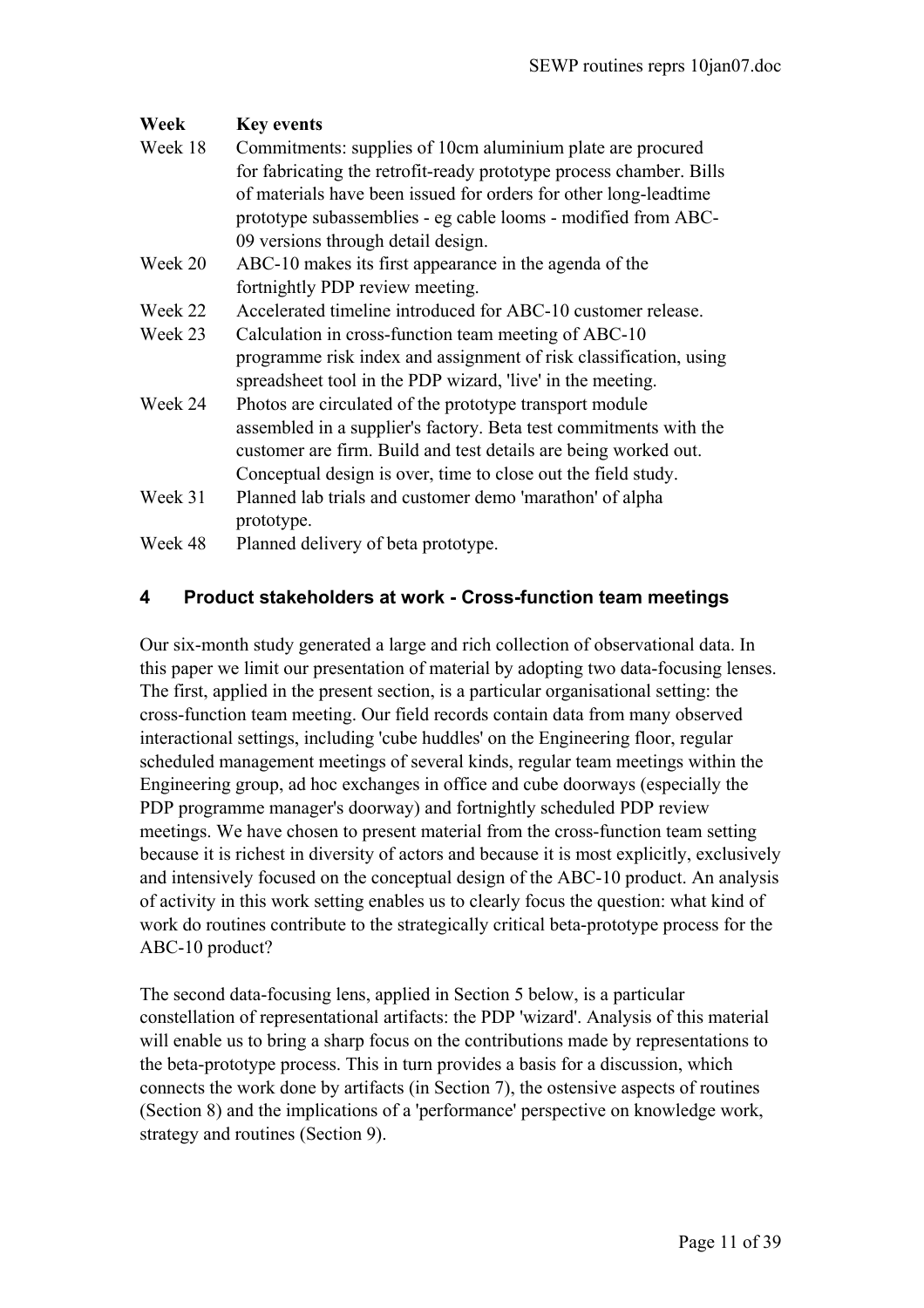This limited presentation of data forces us to omit details of at last one important nexus of routines. Through weeks 18-22 we saw the work in the cross-function setting becoming more focused, more fluidly dynamic and more widely extended. We gradually saw that this was associated with the work of 'cut-in' (see the second row of Table 1 below). The design of the machine, and the activities involved in making and shipping the beta machines, were being 'cut in' to HighTech's continuously ongoing, supply-chain operations (bills of materials in the MRP system, cells on the factory floor, shiftwork schedules, etc). Representational artifacts (especially timelines of various kinds) played a central role in this animation and expansion of activity (notably, 'John's blob chart' and its more formally codified offspring). Also, there was an increasingly visible complex of representation-mediated connections between PDP, product development and conceptual design activity, on one hand, and other, more highly routinised kinds of activity on the other (areas of practice such as procurement and outsourcing, assembly, testing and certification against industry standards, and global shipping). A presentation of this substantial, highly dynamic and analytically significant strand of 'cut-in' work needs to be left until another time and another paper. But this paragraph's brief summary figures in what we conclude below (Section 7.6) about the work being done by routines.

## 4.1 *Formal stakeholdings and cross-function teams*

When a product development programme is formally initiated in HighTech, the formal operating procedure for product development (PDP) specifies that the founding act should be to nominate individuals as representatives of a number of institutional stakeholdings: Engineering, Key Product Unit, Materials (procurement), Manufacturing, Marketing, and so on. To comply with PDP, these representatives must play a number of assigned roles in quality management in the product development process. Formally, these representatives are implicated in sign-off of both the product and the development process, some of them as 'suppliers' of elements of the product/product release package and others as 'customers' who will approve any given element of the package. Thus, for example, Marketing is a supplier of a 'Marketing Requirements Specification' (MRS) and Engineering is a customer for this; in turn, Engineering is a supplier of design specifications (developed and justified in relation to the MRS) which include the engineering performance of the machine, and both Marketing and the General Manager are among customers for this.

More informally, stakeholders and their nominees are expected to be involved in a process of regular meetings, typically weekly, for the duration of the development phase up to beta release (referred to in HighTech as 'MinShip' - a prototype that meets 'minimum shippable' release requirements) and subsequent general customer release ('CR'). Participants in these meetings form a 'cross function team' which debates, negotiates and agrees stage-by-stage actions and outcomes within the development process, under the chairing of the formal PDP manager for the product programme. Cross-function teams themselves are a form of work organisation that has emerged in this division of HighTech, over two or three years of active development in Quality Management. They are not a formally specified component of PDP (for example,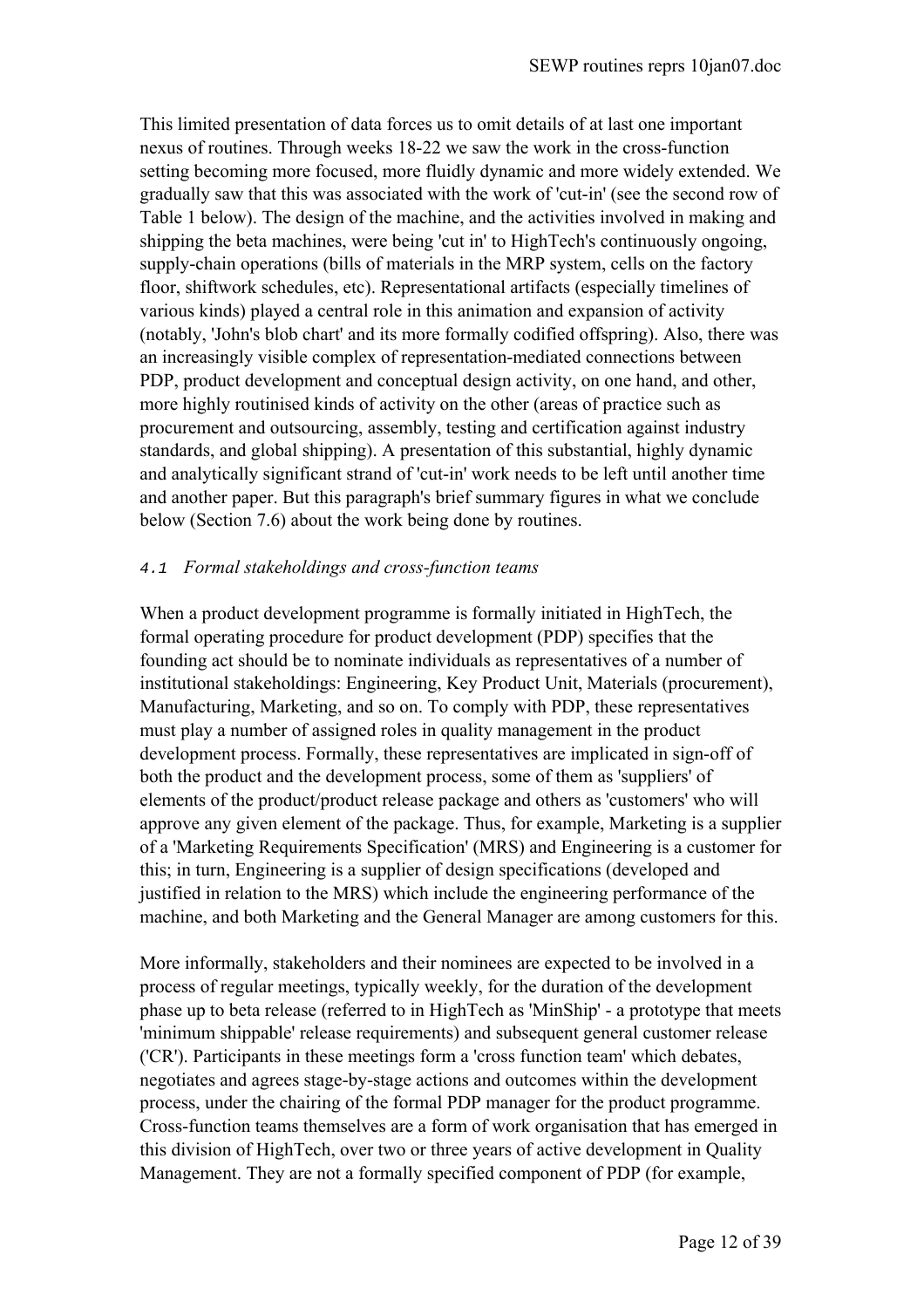they are unmentioned in the PDP Handbook) but rather, a local organisational form which is adopted in this division to perform work which, again, is unspecified by PDP. PDP specifies the form of sign-off, by way of a set of post-hoc qualityassessment tasks. But it offers no specification for the operational form of work that has to done to achieve either an engineering design or a viable market release: for example, the Handbook does not specify any kind of engineering design methodology, project plan or form of work organisation. Thus the cross-function way of working on Quality issues, on one hand, and the formal evaluation and sign-off tasks specified by PDP, on the other, are two relatively independent organisational devices which are available within the institutional environment of HighTech, and which are brought to bear in practice in actually developing and approving a beta prototype and a beta product launch.

# 4.2 *Formal tasks and story telling*

Over a period of from week 11 to week 15 we began to register the degree to which the quite massive apparatus represented by the PDP Handbook was absent from cross-function meetings (and other ABC-10 venues that we were in, such as the weekly Beamline meeting). The task structure represented in such detail in the Handbook was visible in neither the work being done by the increasing number of actors who were being included in the ABC-10 work process, nor in references made by participants in ABC-10 meetings. At that stage we had not fully understood something which, in the present paper, we have already made clear: that PDP is mostly about the quality certification of achieved outcomes, as distinct from the specification of work that has to be undertaken in order to achieve a certifiable outcome (eg an acceptable engineering design or an acceptable beta-product launch strategy). As the paradoxical absence of PDP, in meetings convened under the auspices of PDP, became more visible, we began also to see a structuring of activity in these events, week by week, of quite another kind. Eventually we came to a description of this structuring in terms of a number of ongoing, concurrent strands of discussion and negotiation. Overall, we developed a sense of the cross-function team as a work setting where a certain kind of very active 'making' was taking place.

The identifiable strands of discussion and negotiation can be seen as addressing multiple, intended, non-exclusive outcomes of a collaborative, evolving course of action (the beta phase of the ABC-10 programme) among the team's members - who, in addition to being capable technical people (design and development engineers, procurement engineers, manufacturing managers, etc) are stakeholder nominees. We note that the seven strands of story-development which stood out are each characterised by a distinctive focus, on a particular aspect of the environment of ABC-10 work: machines themselves, and various stakeholdings in the life and work of the machine as a commitment of business assets. In Table 1 below we have summarised these as 'seven strands of storytelling' in ABC-10 cross-function team meetings.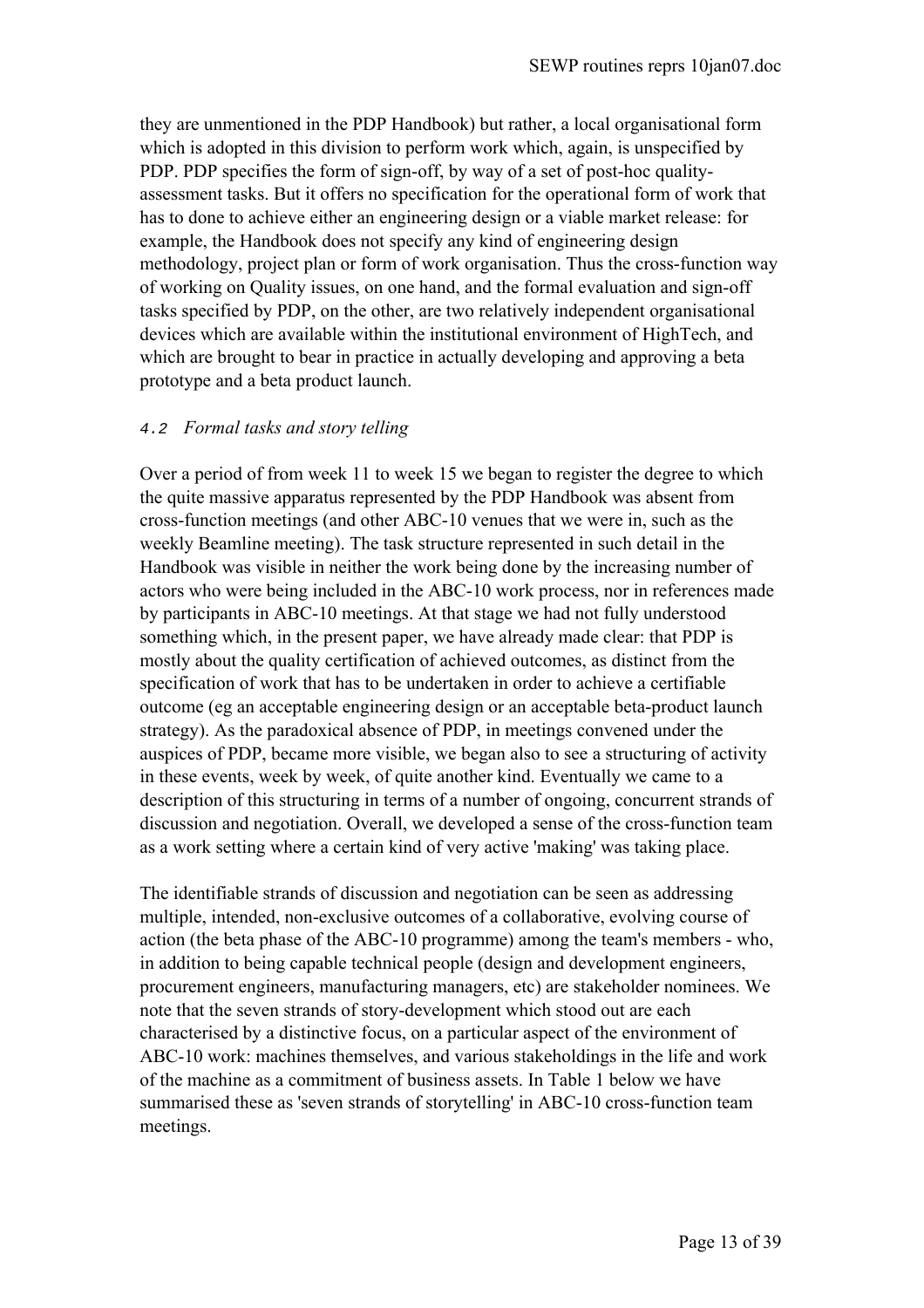# **Table 1 Seven strands of storytelling observed in ABC-10 cross-function team meetings**

|                 | The storytelling strand                                                            | Oriented to                                                                                                                                                                                |
|-----------------|------------------------------------------------------------------------------------|--------------------------------------------------------------------------------------------------------------------------------------------------------------------------------------------|
| $\mathbf{1}$    | Making it work, making it<br>fit.                                                  | The machine under design, as a novel, complex,<br>engineered, physical artifact.                                                                                                           |
|                 | 2 Making it in time, achieving<br>'cut-in' with ongoing<br>activities in HighTech. | The supply chain for beta tools and the alpha tool.                                                                                                                                        |
|                 | 3 Making it into the fab,<br>gaining the 'footprint'.                              | The site of exploitation of the machine by the<br>customer, as a major capital investment.                                                                                                 |
| 4               | Making it similar, making it<br>conform.                                           | External regulatory regimes and<br>operational/commercial regimes.                                                                                                                         |
|                 | 5 Making it different,<br>leveraging HighTech's<br>resources.                      | The competition: their machines, strategies, etc.                                                                                                                                          |
|                 | 6 Making it strategic, making<br>it to the next node.                              | Corporate business agendas: above all, level of<br>gross margin on costs.                                                                                                                  |
| $7\phantom{.0}$ | Making it legitimate,<br>achieving sign-off.                                       | Total quality: complying with the concern of<br>corporate stakeholders, to verify and ensure that<br>commitments of assets are made in approved ways<br>and signed-off by approved people. |

Overall, we observed that these strands of interaction were articulated through telling and elaborating (and challenging, amending, negotiating and confirming) 'stories' about the course(s) of action that participants were engaged in. There were stories about 'what this product will contribute to the business', 'how this product will be constituted, physically, financially and operationally to do this' and 'how we will organise this stream of events and outcomes to achieve a beta launch'. To emphasise the active nature of this, its utter strategic seriousness, and the highly focused and skilful attention that participants gave to this kind of activity, we might label it 'story development' rather than story telling. In other words, story development appeared to be a central and intrinsic aspect - perhaps even the primary mode - of product development work (certainly, in the formal setting of cross-function team meetings). The work that stories in general contributed to (different stories making differing contributions) included identifying, mobilising, interpreting and adapting both routines and the representational outcomes of routines, as resources in particular contexts.

# *1 Making it work, making it fit*

The beta and alpha tools must work as novel, complex, engineered, physical artifacts: processing wafers and putting ions in silicon very precisely in microscopic dimensions, with acceptable quality, at acceptable speeds, with acceptable costs. The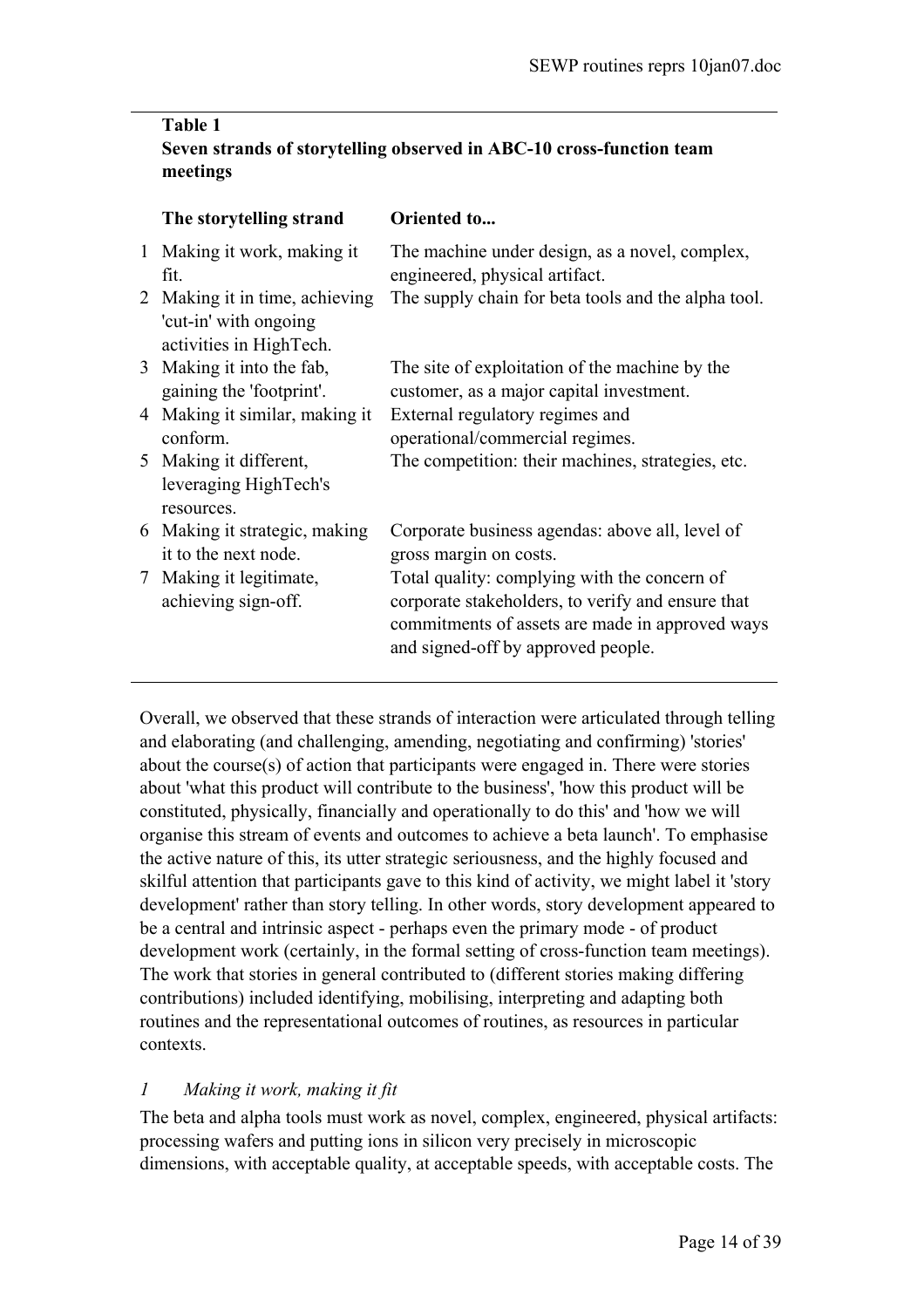process technologies (plasma physics, silicon physics) are arcane and subject to continuous exploration and mapping in HighTech's own labs and elsewhere. As subsystems of the complex machine are modified through redesign in each new version of the ABC machine - and thus, change their 3D shape - they interfere with each other physically and electro-magnetically. Getting a modified machine to work acceptably, even when very similar machines have been manufactured before, thus remains a challenging n-dimensional engineering jigsaw puzzle.

## *2 Making it in time, achieving 'cut-in' with ongoing processes*

As fully operational prototypes the beta (customer) tools and alpha (HighTech lab) tools need a fully configured small-batch supply chain involving external modulebuilding contractors and substantial procurement of materials. We observed that conceptual design activity lacked a settled sense of coherence and pace, until a timeframe was defined for the shipping of beta prototypes (around week 18). From that point, cross-function team activity manifestly fell into shape around the challenge of getting relevant material and staff resource into the right place in that timeframe.

# *3 Making it into the fab, gaining the 'footprint'*

In this strand participants addressed their attention to the site of exploitation of the machine by the customer, as a major capital investment: operational capabilities, lifetime cost, logistics and economics of installation and commissioning. The machine must be made desirable, acceptable - and preferred - in the customer's worksite ('the fab'). Getting and maintaining the footprint - literally, a historically defined, dimensioned area of precious fab 'real estate' - is a basic premise of marketing in this industry.

## *4 Making it similar, making it conform*

HighTech's products must comply with external regulatory regimes (industry standards, mandatory certification). There also is powerful pressure to conform with existing operational and commercial regimes in customers' industries (since requalification of an updated and improved tool against a customer's process recipes, for example, is a high-cost disturbance for a customer). Departing minimally from previous, already certified designs and processes is the least risky way of making the machine conform.

## *5 Making it different, leveraging HighTech's assets and resources*

A new product release must do things that a HighTech machine has never done before. This is in direct tension with the 'similarity' criterion, above. HighTech does have choices that can be made, regarding how far the new machine differs: in component and subsystem design, in architecture and functionality; in sourcing and cost; and so on. The essential focus here was on competitors: their machines, pricing strategies, product range, market position, installed base, sectoral strength, and so on.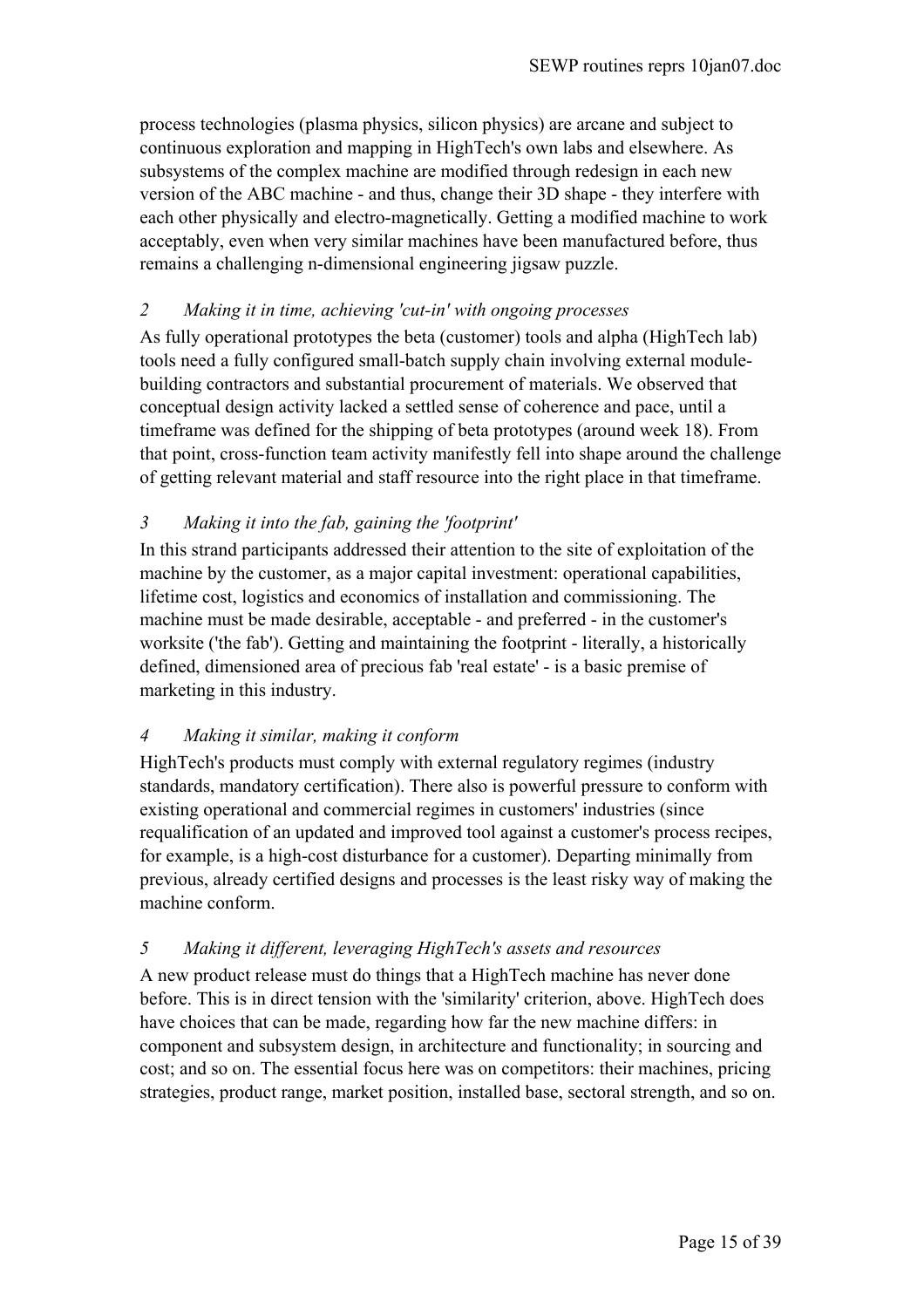# *6 Making it strategic, making it to the next node*

'The next node' is a roadmap planning concept in the semiconductor industry, referring to the next expected transition in product and process technology. There is a persistent issue in HighTech, directly expressed in terms of gross margin, regarding whether the business unit making the product will be in existence at the next node. The business environment is highly competitive, and both permanent and contract staff show themselves highly aware of this. In the conceptual design setting, we saw the mission of Cost Reduction being constantly brought forward (notably by Materials - the procurement function) as a proxy for Gross Margin; which is a proxy for the survival of business units and jobs. In the ABC-10 beta launch, an acceptable (and previously unattained) level of gross margin had to be achieved - or very strongly prefigured - in the beta prototype.

# *7 Making it legitimate, achieving sign-off*

This seventh strand is concerned with making the tools (and the paths to achieving the tools; and the future commercial and financial paths 'subtended' by the beta tools) legitimate as *commitments of assets*. This was the Total Quality agenda; operationally, it was a matter of complying with the concern of corporate stakeholders, to verify and ensure that commitments of assets are made in approved ways and signed-off by approved people. This strand contrasts with the other six by being largely retrospective: a matter of accounting acceptably, ex-post, for actions taken and resources committed - a formal and highly significant *evaluation event* in the cycle of product and business capital. The other six strands are largely formative or proactive: focused on organising beta and alpha *tool events* (a machine, ready for use in a location). The greatest degree of routinisation was observed to lie within this seventh strand of practice. Further material relating to the sign-off strand of activity is presented in the next section, which deals with the PDP wizard.

# **5 Representations at work - The wizard**

As we began our field observation we were aware (from earlier conversations with HighTech managers) that product development activity in HighTech was defined globally as a business process, via standard operating procedures (and central among these, compliance with a mandatory, formally specified process model, referred to as PDP) and formal documentation (a large and detailed PDP handbook). As a mandatory process, PDP carried an extremely powerful sanction to secure participation and compliance across the multi-divisional, multi-site corporation namely, that a product division cannot receive revenue from a new product (and thus bears all costs of development up to that point) until it has been formally certified as a product release (CR: customer release) via the sign-off machinery of PDP. We discovered that PDP was partly enacted through participation in a set of procedures which were hard-coded - as workflow, forms, classifications and data structures - in a corporate-standard, universally available, Lotus-Notes application: the PDP 'wizard'. Sign-off can only be formally achieved by completing specified documentation, explicitly held in and accessed through the wizard database.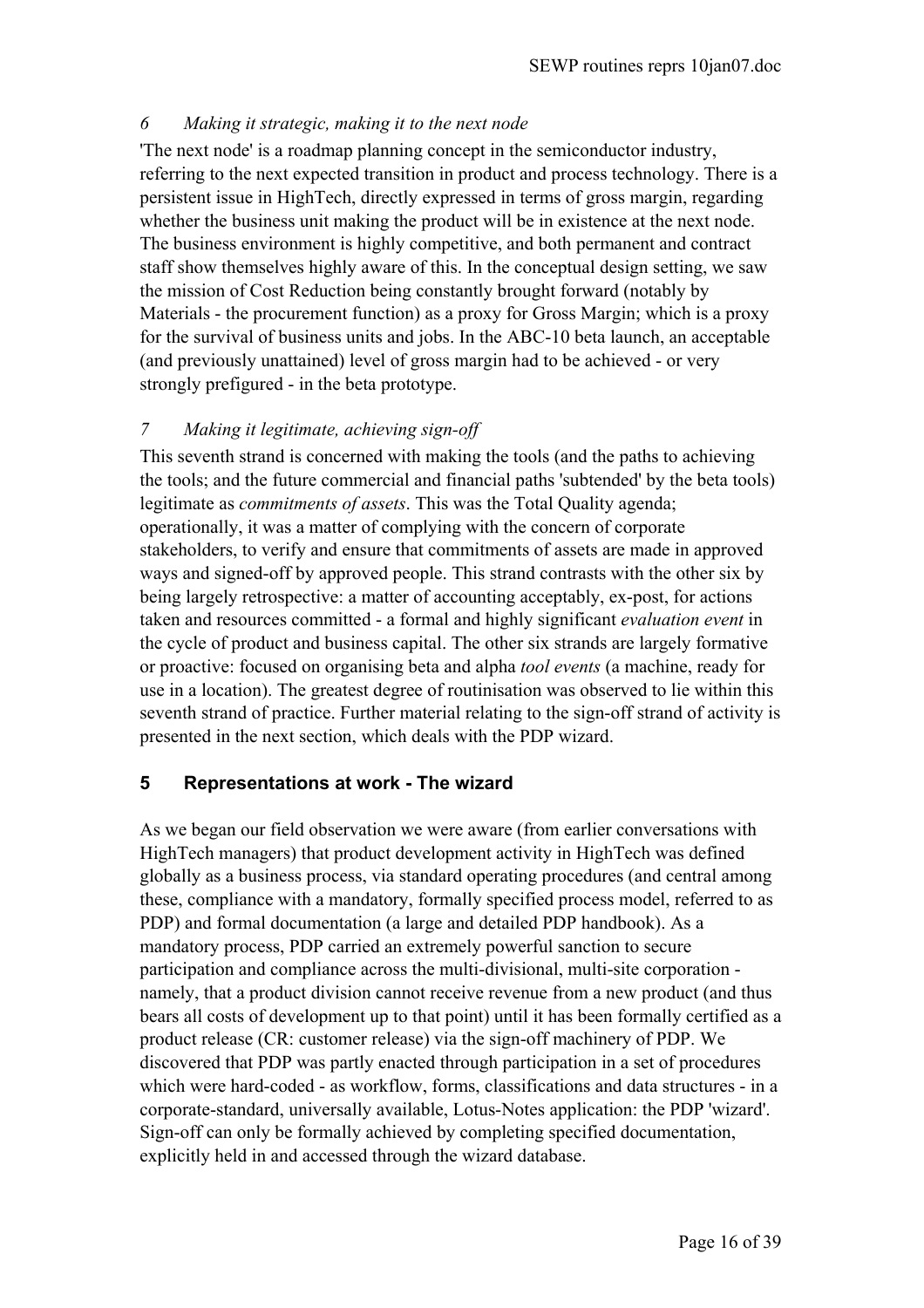#### 5.1 *An apparatus of representational artifacts*

In the workplace, we observed that PDP manifested not so much via the book of *specifications* (the PDP Handbook, available on a corporate fileserver), but rather via a *working apparatus of representational means*: the 'wizard'. We learned that each product development programme must formally initiate a PDP process and establish a programme wizard. 'Has he created the wizard yet?' was a question that people asked to determine the status of a product moving from research to development. Over time, we were able to see three key contributions made by a wizard. First, a wizard furnishes master copies of checklist-type documents in which nominees for specified stakeholder roles are formally recorded. These were used in the formal 'kick-off' phase of the ABC-10 product development programme. This activity was concentrated in a period of a few days, in Week 6. Second, a wizard furnishes masters of the materials and tools which are mandatory in submitting for and achieving compliance with the requirements of PDP phase-exit: document proformas, metrical algorithms, and records of completed (and not-yet completed) quality-certification tasks, organised in a prespecified hierarchy. Finally, as a workflow machine linked with a documents-in-process database on a network server, a wizard automatically performs document distribution functions that are involved in sign-off. This is a massive and mandatory, proceduralised and automated artifact-centred (documentary) apparatus. Nominally - *ostensively*, we might say, in the language of Feldman and Pentland - PDP 'is' the process (the routine, or family of routines) for developing products in Hightech; and the wizard is PDP's ostentatious and mandatory artifactual form in the workplace. And here we found ourselves facing what seemed to be a paradox, as follows.

At Week 24 we exited the company, because the conceptual design phase was manifestly completed. Tonnes of 10cm aluminium plate had been procured, cut and welded (in another country) to make process chambers for the alpha and beta machines. Massive high-voltage cable looms were being fabricated in a supplier's factory. The three main complex modules of the machines were under assembly in suppliers' factories and one of them was ready for shipping to a reserved piece of precious real-estate on the HighTech clean-room factory floor for final test-assembly. Transcontinental shipping commitments had been made with the beta-customer, and installation and commissioning timeslots and real-estate footprints were scheduled in the customer's fab. In other words, the concept of the ABC-10 machine, and the machine's launch into the market as a beta prototype, and the machine's contribution to HighTech's business strategy, were so fully developed at Week 24 that they expressed themselves in this very substantial commitment of business assets and physical materials across the face of the globe and across dozens of companies: financially, the commitment ran to hundreds of thousands of dollars. And yet, when we looked at the PDP wizard in our last few days on site, we saw that the wizard's own completion statistics showed that the wizard was 98 per-cent empty. Ninetyeight percent empty! A massive material and financial commitment to a product's insertion into the market; and an empty wizard? We had to think hard about this: whatever the work is that a PDP wizard does in product development, it's not the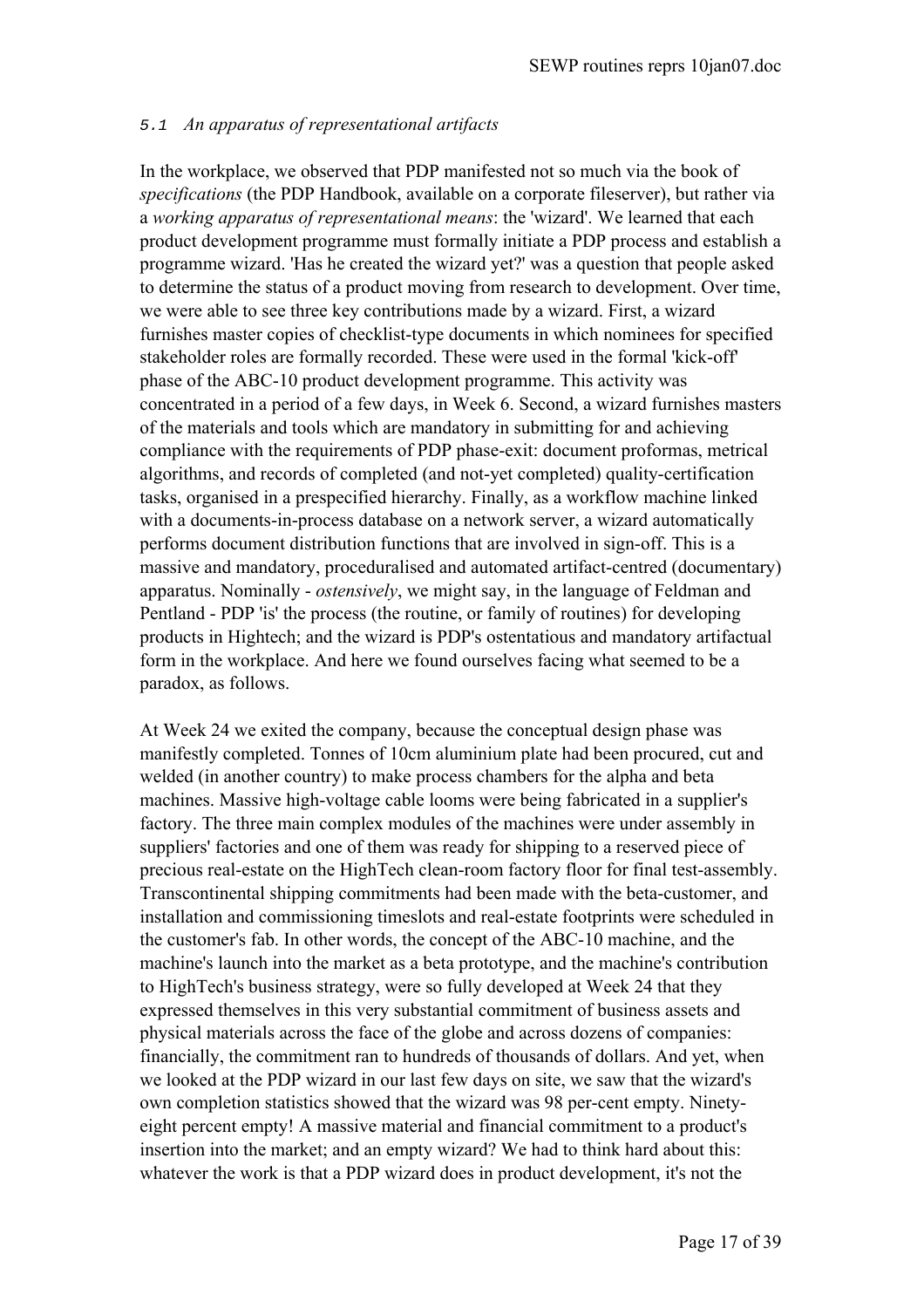work of producing conceptual designs and commitments to beta prototypes. By Week 24 those kinds of work had been done, and they had been done using some other kind of means.

Along the way we had gathered clues about this 'absent presence' of PDP-as-thewizard. Activities involving the wizard (completion of its hierarchically organised task-completion proformas) were being treated by actors in the ABC-10 development process - and being explicitly referred to - as deferred, subsequent tasks, *following on* from the activity of conceptually configuring a product and materially configuring and 'cutting-in' a beta launch. These activities were also referred to as *overheads*, burdens and administrative chores: "Come in and see me doing this one night at 9-oclock"; and even "a waste of my time". We were in the audience for one formal presentation, in a fortnightly PDP review meeting, where a product development programme manager explained how various working materials from a development project had been converted into legitimate wizard material ("populating the wizard") at a late stage in the PDP timeframe, as development was hardened into beta commitments and beta sign-off (MinShip) approached. At Week 24 in the ABC-10 timeframe, sign-off was still something like 24 weeks away. Obviously there was still lots of time for populating the wizard and enabling it to do its work, downstream of conceptual design.

Obviously, too, this was a normal distribution of effort across project time. We began to see that treating PDP and the wizard in this way was not in fact a breach of formal requirements. The PDP process handbook provides explicit and mandatory specifications for the roles of representatives in the formal approval of product development processes and outcomes but, significantly, it does not specify how to get from A (roles) to B (outcomes). Neither work method nor work sequence is specified. The wizard is designed to contain and present representations of achieved *outcomes*: on one hand, summary indices of quality, and on the other, certificates of approval, co-signed by formally registered signatories. These outcome representations are only loosely related to any practical course of action that may be taken in achieving them. Managers then have a high degree of discretion in the actual conduct of *product development*, as distinct from *product sign-off*.

## 5.2 *Representations and representatives - Formal routines and formal authorities*

The start-up resources of the PDP wizard had been used in week 6 to launch the program. At Week 24 the remaining resources (almost the entire content of the wizard) still awaited their use, in the end-of-phase accounting and evaluation process which would not close-out until roughly week 48, on our timescale. The PDP kick-off meeting for ABC-10 in Week 6 had been a very full room, with an unusual number of higher-ranking actors. There was some contention over the dramatically short timescale being laid out for ABC-10 by the PDP manager, and also the machine configuration, with questions regarding whether a machine of that kind could meet some of the market challenges (at that point - and indeed, even as late as Week 18 no finished MRS had been produced). The kick-off meeting was an inaugural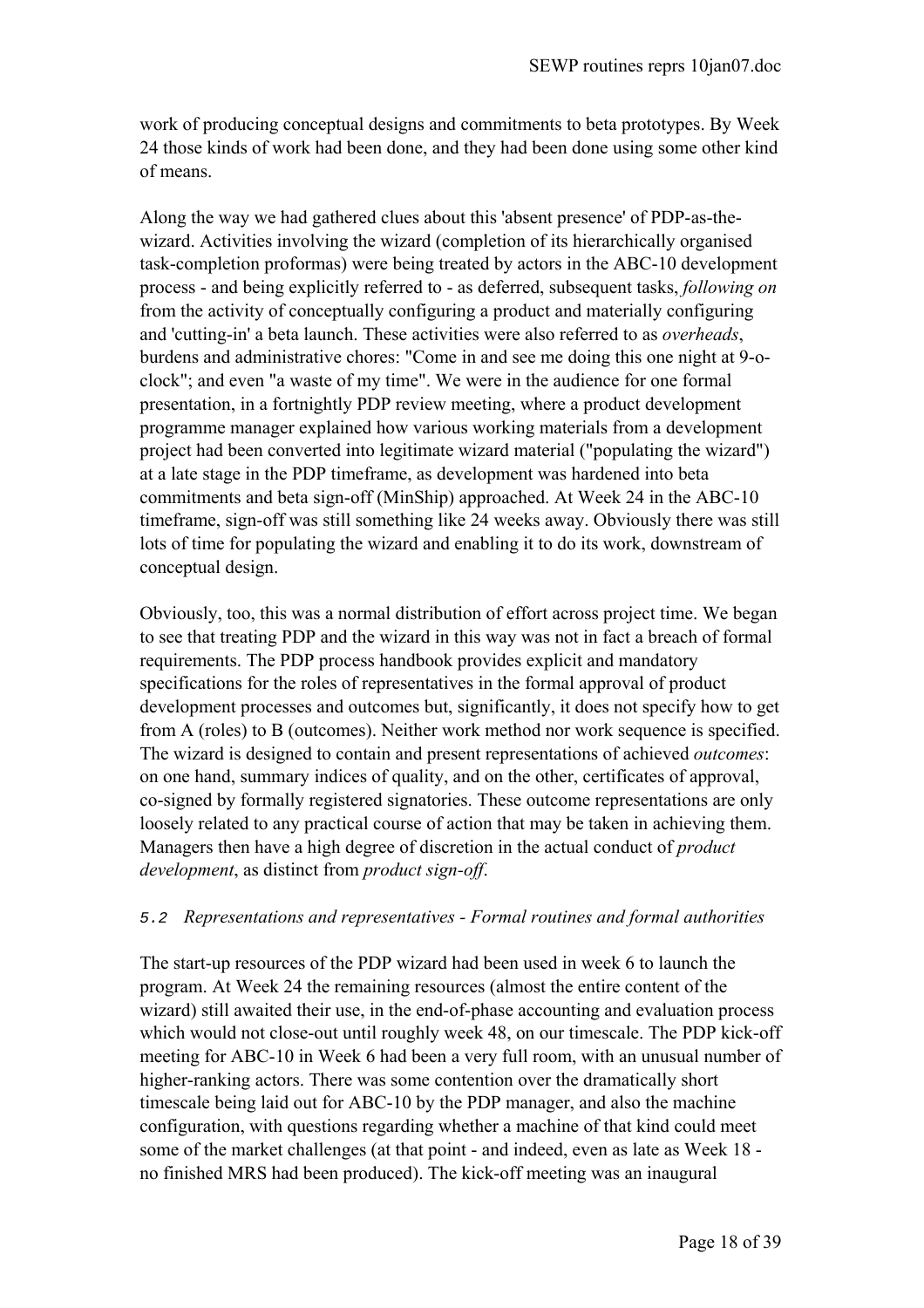gathering of representatives of stakeholder interests; and the checklists of the wizard were used in the meeting - literally, completed on a laptop and displayed on a projection screen - to register the nominees of those stakeholder interests, for the formal purposes of PDP. Thus, right at the start of its existence, the ABC-10 wizard displayed its basic role, as a collection of *representations of outcomes* of activities conducted by stakeholders in ABC-10. And the first representation to be created in the wizard was a representation of *representatives*: a map of formal authorities in the context of ABC-10's lifecycle as a HighTech product-in-the-making.

From this point, three significant things were available to the development programme manager. First, he was now authorised to convene those representatives in PDP meetings. Second, he was authorised to commit resources to ABC-10, the most immediate and practically significant of which were hours of representatives' time, in cross-function team meetings. It was no small matter, to have authority to add one more 60-minute meeting to HighTech's crowded weekly schedule. And third, he was guaranteed legitimacy for the outcomes of the development process, to the extent that due process was conducted with those nominated representatives (including eventual certification in the wizard). In a context of corporate politics and legitimacy, then, the early work done by the PDP wizard was highly significant, even if it was in a sense trivial - filling-in a proforma checklist on a laptop, in full view, in a meeting.

What those representatives then went on to do, in cross-function meetings over the next eighteen weeks, was highly dynamic and was accomplished with means that lay largely outside PDP. In Section 4.2 above (the 'seven strands') we have described how meetings were taken up with story telling. The stories - as strategy stories - certainly were linked strongly with the missions, responsibilities, authority and committed courses of action of PDP stakeholders (different representatives having different authorities with regard to particular strands of story telling). But the work of storymaking and commitment-making lay quite outside the representational domain of PDP's artifactual representative: the wizard. Many representations were deployed in cross-function meetings: Powerpoint presentations were always provided as the basic, explicit reference material for segments of each meeting. These (ad hoc) Powerpoints had no status whatsoever within the formal apparatus of PDP. They formed a representational apparatus of working material quite distinct from the prespecified representations which populate a wizard. And the work that they supported was the work of story-making (in the meeting) and commitment-making (with regard to courses of action which would stem from the meeting). Having ensured that relevant authorities were identified, and thus were likely to be in the room for ABC-10 working meetings, PDP seemingly had little further contribution to make to the beta product until it approached sign-off. Certainly, the work of conceptual design and beta resource committing - far advanced at Week 24 - was done with other resources, prominent among which (in our observation) were *speakable representations*  (strategy-stories which represented interests and commitments of corporate stakeholders), *visible representations* (notably Powerpoints) and *human representatives* of institutional authorities.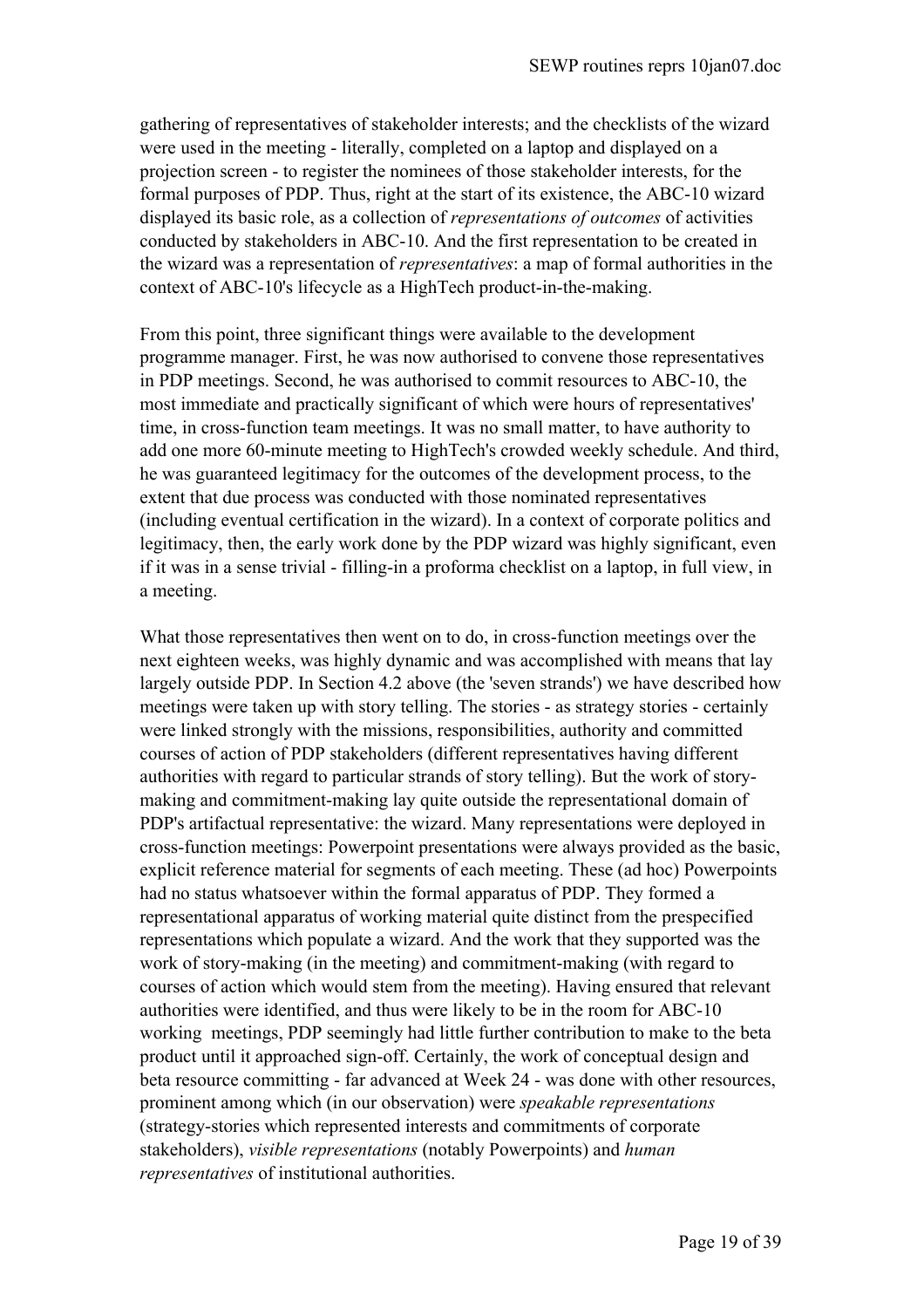# **6 Routines at work in ABC-10 work settings**

In this section we adopt a definition of routine that is consistent with the widely accepted ones, with regard to the prominence of pattern, the participation of multiple actors and the interdependence of actions (across actors, across work settings and across situations in time). However, our perspective differs in two specific respects.

The first difference concerns *repetition and recurrence*. We discussed this in Section 1.2 above, and noted that our own approach centres on continuity and the mundane (re)production of working order. The second difference concerns *formalism*. We feel that 'pattern' in a broad sense is too inclusive, embracing simply any form of behaviour patterning. We ourselves are very concerned to be clear about the structures and structuring of action. But we are not convinced that it is wise for the 'routine' construct to be made to carry all the burden of this theorising. Thus we have chosen to work with a range of constructs which handle, in a variety of ways, the diverse forms of order that can be observed in conceptual design practice in HighTech. We set out with a preselected focus on certain kinds of artifacts (visible representations), and the ways in which such artifacts are ordered, and mobilised in the (re)production of order in episodes of interaction in conceptual design work settings. In those work settings we found our attention drawn powerfully to other forms of order and production-of-order, notably the narrative ordering of the emergent practice of the ABC-10 beta prototype and the beta launch: story telling, story development.

These other conceptual tools (coupled, of course, with an appropriate observational approach) are well able to handle many informal dimensions of interaction, practice and working order. Thus, we feel able to adopt a narrowed working definition of 'routines' which focuses on the more formal aspects of practice in the organisational setting. In the present section, then, we restrict the term 'routine' to forms of patterning in action and interaction (for example, the flow of events) which are explicitly *prespecified* or which employ *forms of representation* which are explicitly prespecified. It is probably not accidental that many of these forms are also *mandatory*. Thus, our working definition of routines in the description and analysis that follows is: forms of interaction that are patterned in conformance with explicit specifications, and/or which make prominent, required use of forms of representation which are explicitly specified. By focusing on these 'formal routines' in HighTech, we do not lose focus on informal patterns and patterning (because these are kept in the analytical frame by constructs such as narrative, the mobilising of visual representations - and of course, the (re)production of working order). And as it turns out, we gain in discrimination, because some of the work settings we observed in HighTech showed quite different profiles of formal routine, as distinct from other, less formalised, forms of order and ordering work.

We present two instances of formal routine and formal representational artifacts being prominent in ABC-10 work settings: the ABC-10 kick-off meeting, and regular generic PDP review meetings.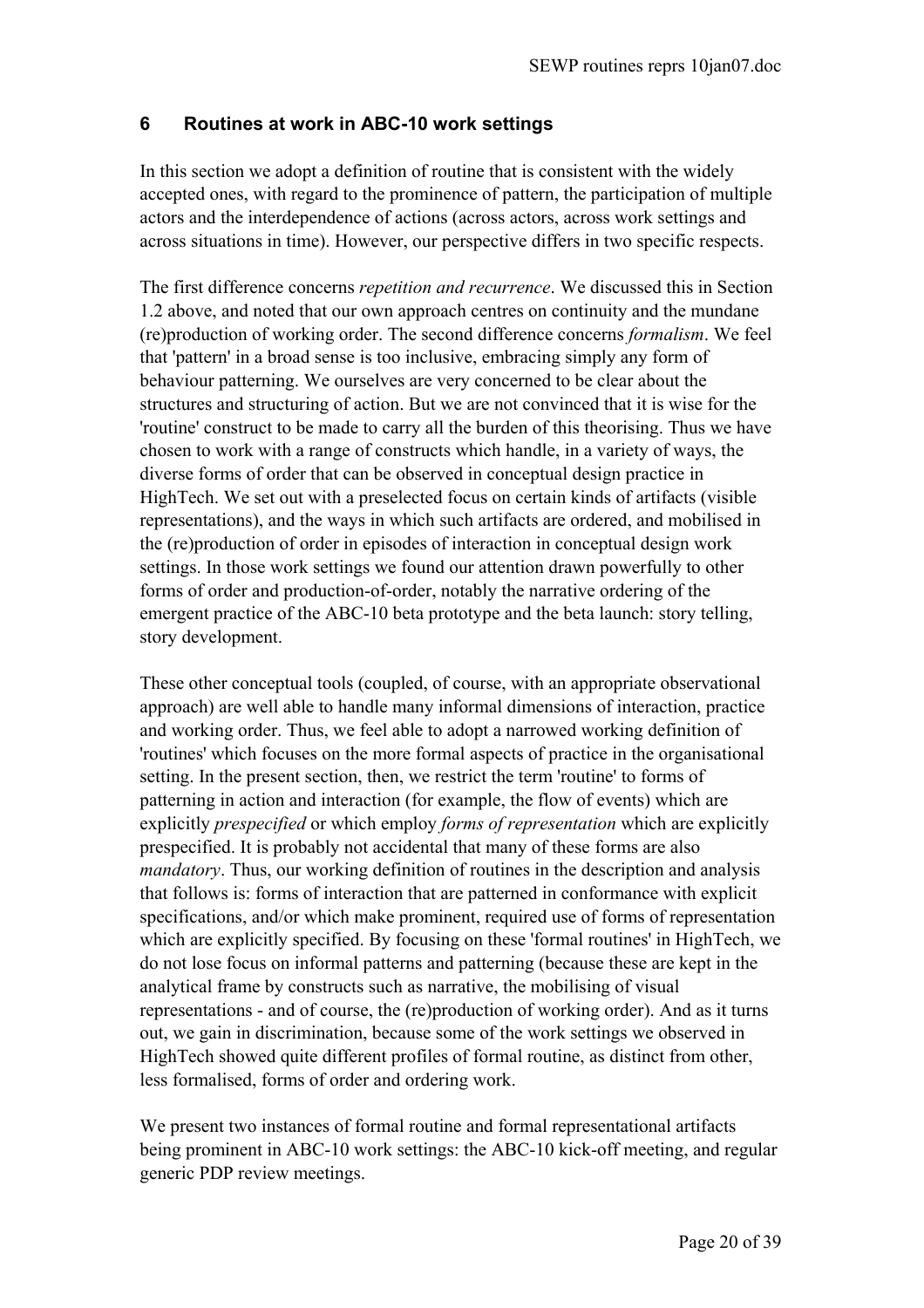# 6.1 *The kick-off meeting*

The kick-off meeting for the PDP programme was the most formal event that we observed in any setting associated with ABC-10. First, the flow of the meeting was organised around representations formally specified by PDP and held in the wizard: a checklist of programme stakeholders. Names of nominees for these specified roles were entered into a proforma provided by the wizard, visibly displayed on screen and entered field-by-field scrolling down the form, as part of the live business of the meeting. Second, participation in the meeting was very wide; it constituted the fullest showing of ABC-10 stakeholders that we saw at any point during the 24-week period, in any work setting including generic PDP reviews and ABC-10 cross-function team meetings. Third, the kick-off event itself was formative in a formal way: by virtue of completing this formally specified element of the PDP procedure, the programme manager was able, subsequently, to legitimately call on and deploy both financial resources and the intangible resources taken up by participation in cross-function meetings, in forms of activity some of which were not themselves formally specified by PDP (notably, cross-function team meetings).

At the same time, half or more of the kick-off meeting was taken up with activity which was not specified by PDP, or by any other formal routine of which we were aware. The programme manager presented images of the projected form of the ABC-10 machine, and a bullet-pointed rationale for the design and launch of the machine. This was done with powerpoints in a way which was ubiquitous in all kinds of formal meetings and many informal ones too: an ad-hoc presentation sequence of slides assembled ad-hoc by the presenter, including numerous pre-existing representations, mobilised as part of the presentation of a narrative about the composition of the ABC-10 machine and the rationale and timing of its launch. None of these were recognisable as formally specified by other routines; most were typical of forms of representations used in other venues such as Beamline meetings, product-unit management meetings, engineering teleconferences and cross-function design reviews.

## 6.2 *PDP review meetings*

Generic PDP review meetings were held every two weeks, in a regular timeslot. Their central aim (a strong 'ostensive' aspect) was to achieve planned and formally scheduled phase-exit events for PDP programmes. Meetings were convened and led in a formal chairing style by the PDP process manager (a formal quality management role, occupied by a person who has no specific involvement with any actual PDP programme). All development programmes currently active under PDP were required to present and discuss progress at these meetings. The flow of each meeting was organised in segments, each of which centred on the presentation and discussion of a 'dashboard' representation that was specific to this venue. It was a composite of three distinct representations: (i) a graphical timeline (showing critical specified events in the lifetime of a PDP programme, on a week-by-week timeline, with the current week highlighted); (ii) a scorechart matrix showing status (good to bad, represented by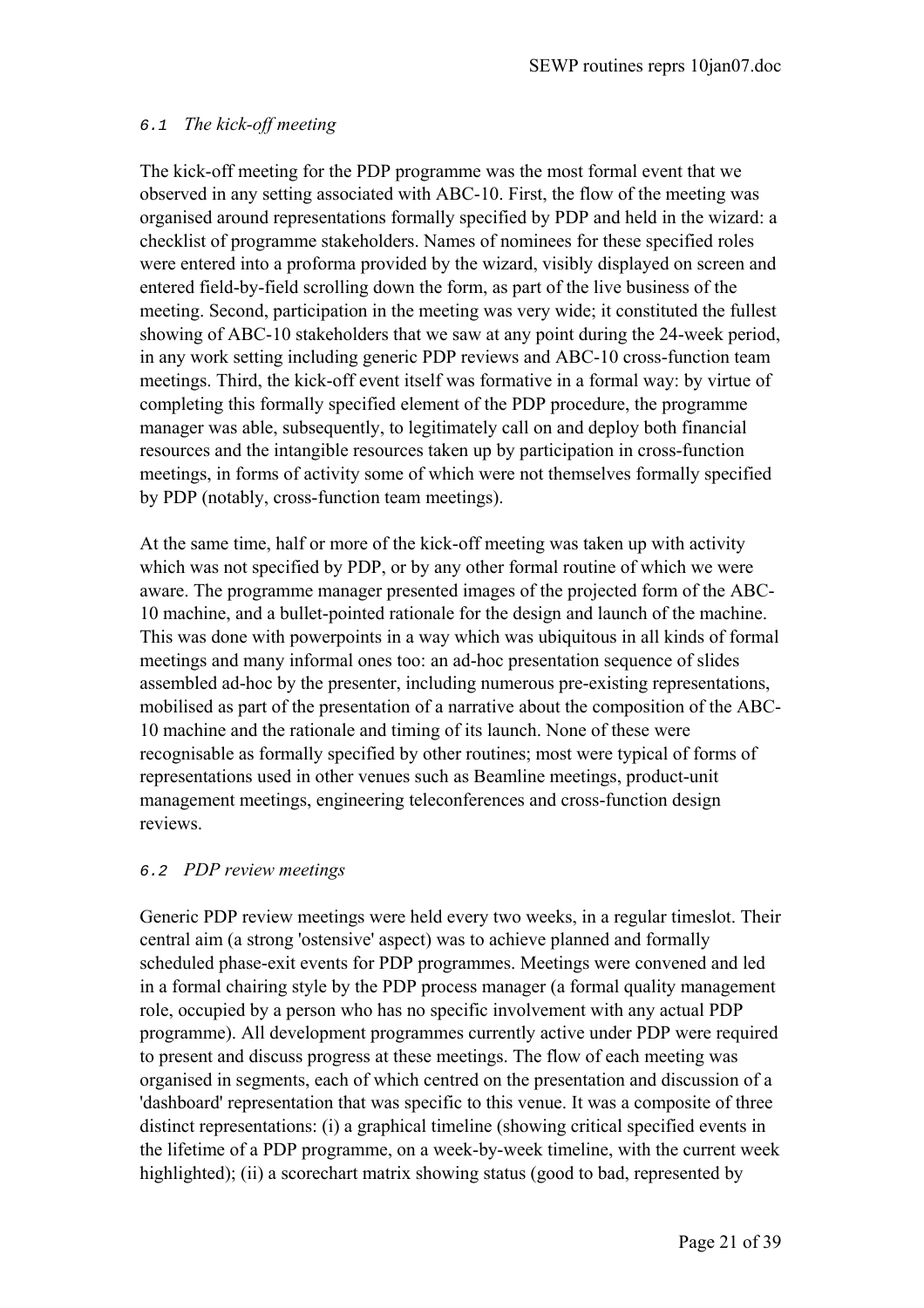standard 'smileys') against six specified dimensions of responsibility; and (iii) text bullet points to highlight critical issues. The dashboard itself did not seem to be specified in any formal description of PDP, but the use of the dashboard - a highly formalised representational artifact - was fundamental to the organisation of activity in this particular work setting, which was convened formally to achieve critical, specified PDP outcomes. These meetings were formally minuted, had a formal, precirculated agenda and pre-published the dashboards for each programme to be discussed. Thus, in this work setting, formal procedure and standardised representational forms were closely coupled, with the latter providing a strong means of ordering the flow of the meeting.

# **7 Context, artifacts and an evolving order of work practice**

This is the first of two discussion sections, leading to this paper's conclusions. In the present section we focus on the work being done by artifacts - especially, representational artifacts - in the conceptual design activities observed in HighTech. This discussion makes one kind of connection with the notion that routines have 'ostensive' and 'performative' aspects. It also develops an interpretation of context, fulfilling one of the central aims of this paper. In Section 8 we focus on routines as dispositions and assemblies of resources. This leads us to consider both the dramatically different kinds of resources that are involved in achieving innovations and commercial successes, and the forms of organisation through which *commitments* (of resources) are made and maintained in the evolution of HighTech's ABC-10 product.

## 7.1 *'Context' as a way of thinking about pattern in an organisation*

A basic construct in thinking about routines is pattern. In our present analysis we adopt a particular perspective on the patterning of activity. We address live work practice as displaying and being constituted through a complex system of 'working order' (in fact, a system of multiple orders of practical organisation) which is continually and routinely organised and maintained by participants. That is, producing and reproducing order is understood to be a mundane and intrinsic aspect of work as collective action. Routines are commonly addressed as repeated patterns of behaviour. In our chosen perspective, *behaving* (by individuals, in response to stimuli) is replaced as a foundational construct by *working* (collaboratively, by acknowledged participants). We do not mean to write a psychology article here, but we do want to highlight the possibility that these distinct perspectives offer differing resources in developing our thinking about the work that routines do.

One feature of our work-practice/multiple-order perspective is that it directs attention naturally and forcefully to what we regard as a central and under-theorised construct: 'context'. In this perspective, a basic feature of the work being done in any setting is the recognising, displaying, producing, negotiating and maintaining of context(s) - for action here/now, in an episode of interaction, in a workplace. In this view, context is not something external, prior and independent which conditions something which -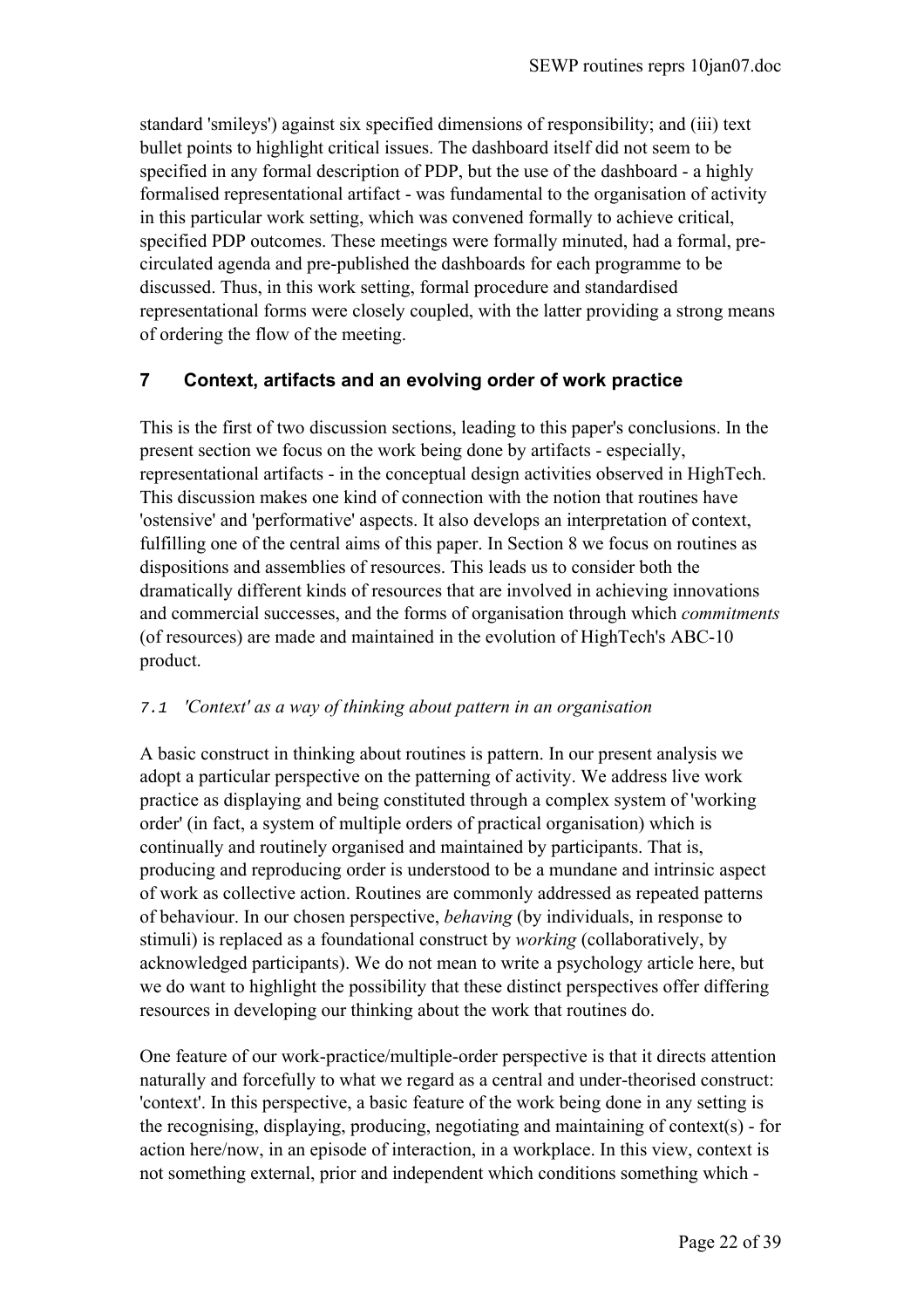independently and contingently - is being done by an individual (for example, performing a routine). Rather, the relationship is the inverse of this: when a routine is performed, it contributes as part of a system of multiple resources and multiple orders of practical organisation, which are being mobilised in the doing of work, which centrally and mundanely includes the active, 'live', shared management of context by participants.

Operating within this frame of interpretation, in this subsection we offer an analysis of dimensions of context which can be seen to be present in HighTech's employees' interactions in conceptual design. We note:

- i) The temporal-evolutionary context of episodes stories about 'The Big Picture'.
- ii) The material-artifactual context representations in the work setting.
- iii) The local-focal context differentiated venues (locations) for interaction.

iv) The spatial-institutional context - things that are understood to happen offstage. We do not suggest that this is a complete breakdown of 'context'. Nor are we proposing these four categories as an exclusive model or theory-of-context (though we are quite sure that equivalent categories will generally be significant in an analysis of interaction context in a corporate institutional setting). We offer this framing as a way of presenting, simply and pragmatically, some of the things we observed to be manifestly relevant to participants, in furnishing them with resources for doing the work of beta-phase product development, in observed work settings.

# 7.2 *Temporal-evolutionary context (The Big Picture) - Strategy stories and large scale courses of action*

A large part of the activity of cross-function team meetings (described above, for example, in terms of seven strands of negotiation and storytelling) involves orientating to, and articulating with, multiple ongoing courses of action on different scales. Some of these - in fact, all of the identified 'seven' - are highly strategic and explicitly evolutionary. They concern the relationships that HighTech needs to maintain and develop with the dynamic outside world of semiconductor manufacturing (eg market share, product leadership, footprint in the fab, transition to the next node). These courses of action also concern the active, purposeful and justifiable ordering and re-ordering of those resources and assets which are at the disposal of HighTech's managers; specifically, in our observed settings, the assets that will be organised into the beta release, and into the subsequent product lifecycle which will follow if the beta phase is signed off. These courses of action include core missions of the corporation - highly intentional, large-scale courses of action which span the entire corporation.

Courses of action on this scale - for example the evolving (or at least, aspired-to) practice of radically increasing gross margin and guaranteeing it over an entire product lifetime - afford *stories* which we observed to be mobilised as resources by the cross-function teams, in articulating their own, emergent, local course of action: the conceptualisation, manufacture and beta release of ABC-10. Other courses of action furnish *audiences* for the accounts that can be produced using these story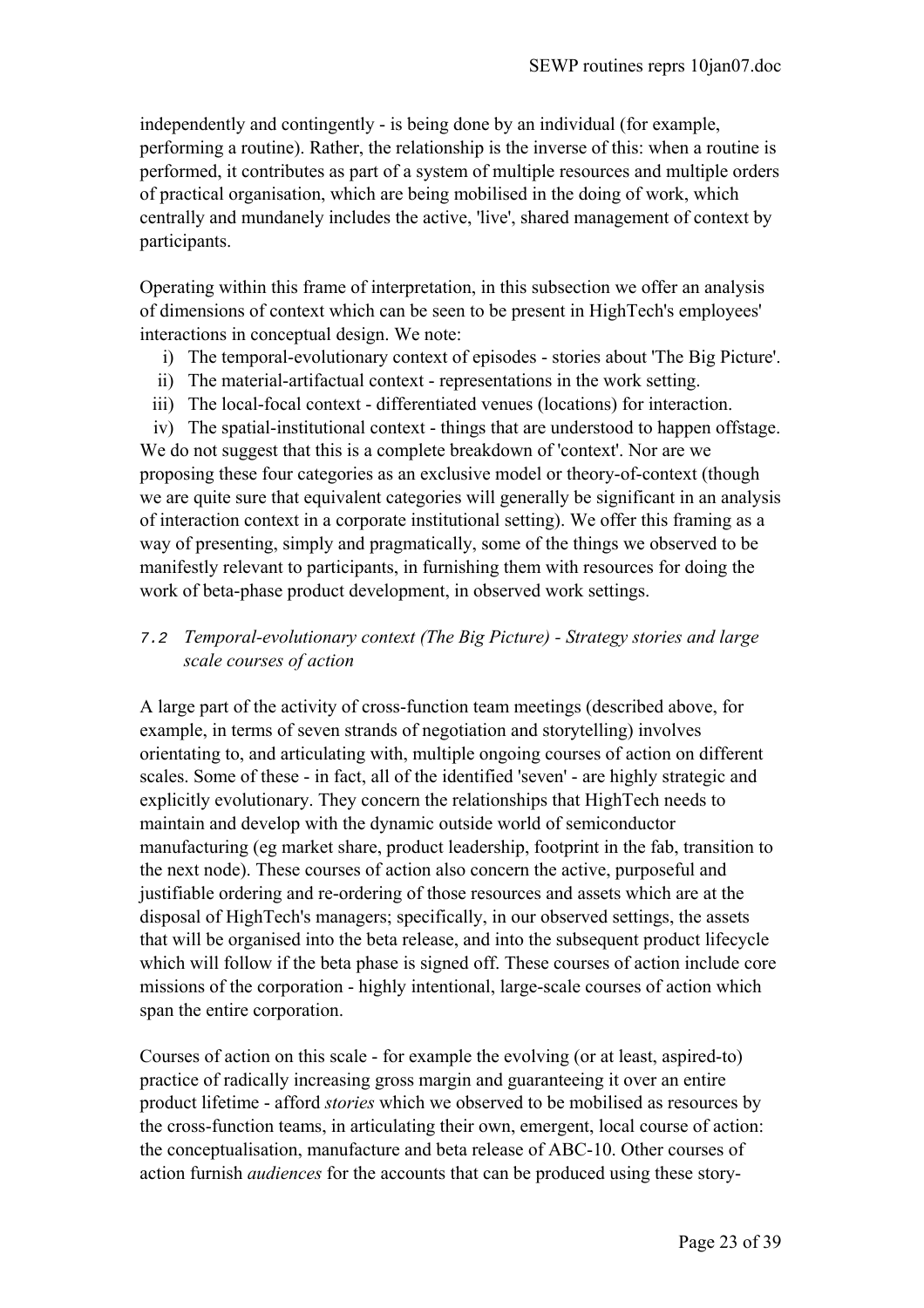resources. Thus, a large-scale course of action in HighTech (namely, disciplining and guaranteeing local activity in worksites and divisions corporation-wide, via explicitly formulated canons of Quality and best practice) owns PDP, a global standard operating procedure. And as we have shown in this paper, one of the things that PDP does, as a formal system of routines, is to formally construct audiences for the stories constructed in cross-function team meetings (both in the room 'live', and across the global document-distribution network of the PDP wizard).

# 7.3 *Material-artifactual context (Things that are to-hand in a work setting) - Representations and artifact-memory*

Representational artifacts are prominent in conceptual design work settings in HighTech. As researchers of 'the evolution of business knowledge', this is the main reason we chose to observe an engineering conceptual-design setting in the first place. Engineers and CAD designers sit down to talk around drawings; cross-function team meetings and workgroup meetings are never held without Powerpoint presentations being brought, displayed and spoken-to by nominated speakers. In these ways, in an interactional episode, material artifacts furnish immediate context for participants' action. They are visible, manipulable and usable as resources in various ways. For example, they can be collectively read, they can be taken as occasions for story-telling, they can be gestured-to (thus providing landmarks and mutual orientation as work proceeds: artifactual 'memory'). Artifacts thus afford 'speakables' - things to speak about, occasions for story-telling. By the same token, they afford indexicality: participants may gesture at them as part of the process of establishing mutual orientation to 'the work we are doing here'. In informal interactions - for example, cube-huddles of engineers and CAD designers - representational artifacts were frequently modified in the course of the episode; the CAD designer would tweak the CAD model at his workstation, or the ABC-10 programme manager would annotate the chart on the table between him and the CAD designer. But in more formal settings (ie regular, scheduled presentations, such as beamline meetings, cross function meetings and PDP reviews) the representational media that were central (ppt presentations containing embedded jpgs, spreadsheet views, and so on) did not afford the possibility of direct changes in the representation (the CAD model, the spreadsheet) in that work setting. Typically, specifications and agreements regarding such changes, in a subsequent work activity in some other work setting, were negotiated as outcomes of the current meeting.

## 7.4 *Local-focal context (What we are doing here/now) - Venues*

As in any formal organisation, events of certain kinds furnish a repertoire for formally-convened activity in HighTech: the ubiquitous 'meetings'. In an ordinary week on the Engineering floor there are beamline meetings, engineering management meetings, cross-function product-team meetings, PDP review meetings and KPU (key product group) meetings. Each conducts its own business and constitutes part of a division of labour. These events are strongly patterned - for example, with regard to timing they are routinely scheduled: beamline at 10am Monday, etc. Each meeting is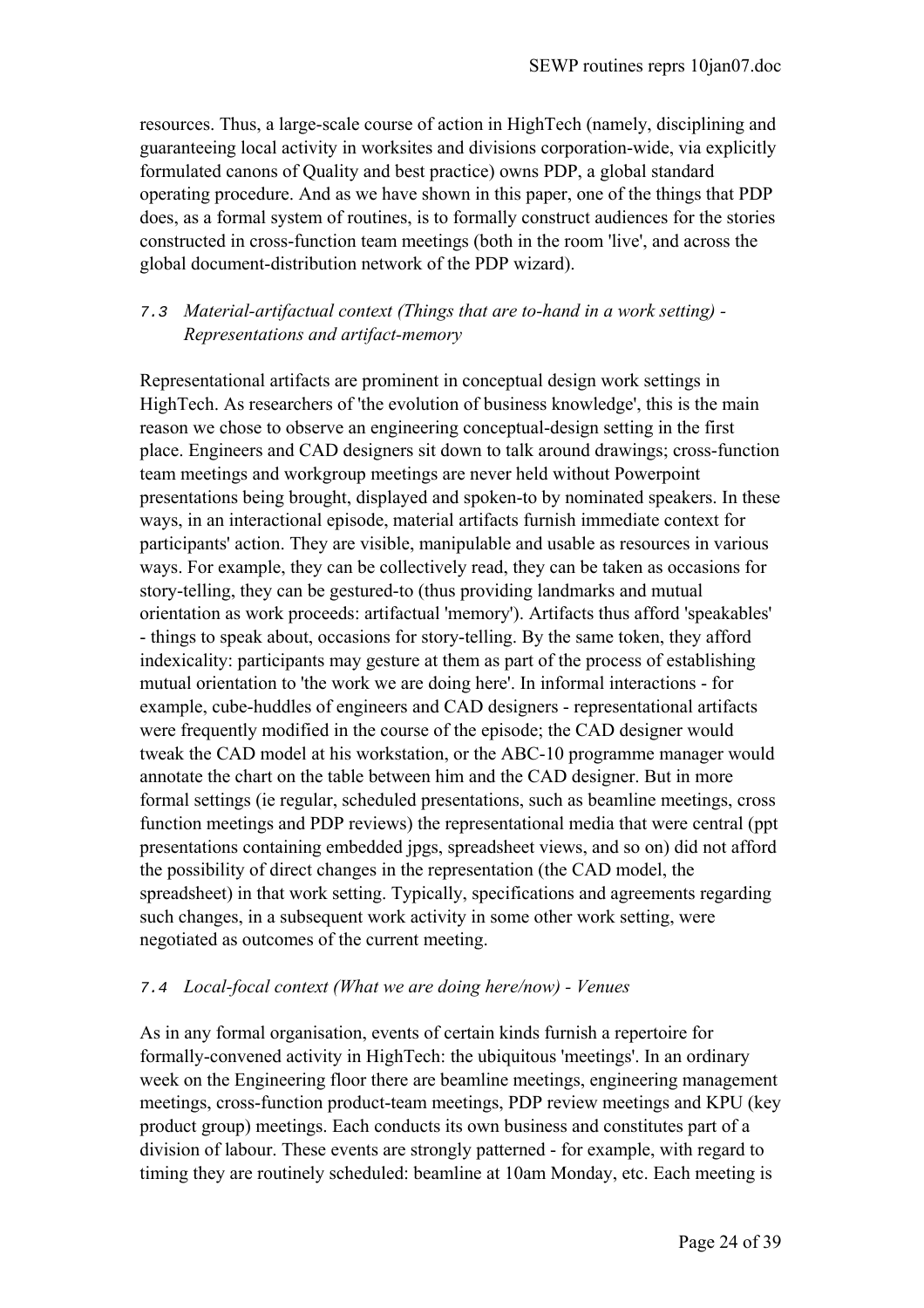attended by a customary or mandatory selection of people representing various hierarchical roles and functional silos. They have a format and a usual selection of forms of input: presentations of lab data in beamline meetings, for example, in contrast with spreadsheets comparing quarterly projections of engineering and commercial cost reductions, in cross-function team meetings. Because of the strong patterning, these events would naturally be seen as part of the phenomenon of routines. However, we would like to distinguish them from routines, and for this purpose to give them a name: *venues*.

Venues furnish formal occasions for interaction, and the standard 'shape' of a particular venue affords stories, audiences and artifacts across a customary range which is characteristic of the venue. A PDP review meeting, for example, operates with specific representational artifacts (e.g. a particular kind of timeline representation) that do not appear routinely (or ever) in a PDP-convened crossfunction team meeting; and both the procedural format and the membership in a PDP review differ from those of a cross-function team meeting (more proceduralised, involving representatives of multiple product-development projects). A venue furnishes a 'package' of resources for its participants' interaction which may well include a set of routines. The PDP review venue, for example, is characterised by the repeated enactment of a review-template (around a specific timeline representation) for each project. In contrast, the cross-function team venues for ABC-10 had ad-hoc rather than standardised agendas and procedural sequences. Once the PDP programme had been initiated (with a formal kick-off meeting which completed a prespecified proforma-listing of role-holders in the programme-process) it was rare to see a formal routine performed in a cross-function meeting. We saw this once, when a risk-evaluation spreadsheet tool from the PDP wizard was run in a meeting - which also was the only situation where we saw a representation being modified hands-on in a cross-function meeting,. This normally was a presentation venue rather than a hands-on venue with regard to the representational artifacts primarily used ('frozen' Powerpoints as distinct from the 'live' spreadsheets or CAD models of other work settings: see Whyte *et al* (2007)).

We suggest that a useful distinction can be made, between a venue and a routine. A venue is a particular form of gathering - an interactional event - which routinely and formally occurs (thus, scheduled meetings in a formally recorded calendar) and which routinely furnishes particular resources for those participants who are convened in that 'place' on any occasion. Some of these resources are the physical furniture of a physical place: projectors and screens, wi-fi and LAN connections, flip-charts and whiteboards, whiteboards marked 'PLEASE LEAVE: RS'; and so on. Other resources are 'cultural' (in the sense of 'to do with meaningful, recognisable and acceptable action'): examples include registers of speaking and forms of address, context-specific lexicons and stories, roles brought to or allocated in a venue. A routine, on the other hand, is a container, holding resources which prominently include a specified or expected model of process, and which is mobilised in 'places', but it is not itself a place. Some of the resources held in routines, as with venues, are material artifacts.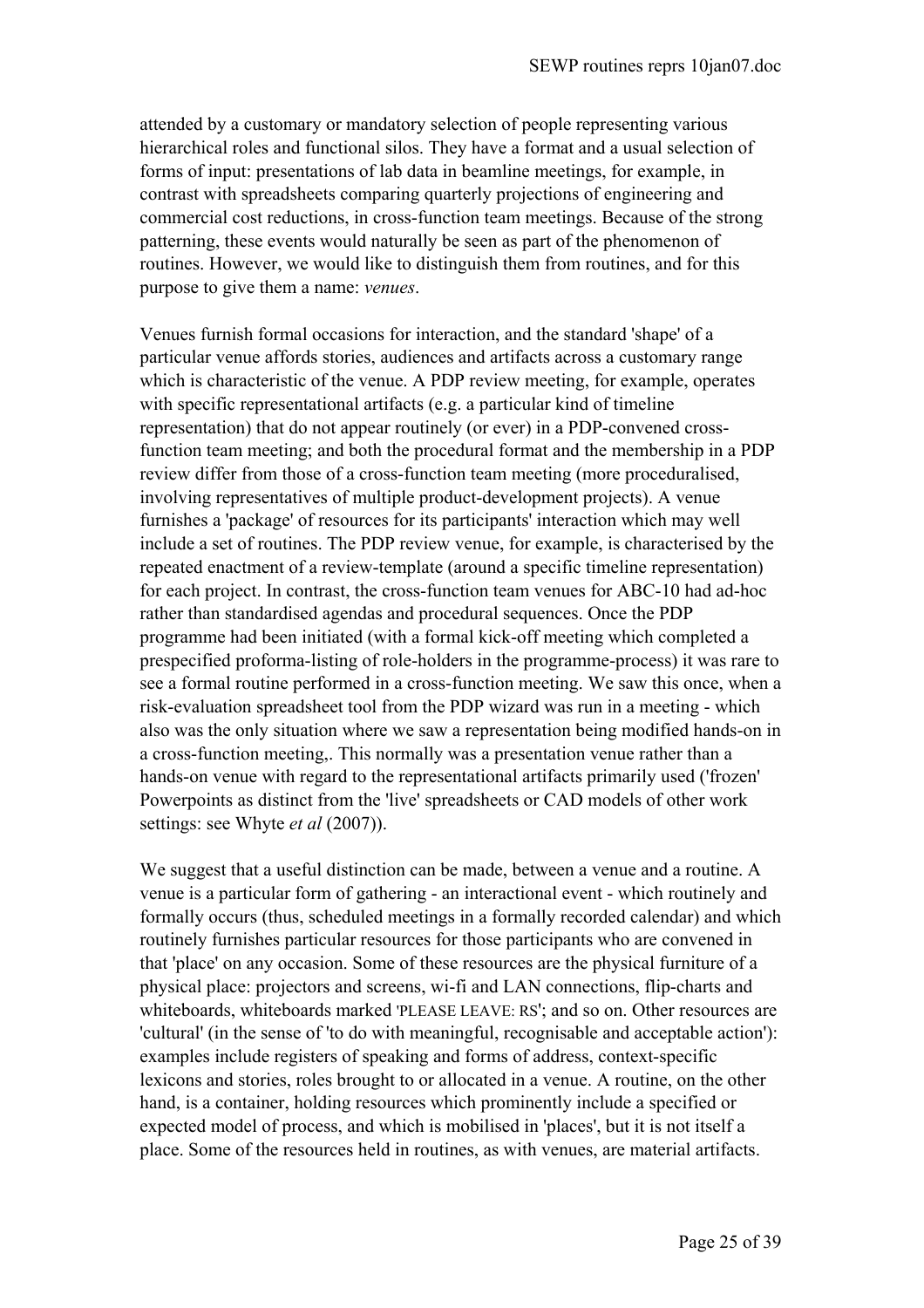But they need not be as immobile (and thus 'place-like') as those that mark out a venue.

Venues and routines can and often do combine. For example, a particular routine can be performed on a scheduled basis, and thus serve as a place-in-time where activity can be convened. (Equally, and in contrast, some other routine may be a contingently mobilised response to irregularly occurring conditions.) In this way a routine can become a venue. Conversely, however, a venue is not necessarily constituted by the enactment of a given routine. A particular venue may be furnished with a prominent set of routines which routinely are mobilised in the conduct of business in that venue. Fortnightly PDP reviews are an example in HighTech. Cross-function meetings are a counter-example, where business is ad-hoc, determined by the convenor. Formal events all employ some (informal) routines - for example, the Powerpoint presentation routine is ubiquitous in HighTech: assume the presenter role, connect a laptop to the projector, display ppt slides, talk-through the sequence. But this is a broad genre of activity across large sections of practice in HighTech (and indeed, *genre* may be a more powerful concept to draw on than the broader 'informal routine', when addressing forms of activity involving representational artifacts). It does not characterise any particular kind of venue, being enacted not only in cross-function meetings but also in KPU meetings, beamline workgroup meetings, 'all hands' briefings by top managers, design reviews, and so on.

# 7.5 *Spatial-institutional context (Who works on what, where) - Things that happen offstage*

Beyond the immediate artifactual context of an episode of interaction, wider geographies of physical and institutional space were manifestly relevant. We characterise these here broadly as geographies of work-movement (which includes artifact movement: documents, pieces of machinery, raw materials, etc; and humanmovement: on foot, in planes and trains and cars). These geographies of workmovement map work around the building, through the manufacturing supply chain, across the administration of the corporation, out there in the networked on-site delivery of customer services in fabs. These geographies furnish participants in a setting with a common repertoire of speakable and gesturable references to actors, locations and work that are to be found 'offstage', in some other time or place. They furnish indexical resources, which enable participants to establish a relationship between 'us, here, doing this, in this venue' and other things done elsewhere.

Thus, for example, the following geographies furnished indexical resources for the conduct of interaction in conceptual design settings on the HighTech Engineering floor: the machine downstairs (an earlier model in the ABC line, operated on a shift basis by technicians in the applications lab); offices of HighTech in Silicon Valley, Texas, Boston (where experts or managers had their workplaces and pieces of experimental machine were being worked with, or forms in the wizard would be signed); the manufacturing sites of outsourced module suppliers for the ABC-10 prototype and the physical materials involved in the beta machine (massive slabs of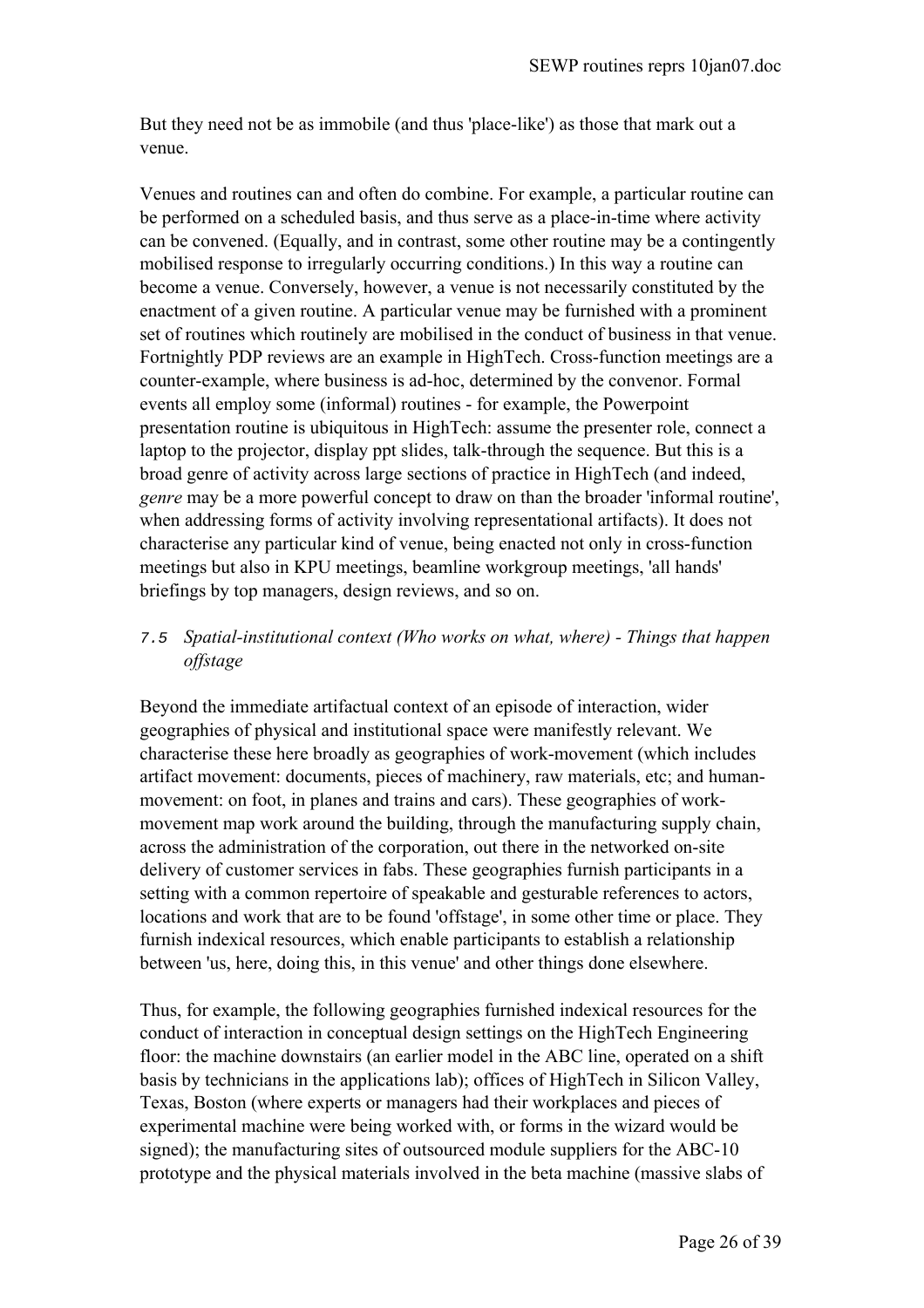10cm-thick aluminium, cumbersome looms of high-voltage or instrument wiring; being worked on, being moved around the globe) in the Netherlands, China, England, Ireland; the installed base of ABC-family machines (and their associated, on-site, human, HighTech 'servants') located in fabs in the USA or the far East.

All of these furnished 'indexical speakables'. For example, 'Boston', 'the machine downstairs' and 'the aluminium for machine ABC10-99' were all invoked at some point, in rooms on the Engineering floor, as references to elements in a web of ongoing practice. These elements are distributed in an extended, material, geographical-institutional space 'offstage', available for indexical reference to all who are present 'here'. At the same time (through the very process of invoking them, and working the references into the present process of story-negotiating and resourcecommitting) they are related to what is being done here-and-now in the current venue.

# 7.6 *Routines elsewhere and representations as work-glue*

One final point of emphasis. Across the work-landscape of ABC-10 there exist many differentiated domains of practice; and they vary substantially in prominence of routines. We have shown - somewhat to our surprise - that the massive, ostensive apparatus of formal routines in PDP does not figure prominently among the resources mobilised in a large and pivotal component of product development work. The most prominent resources being mobilised in observed conceptual design work settings were of other kinds, including 'speakables' (such as strategy stories belonging to diverse large-scale courses of action across HighTech) and 'visibles' (many kinds of representational artifacts not belonging to PDP). To put the sharpest possible framing on this, we can say that what was doing a lot of the work in conceptual design was *not routines, but representations*. Having registered this fact, we then need to say that very many of these representations were made available (for the ad-hoc, informal usages of the cross-function team) by *routines elsewhere*.

Thus: the Powerpoint patchwork that is brought to a cross-function meeting is a container for many representations that have been generated in work elsewhere which is rather strongly routinised and formally codified. These other areas of work include, for example: financial reporting and planning (eg spreadsheets of quarterly costreduction projections), engineering detail design (eg machine layouts, design costings), standards compliance (S2/S8 certification) and supply chain and manufacturing operations (cell occupation schedules for the HighTech factory, Gantt charts for scheduled deliveries of individual ABC-09 or ABC-10 machines, etc). These ongoing courses of operational and tactical action continually generate an ecology of representations, which then is constantly and mundanely drawn on to generate the Powerpoints that are assembled ad-hoc for today's update at the ABC-10 cross-function meeting.

Thus we might say, as regards the balance between routines and representations in the strategically important work settings that we have analysed here: representations do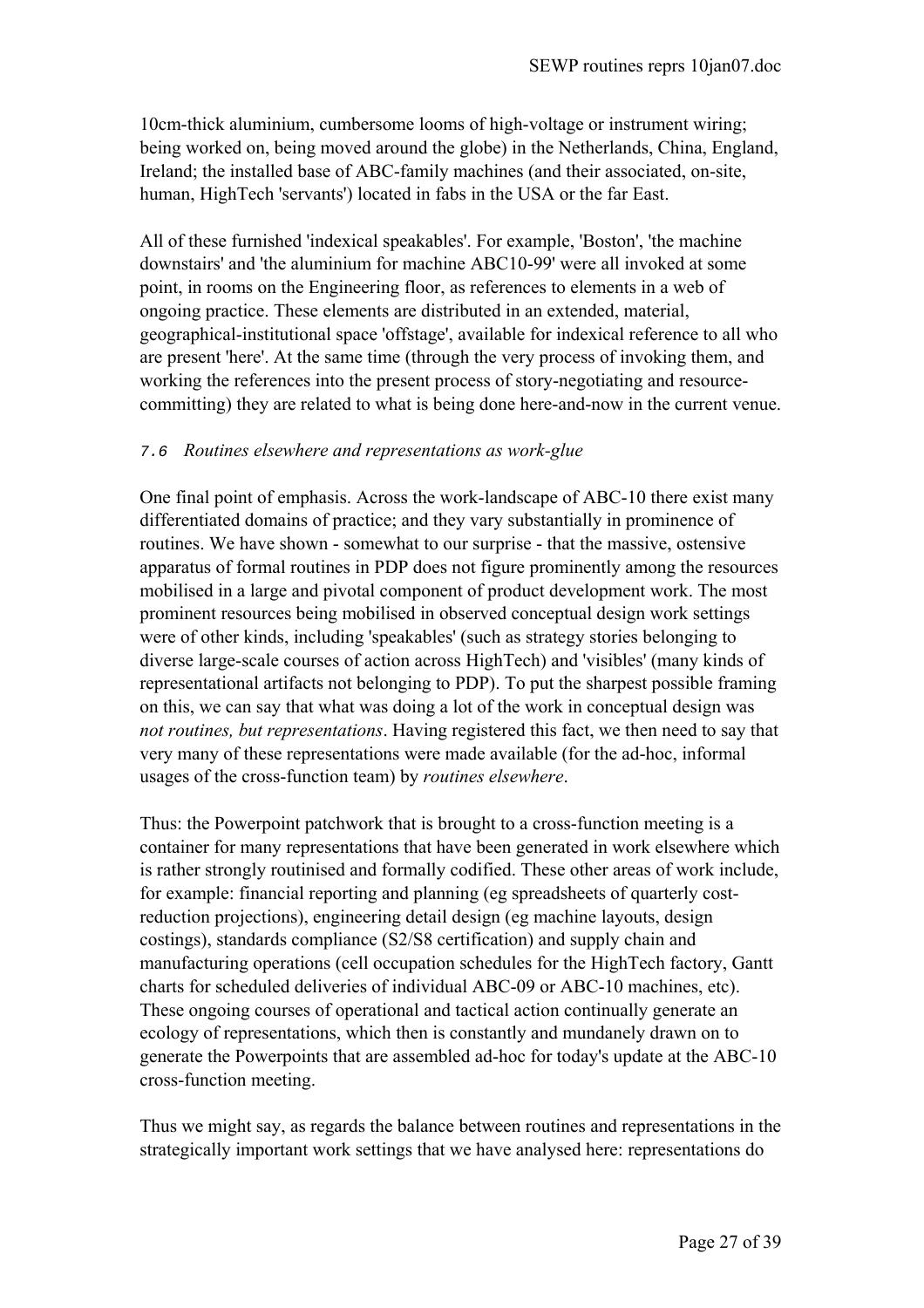the work *here*, in this low-routine setting; and routines elsewhere do the work of ensuring that representations are *available* here.

# **8 Architecture, routines and dispositions of resources**

We are developing an evolutionary interpretation of observed conceptual design activity in HighTech, in terms of courses of action, being articulated episodically in work settings. Various resources are mobilised in the course of doing the work in the setting, and at the conclusion of an episode, commitments of resources have been negotiated. Thus dispositions of resources also are evolved. This constitutes an evolutionary mechanism through which a working order of practice is maintained, elaborated and modified. Working order is established and managed on both a local scale (the work of the ABC-10 cross-function team itself, through the 24-week span of conceptual design work within the beta release phase) and a large scale: the commitment of assets (ie working capital) and resources (eg representational artifacts) to manufacturing operations for the beta prototypes in the first instance, and customer-released production models subsequently, across a full product cycle.

In the previous section we described the architecture of conceptual design practice as being made up of a number of differing orders of 'context', all simultaneously present and acting in the cross-function team work setting. The emphasis there was on storytelling, and on order(ing) in the sense of sense making. In the present section we will concentrate on what kinds of components it is that are organised within the architecture. Our analysis in this paper has been in terms of articulation work being performed in work settings via the observable mobilisation of resources of various kinds. In this chapter we draw the connection between 'resources' as identified in this analysis, and routines. Thus our emphasis here is on working order and the disposing (and redisposing) of resources.

There is a sense in which we are offering an interpretation which is thoroughly 'resource based', and this seems appropriate with regard to the relationship between evolutionary economics and resource-based theories of the firm. We note, though, that a resource in an ethnographic/ethnomethodological analysis of interaction differs quite a bit from the resource construct that typically prevails in economics. In our language, a formal (eg balance sheet) asset is certainly a resource for interaction, but the overwhelming majority of (informal) resources are not assets of a financial accounting or commercial kind.

## 8.1 *The 'ostensives' of work in cross-function teams*

The ostensive aspects of routines are the descriptions that people resort to when they need to speak about and refer to work which is organised by routines. Without assuming anything about the extent to which particular work is organised by routines (as distinct from other forms of resource-organisation), we may review the prominent 'ostensives' of the work settings that we have analysed in this paper.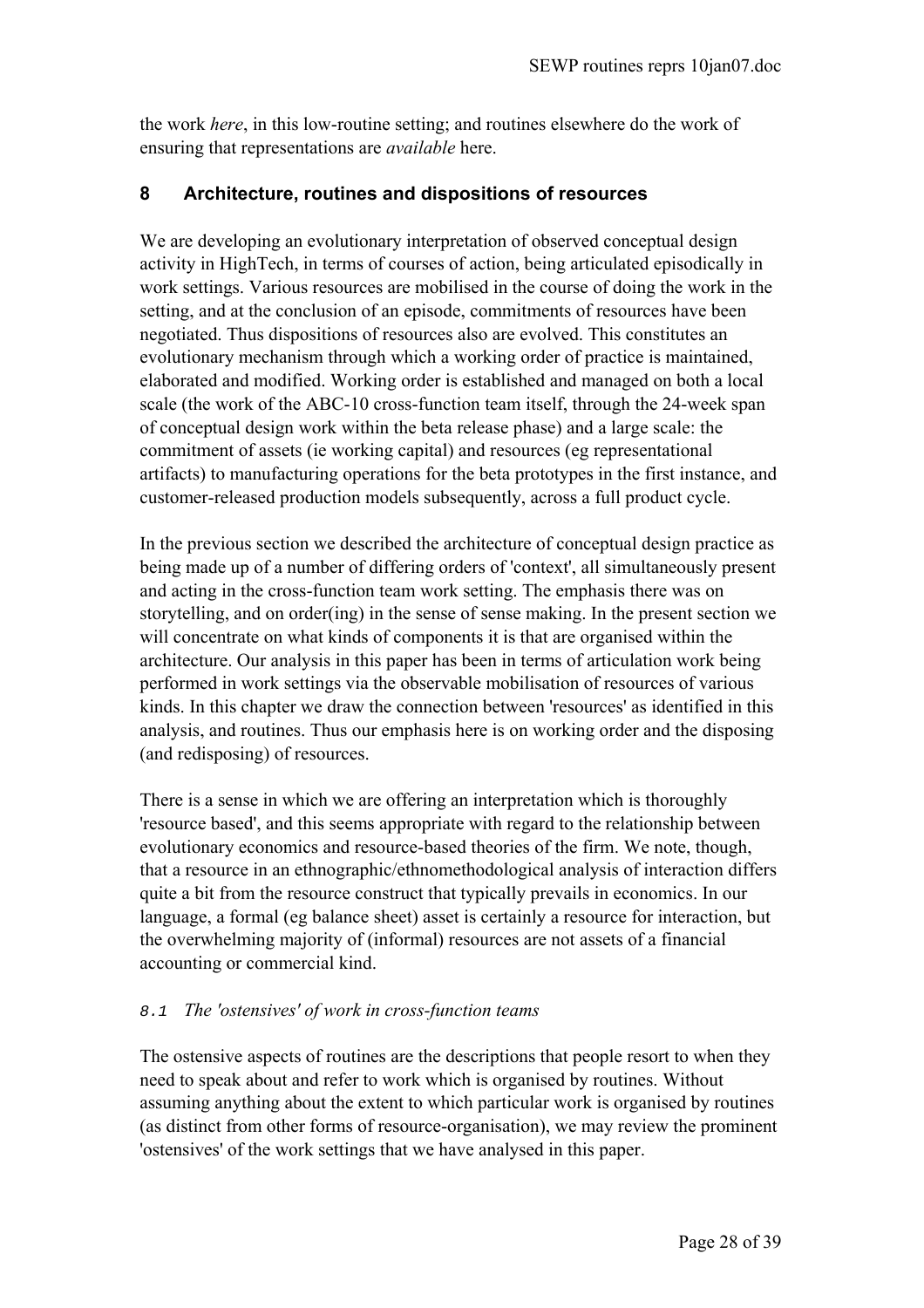First, we have noted the prominence in HighTech conceptual design work settings of ways of speaking about (specifically, constructing narratives about) what participants and others do: either in general or specifically, in the immediate context of speaking. We have observed them to tell stories which, in the present analytical context, we can regard as speakable representations of work (*'speakables'*) on a number of levels.

Second, these speakable representations and representational resources (for example, lexicons of terms, or classifications) can be contrasted with other representational resources which are visible (*'visibles'*). We began our field observation with a focus on what we referred to as 'visual representations' (which came from a prior awareness of the significance of visual as distinct from textual or numerical representations in the handling of knowledges in engineering design work). We observed that the classical form of engineers' hands-on visual reasoning (sketching) occurred very little in cross function meetings, and a rather large amount of work was done by talking around representations in publicly displayed static formats (overwhelmingly, Powerpoints). Thus we distinguished these 'visibles' from engineers' *visuals*. The importance of visibles in cross function meetings was that they were made available in the process of producing and negotiating speakable representations: stories and agreements.

Thirdly, as we have described in Section 7. 5 when discussing the work landscape, participants in meetings were able to make significant use of indexical references not only to artifacts and actions in the room, but also to actors and locations elsewhere, 'offstage'. To contrast with speakables and visibles, we can refer to these representational resources as *'gesturables'*. One of the things that venues do, as distinct from routines, is that (because they are 'places' in space and time) they furnish gesturables - indexical references - as well as speakables and visibles (which routines also furnish).

Finally, there were occasions - notably rare - when the formal representational apparatus of PDP was deployed in the room. These representational artifacts were presented as visibles (projected on screens from laptops). But unusually, they were manipulated in the work setting, and not simply spoken about or spoken from. This kind of usage occurred only twice in our observations: once in the kick-off meeting (a checklist of stakeholder roles in the first case) and once in a critical meeting that evaluated the risk of the ABC-10 project (a spreadsheet of risk indicator values). In these instances the appearance of PDP ostensives (bits of the wizard) in the crossfunction work setting signalled a particular kind of work: 'for the record', legitimate, publicly negotiated and recorded within the wizard. We might distinguish visible resources of this kind by applying the term *'formal accountables'*. One of the things that formal routines in the ABC-10 context do - and which they bring to the venues where they are mobilised - is that they furnish formal accountables.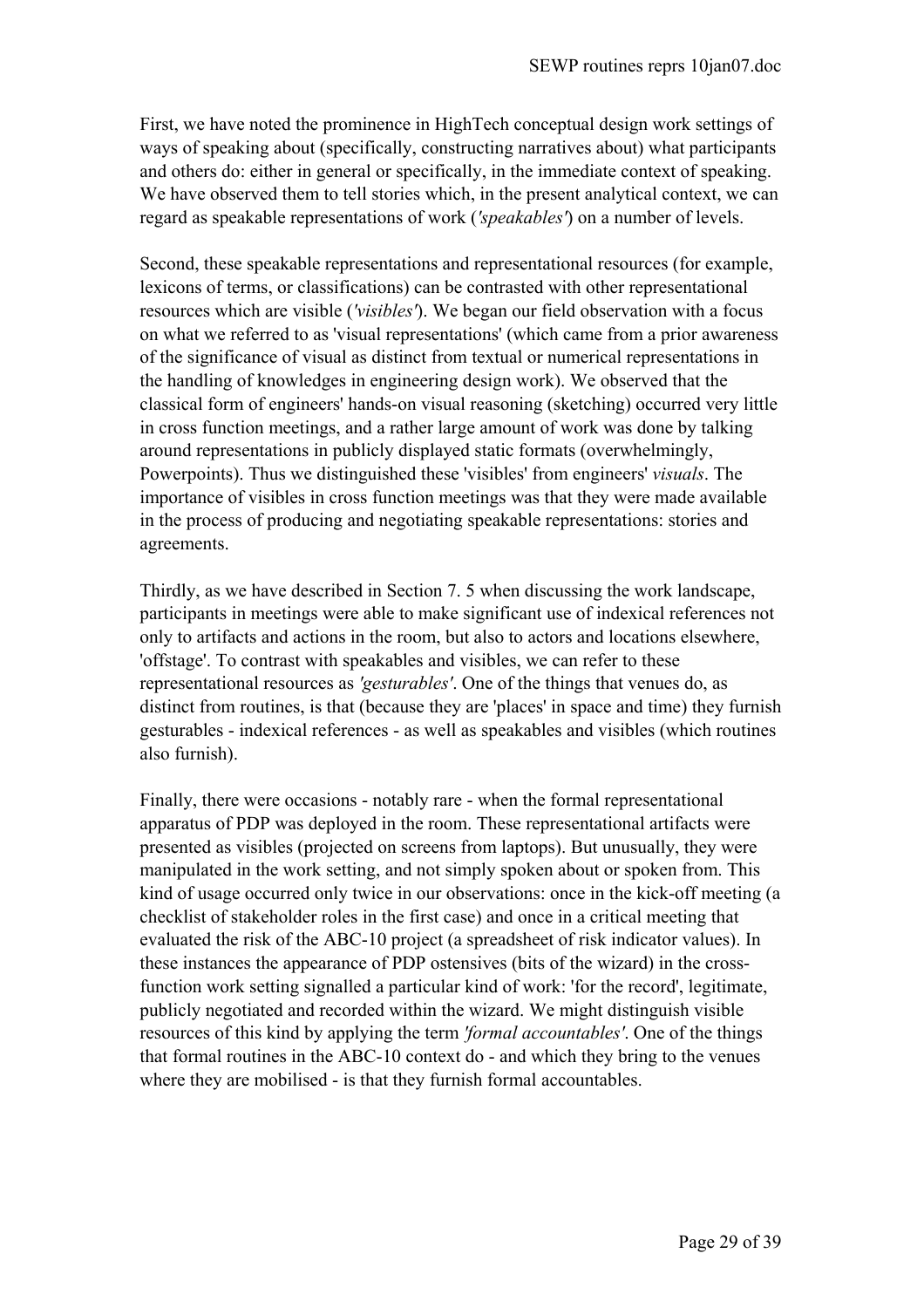# 8.2 *Resources furnished by routines - The routine as a cultural 'kit'?*

In the particular settings that we have analysed here - primarily, cross-function team meetings - we rarely observed 'performances of routines' (in the sense of formally specified activities; or activities that required the use of formally specified representational forms). Rather, we observed performances of *work*, articulated through mobilising resources which included resources afforded by routines. Some of these routines belonged to the formal domain of activity (new product development formally identified as the PDP domain) and were enacted in the room. Most of them belonged to other formal domains (financial planning and control, materials procurement, manufacturing and supply operations, etc) and were enacted in other locations, so that it was resources *that they had produced* that entered the work setting (notably, in our analysis here, representational artifacts of many kinds). In the highly dynamic, manifestly 'evolutionary' and apparently improvisatory work setting of the cross function team, speakables from PDP were much more in evidence than visibles and formal accountables. For example, some of the basic *categories* of PDP were ubiquitous (eg 'MinShip' and 'CR') and detailed episodes of interaction were quite frequently taken up with placing a particular event or resource under discussion into an appropriate category within PDP-speak, as part of the larger ongoing work of developing the *legitimate* story of the ABC-10 beta prototype and its entry into the fab of the beta-test customer.

In the light of our evidence and our chosen observational-analytical focus, we are inclined to view a formal routine such as PDP as a 'kit' of cultural resources, and especially, of specified (sometimes, mandatory) representational forms, some of which are mobilised as visibles in collective work settings. The representational forms include formal specifications (for example, for stakeholder roles, or for the computational logic of formal quality assessment - but not, in the case of PDP, for sequences of *actions*). Specifications can sometimes be embedded in algorithms (eg pre-programmed spreadsheets and quality metrics) or automated workflows (eg distribution lists for customer-supplier document exchanges on specific PDP assessment tasks) which, in turn, control the movement and distribution of visibles and formal accountables. At the same time, a formal, large-scale routine (or system of routines) like PDP belongs to a large-scale course of action; and this course of action itself furnishes speakables (strategy stories, lexicons, classifications) which also form part of the 'cultural kit' that a routine affords in work settings.

## 8.3 *Authorities and accounting for resource commitments*

We cannot leave this discussion of the work done by formal routines, in evolving and durably organising systems of resources, without commenting on the centrality of authority and accountability. As we noted in Section 5.2 above, the authority of PDP itself, as a large-scale, strategic course of action, mandates and legitimises particular commitments of HighTech resources in particular venues. Venues include crossfunction team meetings, PDP reviews and phase-exit sign-offs, and the resources concerned are primarily those of staff time, within an always complex, crammed and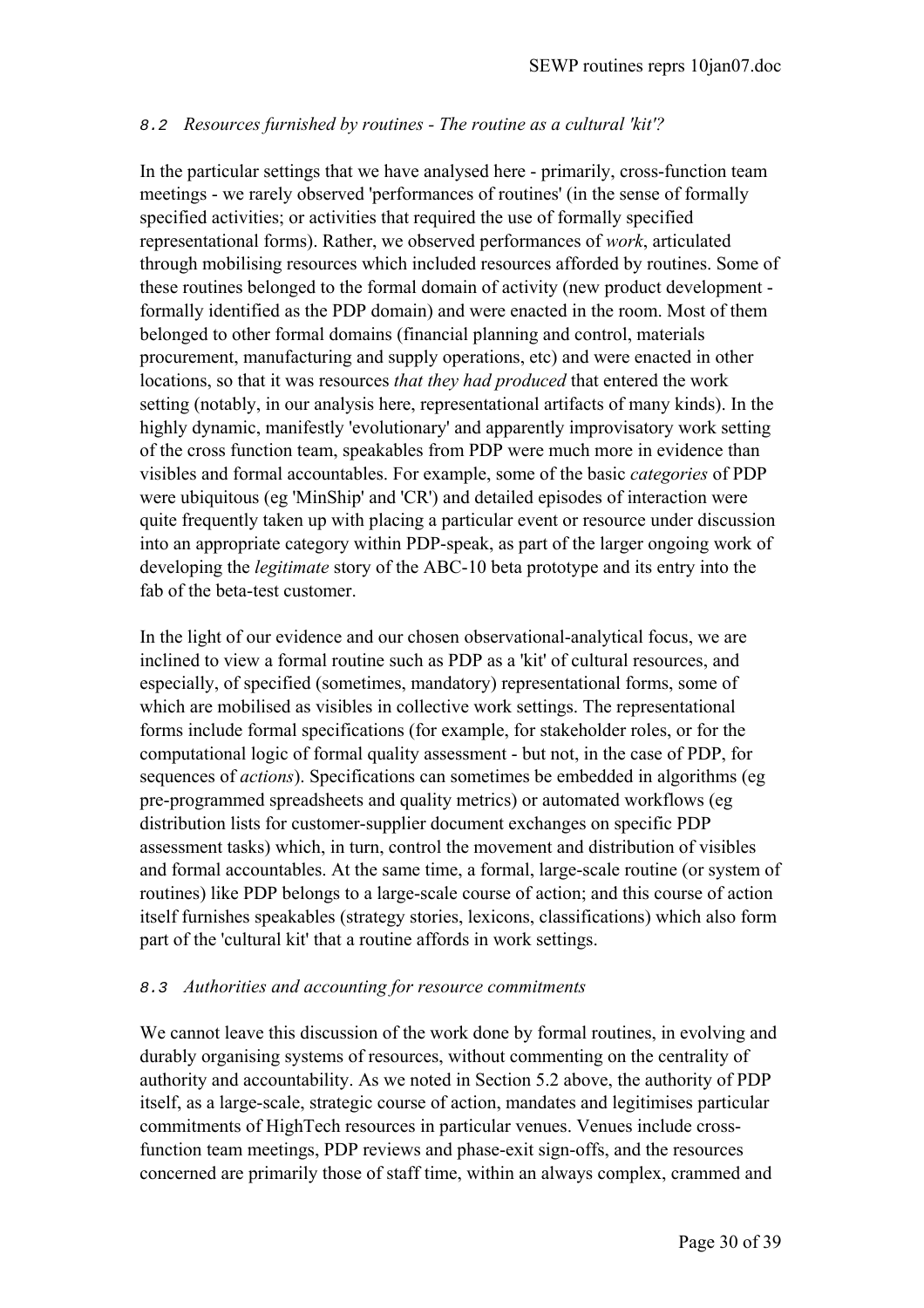contested calendar-order of formal meetings. At the same time, PDP mediates and invokes authorities that own other courses of action. We noted how the kick-off event in the ABC-10 PDP programme invoked and enrolled the authorities of managerial hierarchy and functional-silo staff organisation. This authoritative episode then translated into a working order of venues (cross-function teams, PDP reviews), artifacts (the wizard as a collection of representational artifacts), automated, artifactembodied processes (distribution arrangements, calculation of metrics), mandatory forms of accounting (sign-off within a standard task structure) and negotiated accounts (stories developed through interactions between nominated stakeholders, in and out of formal PDP-convened venues). The durable architecture of large-scale courses of action and managerial authorities predates and outlasts the short-term, evolved working architecture of ABC-10.

One of the things that PDP formally specifies is the 'political' composition of certain critical events which must occur in legitimately agreeing and signing-off the disposition of resources and assets that constitutes a product-in-the-field. One way of seeing these events is as audiences for the authoritative stories which eventually will be generated by work on the beta release of ABC-10: what we're making, what it will do, how we are doing it, why it's acceptable, and so on. While little of this work seems to have been done using the ostensive apparatus of PDP (the wizard), it was framed in the first place by a highly formal PDP event - the kick-off meeting; and was conducted throughout - meeting by meeting, room by room, Powerpoint by Powerpoint - under the authoritative auspices of the properly constituted programme and the properly-representative cross-function team. And in the final analysis, the formal framework of PDP really counts. Around Week 48, in a series of phase-exit assessment events, the locally-evolved storytelling capability of the community of ABC-10 stakeholders comes together with the formal apparatus of representations held in an almost completely full wizard, and together these are mobilised to secure (or abort) the durable commitment of assets and resources to a product lifecycle. We are by no means proposing that this kind of formal post-facto accounting is 'what routines do'. But we do feel that authority (to make commitments), authorities (as human representatives of institutional interests) and accounting (for commitments made) are major elements in the conduct of the kinds of formal organisations which, like HighTech, are 'up to their ears in routines'.

# **9 Conclusions**

## 9.1 *Architecture, context, artifacts, resources*

We set out to analyse evolution and work in settings of conceptual design within new product development. In particular, we have sought interpretations of context and architecture which will help to develop these constructs in further research on routines; and in observation and analysis we have adopted a central focus on the contributions that are made to work and to evolution by artifacts - notably, representational artifacts.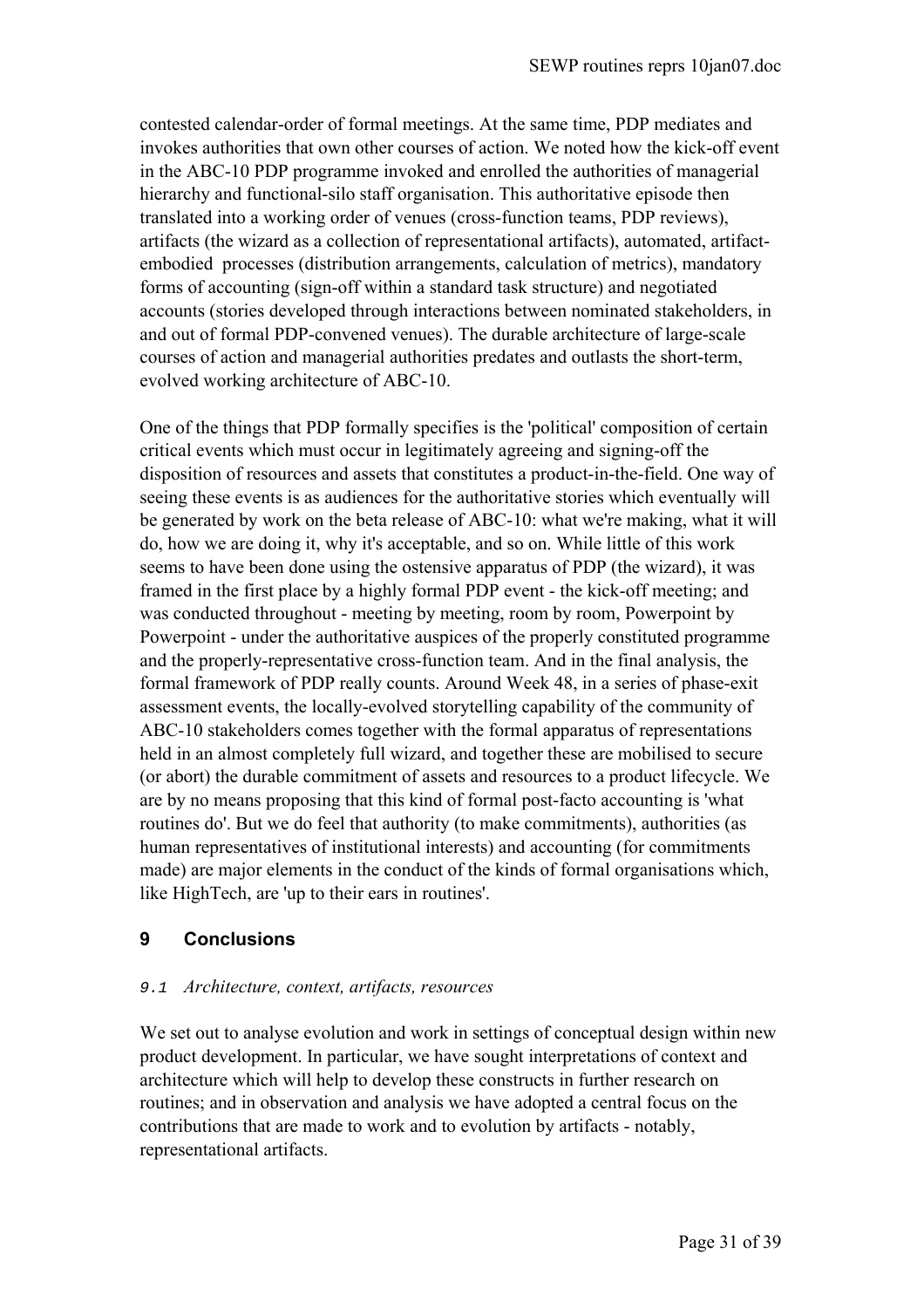We have described multiple, co-present forms of context in the work of the ABC-10 cross-function teams in HighTech, and have shown the important ways in which the material-artifactual nature of context (objects in the room, places in space) contributes to the capability of cross-function teams in story development, and hence, product development and asset commitment. We also have gone into some detail regarding the kinds of resources that are worked with in these settings: notably (because of our theoretical and methodological approach) representational artifacts and other representational resources, but also, authorities (ie *representatives* as distinct from *representations*) have insisted on being noticed as resources that make a critical contribution to the work - especially in settings where formal routines are most ostentatiously being mobilised.

We have taken up context, architecture, artifacts and representations as pivotal terms in the literature on routines. But as will be clear at this point, we have done an ontological shift. In our reading, much of the literature on routines - perhaps unaware - reifies routines as discrete pieces of organisational machinery (akin to the algorithmic routines of a software programme), enacted singly, within a uniform functional model of what routines per se do, as pivotal elements of innovative, competitive organisation. In contrast, we have observed and analysed strategically significant activity in a routine-rich organisation, in terms of multiple, ongoing, evolving courses of action, and the mobilisation in work settings of multiple forms of interactional resources (notably, representational resources). Within this picture, we find that different routines do different things, and - interestingly - that the work done by routines is not necessarily achieved in the settings where the routines are enacted.

Thus we have demonstrated that routines - in our adopted sense of *formal* routines make particular contributions to the strategic process we have observed, and they contribute a particular 'kit' of resources to the work being done which bites at certain points, on certain aspects of the work. Equally, however, we have shown that much of the important work *in this setting* (including the massive articulation of assets across a global division of labour) is done, not by formal routines but by other forms of organised resources of a different order of formality. We have distinguished these by referring, for example, to *venues* (which for example are explicit and patterned but not formally specified, and which have spatio-temporal qualities), and to the repertoire of *speakables, visibles and gesturables* that are afforded by geographical and social space, and mobilised in conceptual design work settings. We feel that this is a helpful strategy, since these other constructs ease the burden on the term 'routine', and enable a greater degree of thoughtful discrimination between the many kinds of things that are going on in actual practical settings when commercial assets are managed and knowledges are worked.

One aspect of the ontological shift - something that comes with the ethnomethodological commitment and ethnographic vision - is that 'routine' often comes to mean *mundane, commonly done, intrinsic to everyday work*; as distinct for example from procedural, specified, mandatory or formally codified. We have tried to be careful with distinctions of these kinds, and among other things this helps is to distinguish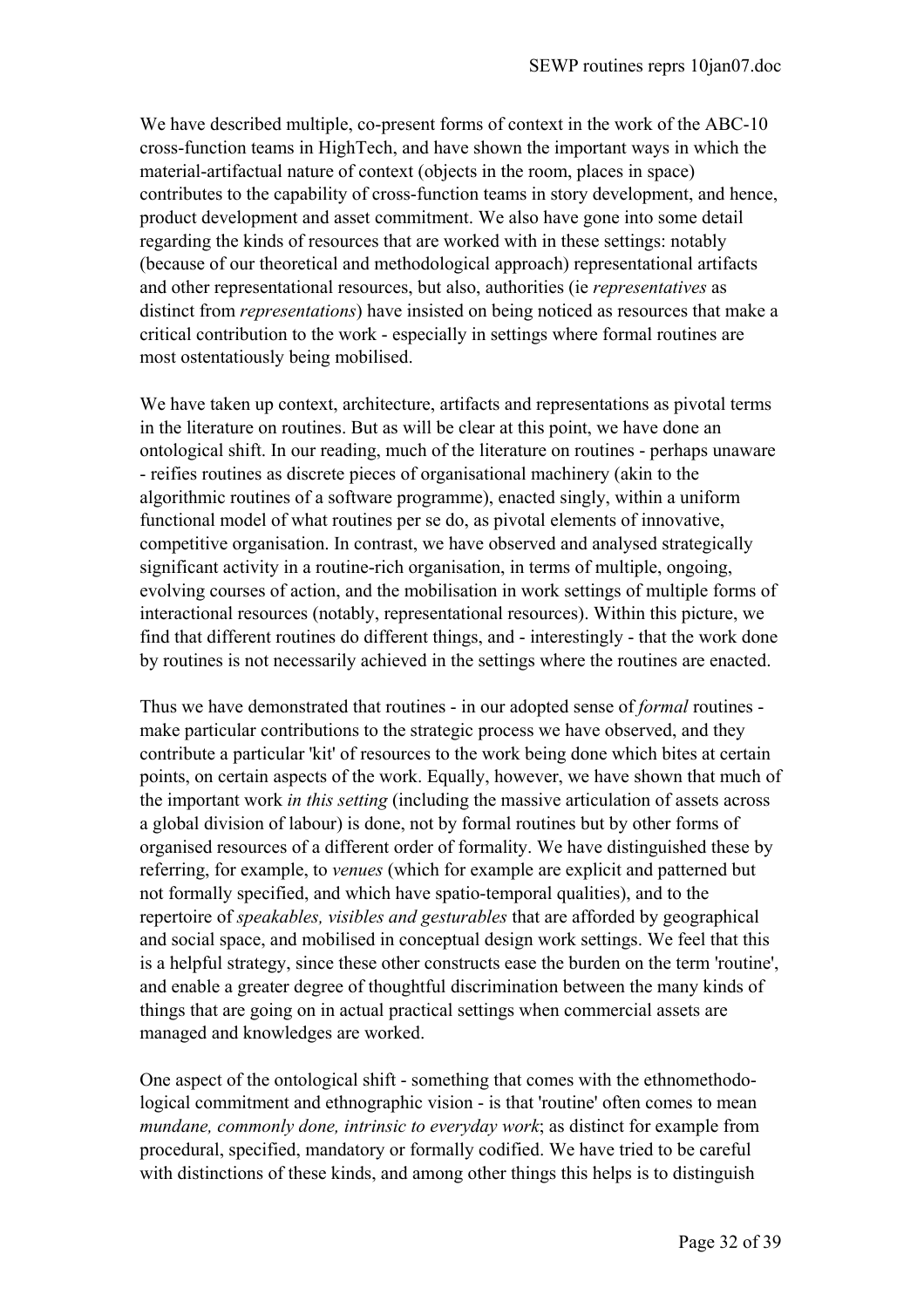between the kinds of things that are prominent in the cross-function PDP team setting and in other settings such as supply-chain management, assembly and testing or financial control. Another important dimension of the shift is that context ceases to be a prior, external, accidental and passive 'background' to 'the focal work' (eg 'a performance of a routine') and must be understood as something continually (re)produced as an intrinsic and constitutive element of live interaction: as part of the work itself. Thus, evolution is not external to work (for example, in the prior diversification and selection of routines, which then organise work), but intrinsic and current, 'at the workface'.

## 9.2 *Evolution, pattern, order*

Our approach in this paper has led us to an interpretation of pattern in organisations which differs from the usual one, but it is one that has a strong intrinsic connection with evolution. In fact, we are happy to offer our interpretation as a thoroughly 'resource based' theory of (activity and evolution in) the firm. The perspective that we have adopted addresses evolving as something which occurs through a massive, multiply distributed architecture of work practices (including 'knowledge work' and purposeful strategic activity), event-by-event, in actual workplaces, in working relationships with material artifacts and other resources for interaction.

Within this perspective, the problem of explaining the durability of 'patterns' can be replaced by a focus on courses of action (which, by definition, have *duration*). The characteristics of scale (in institutional-geographical space) and reach (in time) that accrue to courses of action are to be accounted for through specific *material organisations of resources* of multiple kinds, each of which has its own potentials for durability and travelling. This is, of course, the kind of analysis which is familiar in actor-network accounts of scientific and technological development (Callon & Latour, 1981; Latour, 1986; 1990; Law, 1986; see also Feldman & Pentland, 2005).

A social order or 'working order' perspective on pattern in work brings agency (of participant-actors) into strong focus; but at the same time it invokes structures (of resources, organised in courses of action) which are continually mobilised, maintained and modified in the course of everyday activity. Our case of beta prototyping in HighTech provides a nice example - almost a paradigmatic case of 'dynamic capability' - of the dual process of evolving *the order of work here-and-now* (in the live project, in the room), and at the same time, evolving *an order of resources and assets for working with* in other times and places, which extends far into future time and remote organisational and geographical space.

## 9.3 *Routines, representations, ostensives*

The construct of the 'ostensive aspects' of routines makes an important distinction between what is said and written about what people do, and what people do. The detailed mechanics of this complex practical relationship are exposed to further scrutiny by adding the third construct of 'artifacts' to the ostensive/performative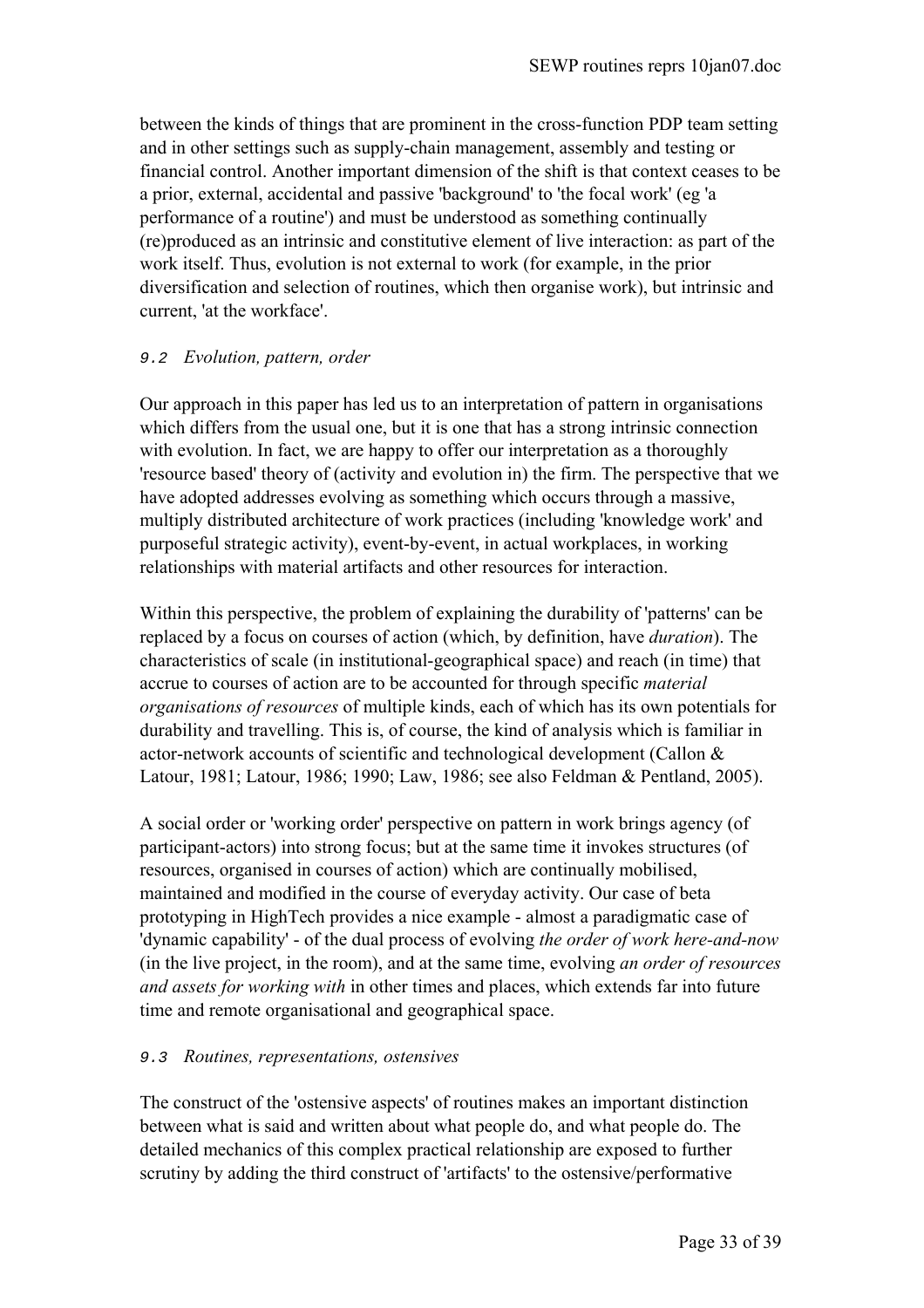dualism. Our study displays various features of this relationship in the setting of conceptual design and new product development. We have noted that what is said and written *about* routines - notably PDP, the formal (family of) routine(s) that formally 'own(s)' product development in HighTech - played a small part in the actual rolling out of a prototype product, to the point at Week 24 where conceptual design, and many practical and financial commitments, were complete. We note also that in later weeks approaching Week 48 the formal specifications of PDP as a quality process and of its representational artifacts - especially, the wizard and the PDP review 'dashboard' - would play a prominent, and eventually pivotal, role in the work of delivering the prototype, putting it to work and (critically) approving its MinShip release.

While the ostensives of *the routine* played a small part in the activity that we observed, ostensives *of work* were centrally and continuously active: work being done 'here', work being done elsewhere. There was a repertoire and a landscape and a lexicon of venues and locations of work, and ongoing commitments and courses of action - all of these were continually spoken of (and also represented visibly and gesturally), as an intrinsic part of the work of designing, delivering and releasing the beta prototype. Our study thus emphasises the important contribution that is made to this kind of strategic, evolution-focused work by representational resources, and among these, by representational artifacts. It so happens that many of the representations and representational resources that did the most work were of an informal rather than a formal kind (in the sense that they had not been specified for use, nor were their formats in any way formally specified). We have handled this here by developing other constructs - venues as distinct from routines, speakables/visibles/gesturables as distinct from formal specified and formally encoded representations - rather than packing these dimensions into the portmanteau term 'routine'.

Although the work done by representations *of* routines in our observed span of activity was of limited scope, the work done by representations *from* routines (elsewhere, within an architecture of multiple practices and courses of action) was highly significant. Earlier we referred to representational artifacts as 'work glue', and while we by no means wish to overstate the claim we feel that we have strong evidence for a rebalancing and reconceptualising of the relationships that operate in practice between routines and representations. The routines literature has focused far too much on representations in their limited and specific roles as ostensives - prior specifications or rules, or post-facto descriptions - of routines, and far too little on the work that they do in enabling *ostensive references to ongoing work*, here and elsewhere, by participants as performers, in work settings.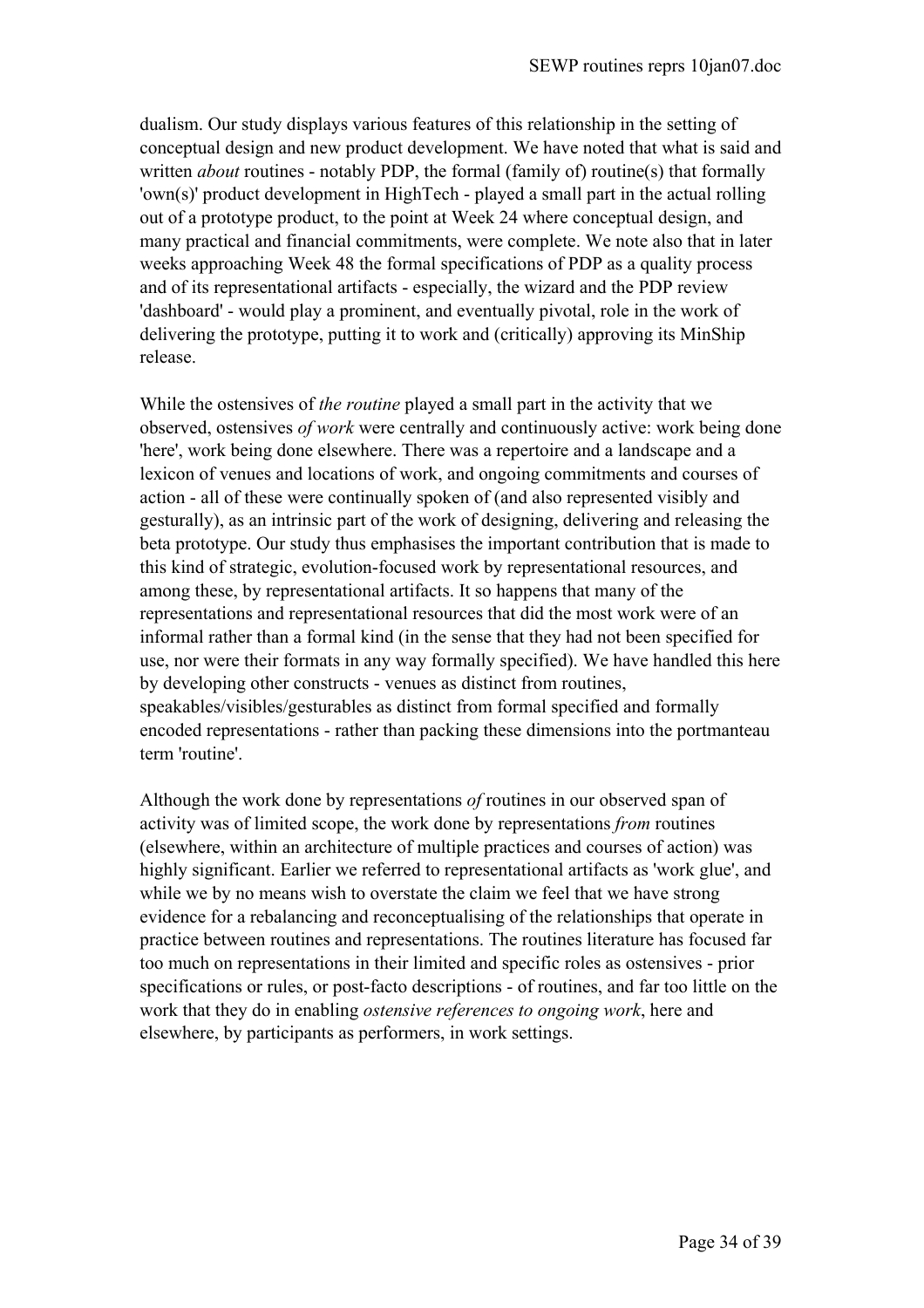## 9.4 *Future research*

We wish to highlight three dimensions for further research.

First, we have been impressed by the diversity of routines, in reach, in scale, in what they actually contribute to a strategic, evolutionary process; and even, in where their contributions are mobilised (not necessarily where they are enacted). Thus we would like to encourage research which examines: (a) differing contexts of routines *in practice*, (b) differing *architectures* (ways in which orders of scale and reach are achieved through the organisation of multiple kinds of resources and their commitment in multiple courses of action); and (c) the mechanisms and material forms that enable different orders of durability and reach for different *kinds of resources* (eg the speakables and gesturables, the visibles; the formals and mandatories).

Second, we have been struck by the connection that exists, in the case of PDP, between the mobilisation of formal routine and the exercise and invocation of *formal authority*. It has surfaced here, for example, in the relationship within ABC-10 work settings, between *representations and representatives*. Authority (or related constructs such as governance) does make an appearance in the routines literature (for example Dosi, 1995; Coriat & Dosi, 1998) but this often seems to be tied to economists' familiar rationalist or cognitivist constructs (for example, rules) rather than being open to a properly performative analysis. In particular, we believe that there is fertile ground for routines research in the work that is required in formal organisations, by way of formal post-facto accounts of courses of action and commitments of assets, on one hand, and prior, specified provisions for formal accounting, on the other.

Finally, we believe that our study provides good evidence that empirical research on routines can helpfully be organised through a focus on the work that *representations* do. This must especially be so when focusing on 'knowledge work' and dynamic capabilities: design, strategic management, planning, monitoring and steering, investment decision making and the disposing of assets. Much of this work is representational work, or exploits representational artifacts and other representational resources (including story telling). Certainly, routines research needs to break away from a limited cognitivist focus on representations *of* routines (for example, 'representations of action' in Cohen et al., 1996), and to become more open to the work done by representations *as artifact-resources*, on one hand, and the work done by routines as kits of resources (including but by no means limited to their ostensive representations), on the other.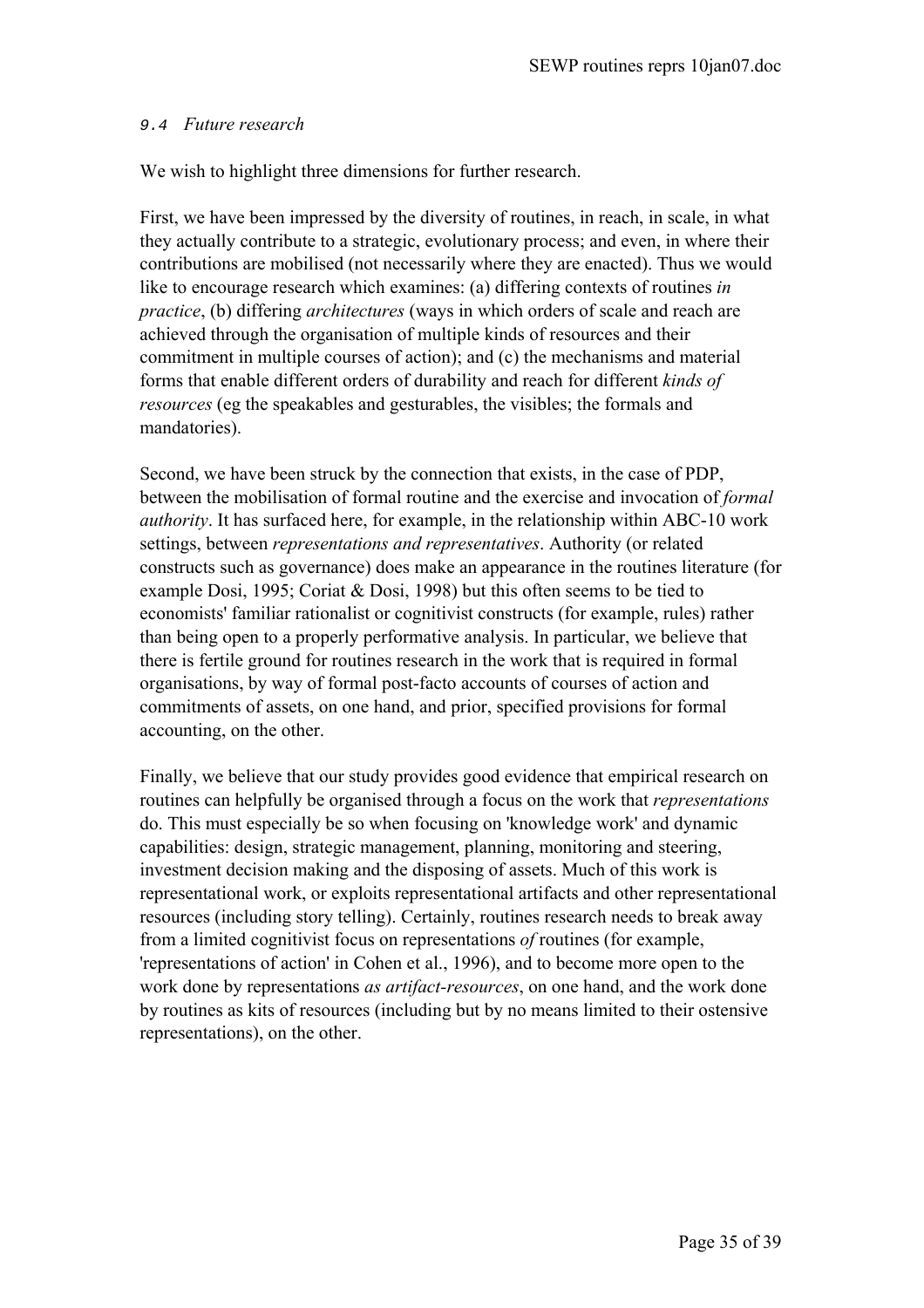# **Bibliography**

- Anderson, B. and W. Sharrock (1992), *Organisational innovation and the articulation of the design space,* Xerox EuroPARC, Cambridge, England,
- Bannon, L. and S. Bødker (1997), 'Constructing common information spaces,' in J. Hughes and et al (eds), *Proceedings of the fifth European conference on computer supported cooperative work.* Kluwer: Amsterdam, 81-96.
- Barley, S. R. (1986), 'Technology as an occasion for structuring Evidence from observations of CT scanners and the social order of radiology departments,' *Administrative Science Quarterly*, **31**, 78-108.
- Barley, S. R. (1988), 'On technology, time and social order Technically induced change in the temporal organization of radiological work,' in F. A. Dubinskas (ed), *Making time - Ethnographies of high-technology organizations.* Temple University Press: Philadelphia, 123-69.
- Barley, S. R. and G. Kunda (2001), 'Bringing work back in,' *Organization Science*, **12**, 76-95.
- Bechky, B. (2003a), 'Sharing meaning across occupational communities The transformation of understanding on a production floor,' *Organization Science*, **14**, 312-30.
- Bechky, B. (2003b), 'Object lessons Workplace artifacts as representations of occupational jurisdiction,' *American Journal Of Sociology*, **109**, 720-52.
- Becker, M. C. (2005b), 'Organizational routines A review of the literature,' *Industrial & Corporate Change*, **13**, 643-77.
- Becker, M. C. (2005a), 'A framework for applying organizational routines in empirical research - Linking antecedents, characteristics and performance outcomes of recurrent action patterns,' *Industrial & Corporate Change*, **14**, 817- 46.
- Becker, M. C., N. Lazaric, R. R. Nelson and S. Winter (2005), 'Applying organizational routines in understanding organizational change,' *Industrial & Corporate Change*, **14**, 775-91.
- Button, G. (ed), (1991), *Ethnomethodology and the human sciences*, Cambridge University Press: Cambridge.
- Callon, M. and B. Latour (1981), 'Unscrewing the big Leviathan How actors macrostructure reality and how sociologists help them to do so,' in K. Knorr-Cetina and A. Cicourel (eds), *Advances in social theory and methodology - Towards an integration of micro- and macro-sociologies.* Routledge: London,
- Cohen, M. D., R. Burkhart, G. Dosi, M. A. Egidi, L. Marengo, M. Warglien and S. Winter (1996), 'Routines and other recurring action patterns of organizations - Contemporary research issues,' *Industrial & Corporate Change*, **5**, 653-98.
- Coriat, B. and G. Dosi (1998), 'Learning how to govern and learning how to solve problems - On the coevolution of competences, conflicts and organizational routines,' in A. D. Chandler, P. Hagström and Ö. Sölvell (eds), *The dynamic firm - The role of technology, strategy, organization and regions.* Oxford University Press: 103-33.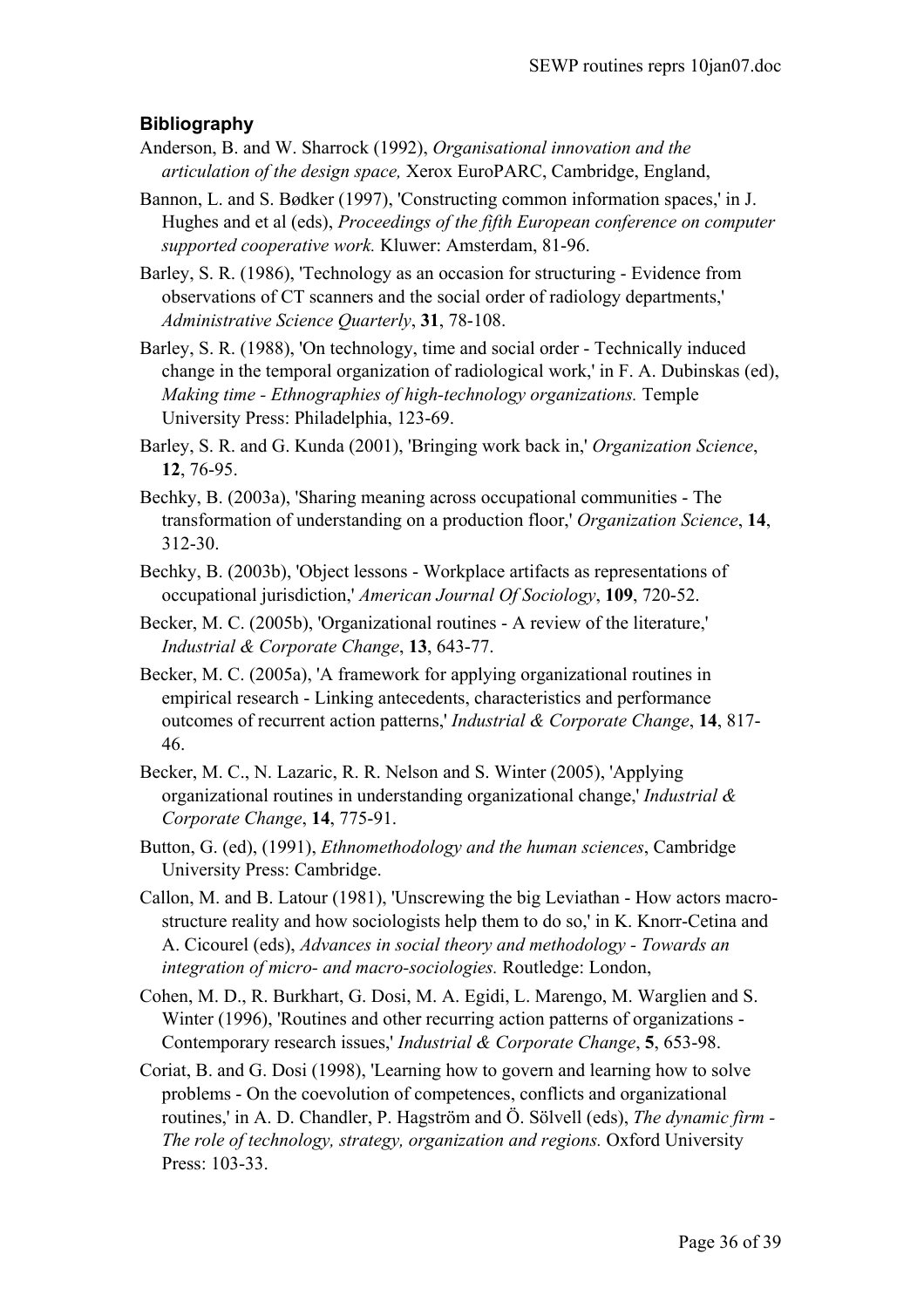- Cyert, R. and J. March (1963), *A behavioural theory of the firm,* Prentice Hall, Englewood Cliffs, NJ.
- D'Adderio, L. (2001), 'Crafting the virtual prototype How firms integrate knowledge and capabilities across organisational boundaries,' *Research Policy*, **30**, 1409-24.
- D'Adderio, L. (2003), 'Configuring software, reconfiguring memories The influence of integrated systems on the reproduction of knowledge and routines,' *Industrial & Corporate Change*, **12**, 321-50.
- Dosi, G. (1995), 'Hierarchies, markets and power Some foundational issues on the nature of contemporary economic organizations,' *Industrial & Corporate Change*, **4**, 1-19.
- Edmonson, A. C., R. M. Bohmer and G. P. Pisano (2001), 'Disrupted routines Team learning and new technology implementation in hospitals,' *Administrative Science Quarterly*, **46**, 685-716.
- Eisenhardt, K. M. and J. A. Martin (2000), 'Dynamic capabilities What are they?,' *The Strategic Management Journal*, **21**, 1105-21.
- Feldman, M. S. and B. T. Pentland (2003), 'Reconceptualizing organizational routines as a source of flexibility and change,' *Administrative Science Quarterly*, **48**, 94– 118.
- Feldman, M. S. and B. T. Pentland (2005), 'Organizational routines and the macroactor,' in B. Czarniawska and T. Hernes (eds), *Organizing and the macro-actor.*  Liber & CBS Press: Stockholm, 91-110.
- Garfinkel, H. (1996), 'Ethnomethodology's program,' *Social Psychology Quarterly*, **59**, 5-20.
- Gerson, E. M. (in press), 'Reach, bracket and the limits of rationalized coordination Some challenges for CSCW,' in M. S. Ackerman, C. Halverson, T. Erickson and W. A. Kellogg (eds), *Resources, coevolution and artifacts - Theory in CSCW.*  Springer Verlag: 29.
- Henderson, K. (1998), 'The role of material objects in the design process A comparison of two design cultures and how they contend with automation,' *Science, Technology and Human Values*, **23**, 139-74.
- Henderson, K. (1999), *On line and on paper Visual representations, visual culture and computer graphics in design engineering,* MIT Press, London.
- Howard-Grenville, J. A. (2005), 'The persistence of flexible organizational routines The role of agency and organizational context,' *Organization Science*, **16**, 618-38.
- Jones, O. and M. Craven (2001), 'Beyond the routine Innovation management and the teaching company scheme,' *Technovation*, **21**, 267-79.
- Kunda, G. (1993), *Engineering culture Control and commitment in a high-tech corporation,* Temple University Press,
- Latour, B. (1986), 'The powers of association,' in J. Law (ed), *Power, action and belief - A new sociology of knowledge?* Routledge/Sociological Review monograph: London, 264-80.
- Latour, B. (1990), 'Drawing things together,' in M. Lynch and S. Woolgar (eds), *Representation in scientific practice.* MIT Press: Cambridge, Mass, 19-68.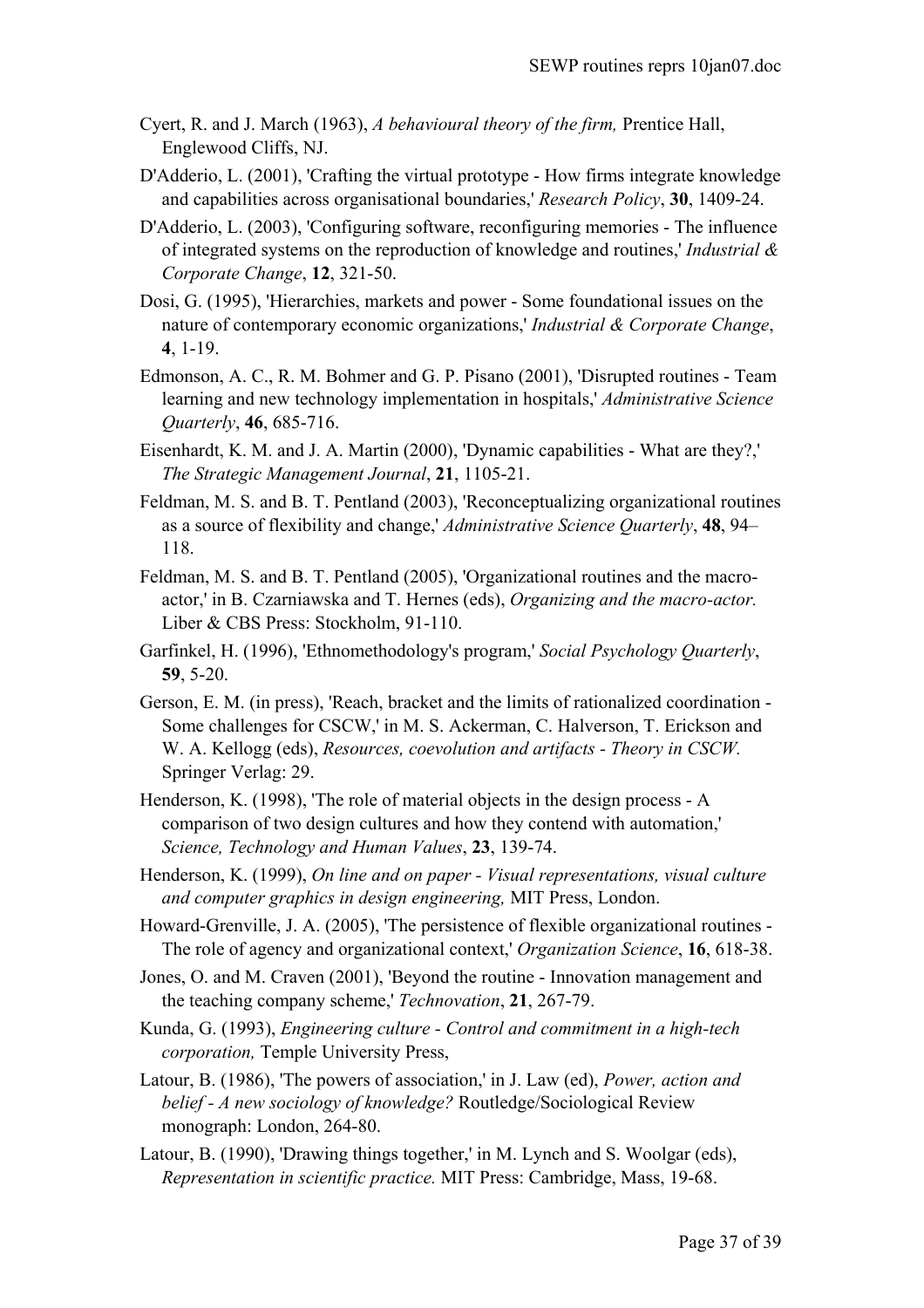- Law, J. (1986), 'On the methods of long distance control Vessels, navigation and the Portuguese route to India,' in J. Law (ed), *Power, action and belief - A new sociology of knowledge?* Routledge/Sociological Review monograph: London, 234-63.
- Lazaric, N. and B. Denis (2005), 'Routinization and memorization of tasks in a workshop - The case of introduction of ISO norms,' *Industrial & Corporate Change*, **14**, 873-96.
- Nelson, R. R. and S. Winter (1982), *An Evolutionary Theory of Economic Change,* Harvard University Press, Cambridge, MA, USA.
- Pentland, B. T. and M. S. Feldman (2005), 'Organizational routines as a unit of analysis,' *Industrial & Corporate Change*, **14**, 793-815.
- Pentland, B. T. and H. Rueter (1994), 'Organizational routines as grammars of action,' *Administrative Science Quarterly*, **39**, 484-510.
- Randall, D., R. Harper and M. Rouncefield (2007, in press), *Fieldwork in design,* Springer Verlag,
- Schmidt, K. and L. Bannon (1992), 'Taking CSCW seriously Supporting articulation work,' *Computer Supported Cooperative Work*, **1**, 7-40.
- Schmidt, K. and I. Wagner (2002), 'Coordinative artifacts in architectural practice,' in M. Blay-Fornarino, A.-M. Pinna-Dery, K. Schmidt and P. Zaraté (eds), *Cooperative systems design - A challenge of the mobility age (Proceedings of the fifth international conference on the design of cooperative systems - COOP 2002).* IOS Press: Saint-Raphaël, France, 257-74.
- Star, S. L. (1989b), 'Layered space, formal representations and long-distance control The politics of information,' *Fundamentia Scientiae*, **10**, 125-55.
- Star, S. L. (1989a), 'The structure of ill-structured solutions Boundary objects and heterogeneous distributed problem solving,' in L. Gasser and M. Huhns (eds), *Distributed artificial intelligence.* Pitman: London, 37-54.
- Star, S. L. (1993), 'Cooperation without consensus in scientific problem solving Dynamics of closure in open systems,' in S. Easterbrook (ed), *CSCW - Cooperation or conflict?* Springer-Verlag: London, 93-105.
- Star, S. L. (1995), 'The politics of formal representations Wizards, gurus and organizational complexity,' in S. L. Star (ed), *Ecologies of knowledge - Work and politics in science and technology.* SUNY Press: Albany NY,
- Star, S. L. and J. R. Griesemer (1989), 'Institutional ecology, 'translations' and boundary objects - Amateurs and professionals in Berkeley's Museum of Vertebrate Zoology, 1907-39,' *Social Studies of Science*, **19**, 387-420.
- Strauss, A., L. (1988), 'The articulation of project work An organizational process,' *The Sociological Quarterly*, **29**, 163-78.
- Suchman, L. (2000a), 'Making a case 'Knowledge' and 'routine work in document production,' in P. Luff, J. Hindmarsh and C. Heath (eds), *Work, interaction and technology.* Cambridge University Press: Cambridge, 29-45.
- Suchman, L. (2000b), 'Organizing alignment A case of bridge-building,' *Organization*, **7**, 311-27.